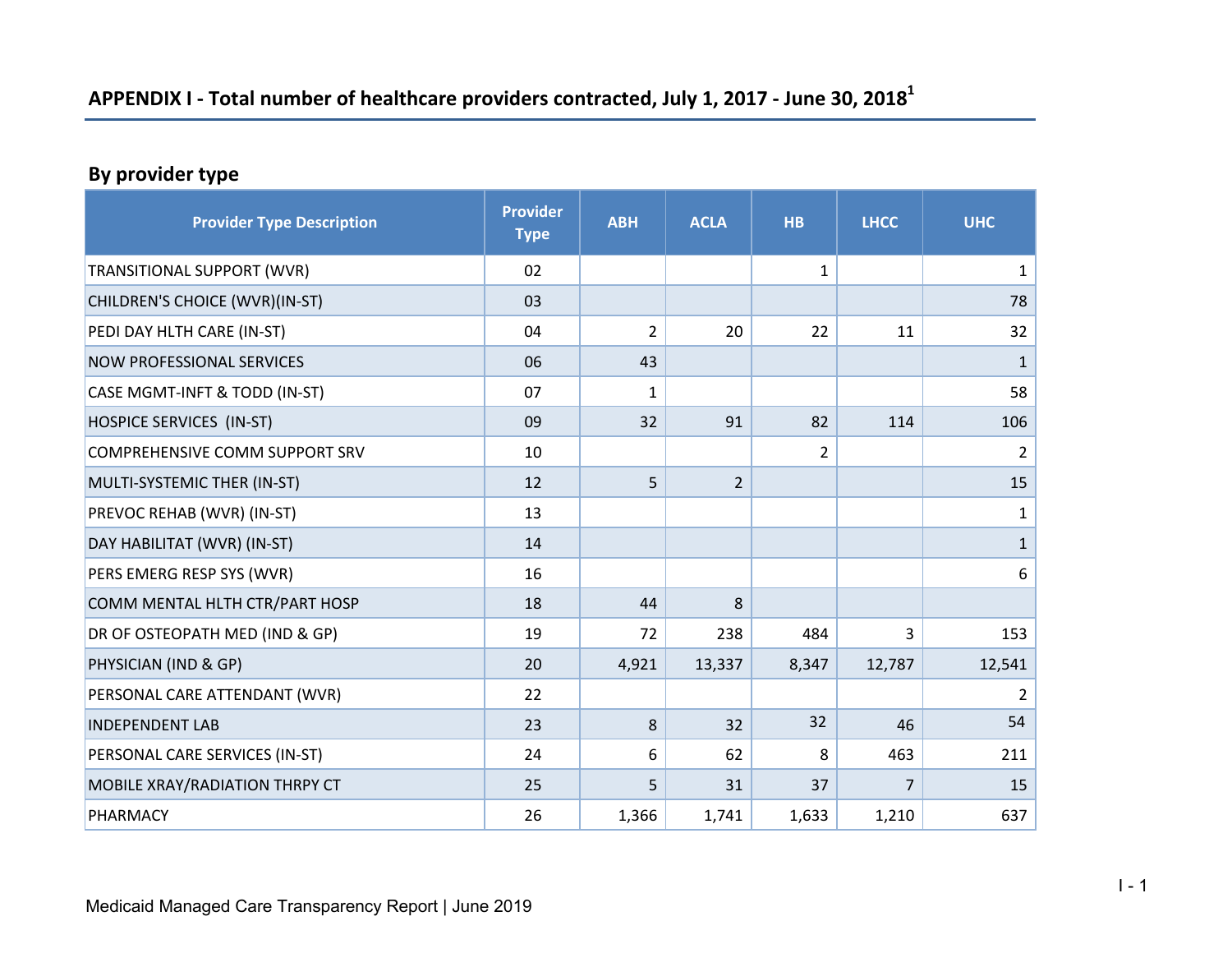| <b>Provider Type Description</b>      | <b>Provider</b><br><b>Type</b> | <b>ABH</b>   | <b>ACLA</b> | <b>HB</b>      | <b>LHCC</b> | <b>UHC</b>   |
|---------------------------------------|--------------------------------|--------------|-------------|----------------|-------------|--------------|
| DENTIST (IND & GP)                    | 27                             | 277          | 539         | 505            | 161         | 477          |
| OPTOMETRIST (IND & GP)                | 28                             | 212          | 187         | 203            | 562         | 369          |
| EARLYSTEPS (IND & GP) (IN-ST)         | 29                             | 20           |             | $\overline{7}$ | 152         | $\mathbf{1}$ |
| CHIROPRACTOR (IND & GP)               | 30                             | 41           | 34          | 23             | 29          | 97           |
| PSYCHOLOGIST (LIC/MED) (IN-ST)        | 31                             | 237          | 130         | 162            | 165         | 357          |
| PODIATRIST (IND & GP)                 | 32                             | 44           | 100         | 76             | 89          | 130          |
| PRESCRIBING ONLY PROVIDER             | 33                             | 27           |             |                |             | 135          |
| <b>AUDIOLOGIST (IN-ST)</b>            | 34                             | 44           | 97          | 73             | 84          | 105          |
| PHYSICAL THERAPIST (IN-ST)            | 35                             | 28           | 233         | 182            | 233         | 198          |
| <b>OCCUPATIONAL THERAPIST (IN-ST)</b> | 37                             | 25           | 96          | 76             | 96          | 76           |
| SCHOOL BSED HEALTH CTR (IN-ST)        | 38                             | 32           | 56          | 45             | 10          | 94           |
| SPEECH/LANGUAGE THERAP (IN-ST)        | 39                             | 50           | 157         | 124            |             | 133          |
| <b>DME</b>                            | 40                             | 118          | 253         | 193            | 316         | 591          |
| REGISTERED DIETICIAN (IN-ST)          | 41                             | 5            | 25          | 51             | 48          | 71           |
| NON-EMER MED TRANSPORT (IN-ST)        | 42                             | $\mathbf{1}$ | 253         | 1,454          | 109         | 272          |
| CASE MGT - NHV/FTM (IN-ST)            | 43                             |              |             | 5              |             | $\mathbf{1}$ |
| HOME HEALTH AGENCY (IN-ST)            | 44                             | 24           | 136         | 166            | 159         | 251          |
| CASE MGMT - CONTRACTOR (IN-ST)        | 45                             |              |             |                | 38          |              |
| <b>AMBULANCE TRANSPORTATION</b>       | 51                             |              | 15          | 8              | 31          | 36           |
| SELF DIRECTED/DIRECT SUPPORT          | 53                             |              |             |                |             | 8            |
| AMBULATORY SURGI CTR (IN-ST)          | 54                             | 13           | 48          | 38             | 44          | 54           |
| <b>EMERG ACCESS HOSPITAL (IN-ST)</b>  | 55                             |              |             |                |             | 24           |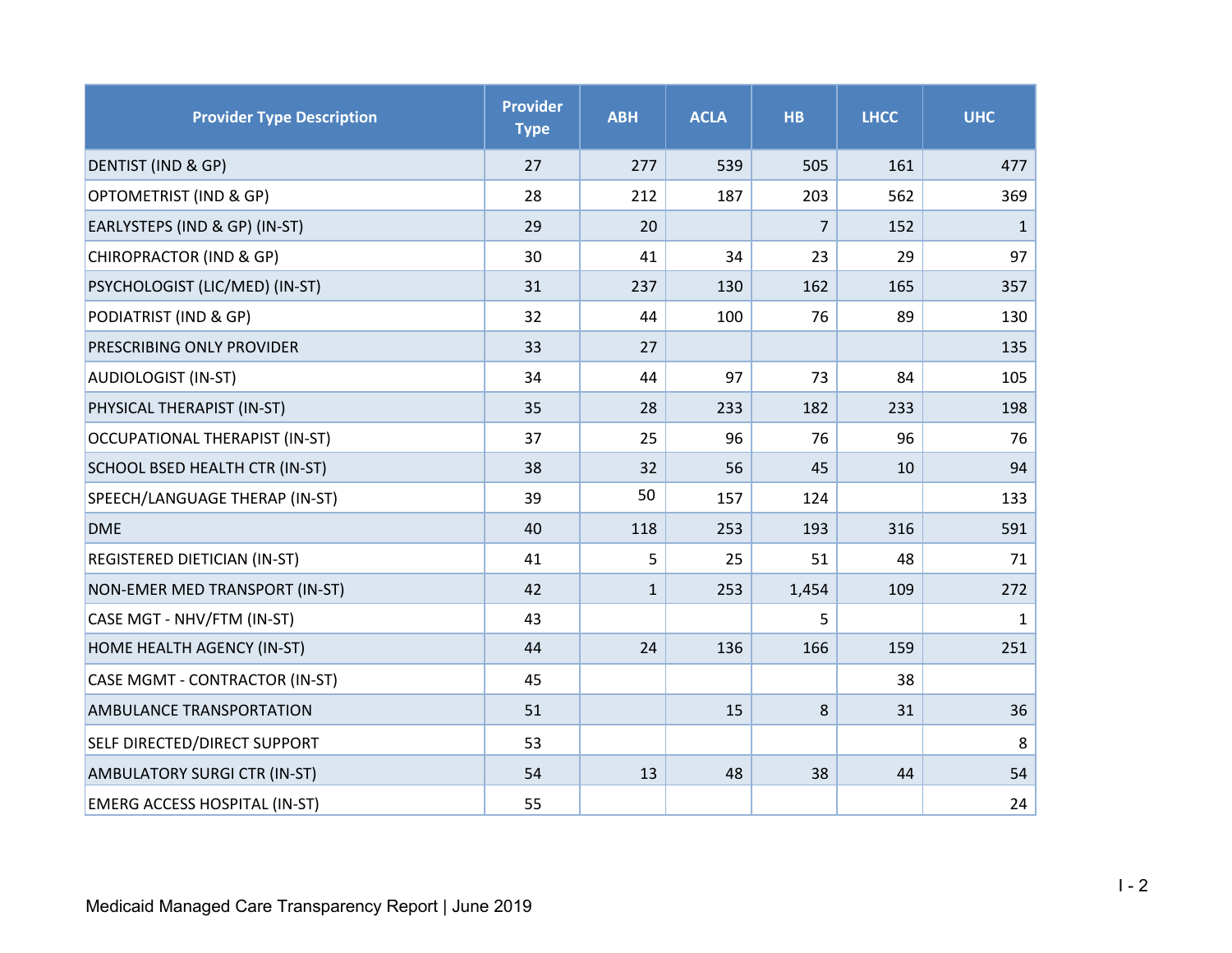| <b>Provider Type Description</b> | <b>Provider</b><br><b>Type</b> | <b>ABH</b>     | <b>ACLA</b>  | <b>HB</b> | <b>LHCC</b>  | <b>UHC</b>   |
|----------------------------------|--------------------------------|----------------|--------------|-----------|--------------|--------------|
| PRESCRIBER ONLY FOR MCO          | 56                             | 6              |              |           |              |              |
| OPH REGISTERED NURSE (IN-ST)     | 57                             |                |              |           |              | 132          |
| NEURO REHAB HOSPITAL (IN-ST)     | 59                             |                |              |           |              | 12           |
| <b>HOSPITAL</b>                  | 60                             | 131            | 169          | 164       | 155          | 401          |
| TUBERCULOSIS INPT HOSPITAL       | 63                             |                |              |           |              | $\mathbf{1}$ |
| MENTAL HLTH HOSP (FREE-STAND)    | 64                             | 32             | 39           | 40        | 41           | 47           |
| REHABILITATION CENTER (IN-ST)    | 65                             | 5              | 17           | 93        |              | 23           |
| KIDMED SCREENING CLINIC          | 66                             |                |              |           | 10           | $\mathbf{1}$ |
| PRENATAL HLTH CARE CL (IN-ST)    | 67                             |                |              |           |              | 28           |
| SUBS/ALCOH ABSE CTR (X-OVERS)    | 68                             | 4              | 9            | 54        | $\mathbf{1}$ | 3            |
| DIST PART PSYCH HOSP (IN-ST)     | 69                             | $\overline{7}$ | 33           | 17        | 25           | 46           |
| EPSDT HEALTH SERVICES (IN-ST)    | 70                             | $\overline{2}$ | $\mathbf{1}$ |           |              | 16           |
| FMLY PLANNING CLINIC (IN-ST)     | 71                             |                | $\mathbf{1}$ |           | $\mathbf{1}$ | $\mathbf{1}$ |
| FED QUALIFIED HLTH CTR (IN-ST)   | 72                             | 32             | 165          | 37        | 225          | 241          |
| LIC CL SOCIAL WORKER (IN-ST)     | 73                             | 414            | 365          | 714       | 4,473        | 1,205        |
| MENTAL HEALTH CLINIC (IN-ST)     | 74                             | 112            | 44           | 16        | 52           | 10           |
| <b>OPTICAL SUPPLIER</b>          | 75                             | 15             |              |           | 54           | 18           |
| HEMODIALYSIS CENTER (IN-ST)      | 76                             | 97             | 162          | 157       | 168          | 159          |
| MENTAL REHAB AGENCY (IN-ST)      | 77                             | 83             | 150          | 76        | 430          | 51           |
| NURSE PRACTITIONER (IND & GP)    | 78                             | 940            | 2,333        | 2,550     | 2,567        | 3,199        |
| RURAL HLTH CL(PROV-BSE)(IN-ST)   | 79                             | 33             | 95           | 40        | 149          | 78           |
| <b>NURSING FACILITY (IN-ST)</b>  | 80                             | $\overline{2}$ | 68           | 1         | 61           | 55           |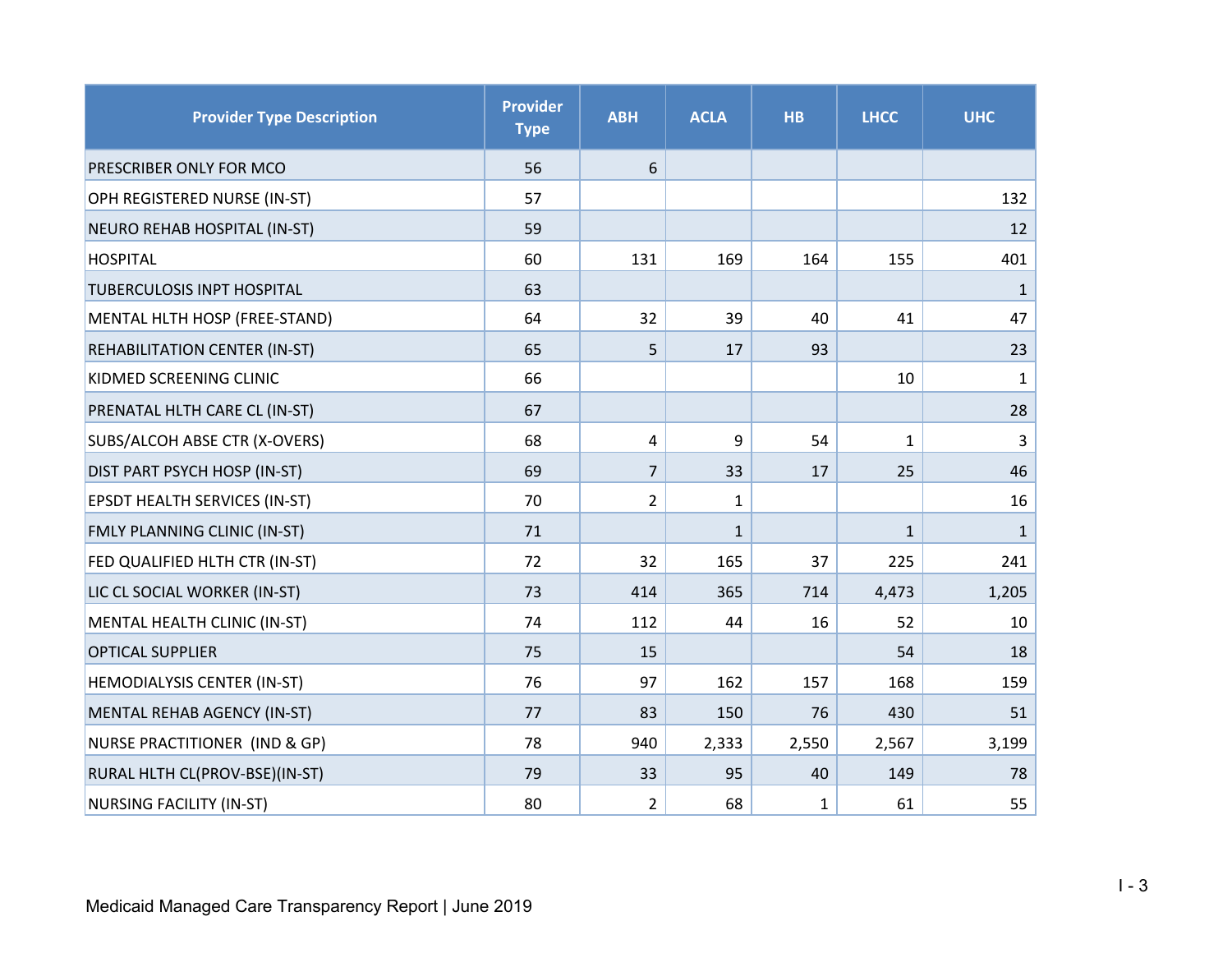| <b>Provider Type Description</b>    | <b>Provider</b><br><b>Type</b> | <b>ABH</b>     | <b>ACLA</b>    | <b>HB</b>    | <b>LHCC</b>  | <b>UHC</b>     |
|-------------------------------------|--------------------------------|----------------|----------------|--------------|--------------|----------------|
| PERS CARE ATTEND (WVR) (IN-ST)      | 82                             | $\overline{7}$ |                |              |              | 38             |
| CTR BASED RESPITE CARE (IN-ST)      | 83                             |                |                | 4            |              | $\mathbf{1}$   |
| ADLT DAY HLTH CA (WVR) (IN-ST)      | 85                             |                |                |              | $\mathbf{1}$ | 12             |
| RURAL HLTH CL(INDEPEND)(IN-ST)      | 87                             | 12             | 71             | $\mathbf{1}$ |              | 116            |
| ICF/DD - GROUP HOME (IN-ST)         | 88                             |                |                |              |              | $\mathbf{1}$   |
| SPRVISE INDEP LIV (WVR)(IN-ST)      | 89                             |                |                |              |              | 18             |
| <b>CERTIFIED NURSE MIDWIFE</b>      | 90                             | 6              | 32             | 32           | 22           | 30             |
| CERT REG NURS ANEST (IND & GP)      | 91                             | 250            | 1,183          | 1,280        | 1,248        | 1,087          |
| <b>CLINICAL NURSE SPECIALIST</b>    | 93                             | 10             | 4              | 37           | 87           | 40             |
| PHYSICIAN ASSISTANT                 | 94                             | 243            | 627            | 629          | 655          | 877            |
| AMERICAN INDIAN/638 FACILITY        | 95                             |                | $\mathbf{1}$   |              |              | $\overline{2}$ |
| <b>PSYCH RESID TREAT FACILITY</b>   | 96                             | 13             | 6              | 3            | 4            | $\overline{4}$ |
| <b>ADULT RESIDENTIAL CARE FAC</b>   | 97                             |                | $\overline{2}$ | 4            |              |                |
| <b>ASSERTIVE COMM TREAT TEAM</b>    | AA                             |                |                |              |              | 3              |
| <b>FAMILY SUPPORT ORGANIZATION</b>  | <b>AC</b>                      |                |                |              |              | $\overline{2}$ |
| <b>TRANSITION COORDINATION</b>      | <b>AD</b>                      | $\overline{2}$ |                |              |              |                |
| RESPITE CARE SERVICE AGENCY         | <b>AE</b>                      |                |                |              |              | $\overline{2}$ |
| <b>CRISIS RECEIVING CENTER</b>      | AF                             | 18             |                |              |              | 195            |
| <b>BEHAVIORAL HLTH REHAB AGENCY</b> | AG                             | 39             | 333            | 12           |              | 344            |
| LIC MARRIAGE & FAMILY THERAPY       | AH                             | 11             | 9              | 44           | 44           | 265            |
| LICENSED ADDICTION COUNSELOR        | AJ                             | 5              | 9              | 3            |              | 219            |
| LICENSED PROFESSION COUNSELOR       | AK                             | 181            | 334            | 753          | 769          | 1,635          |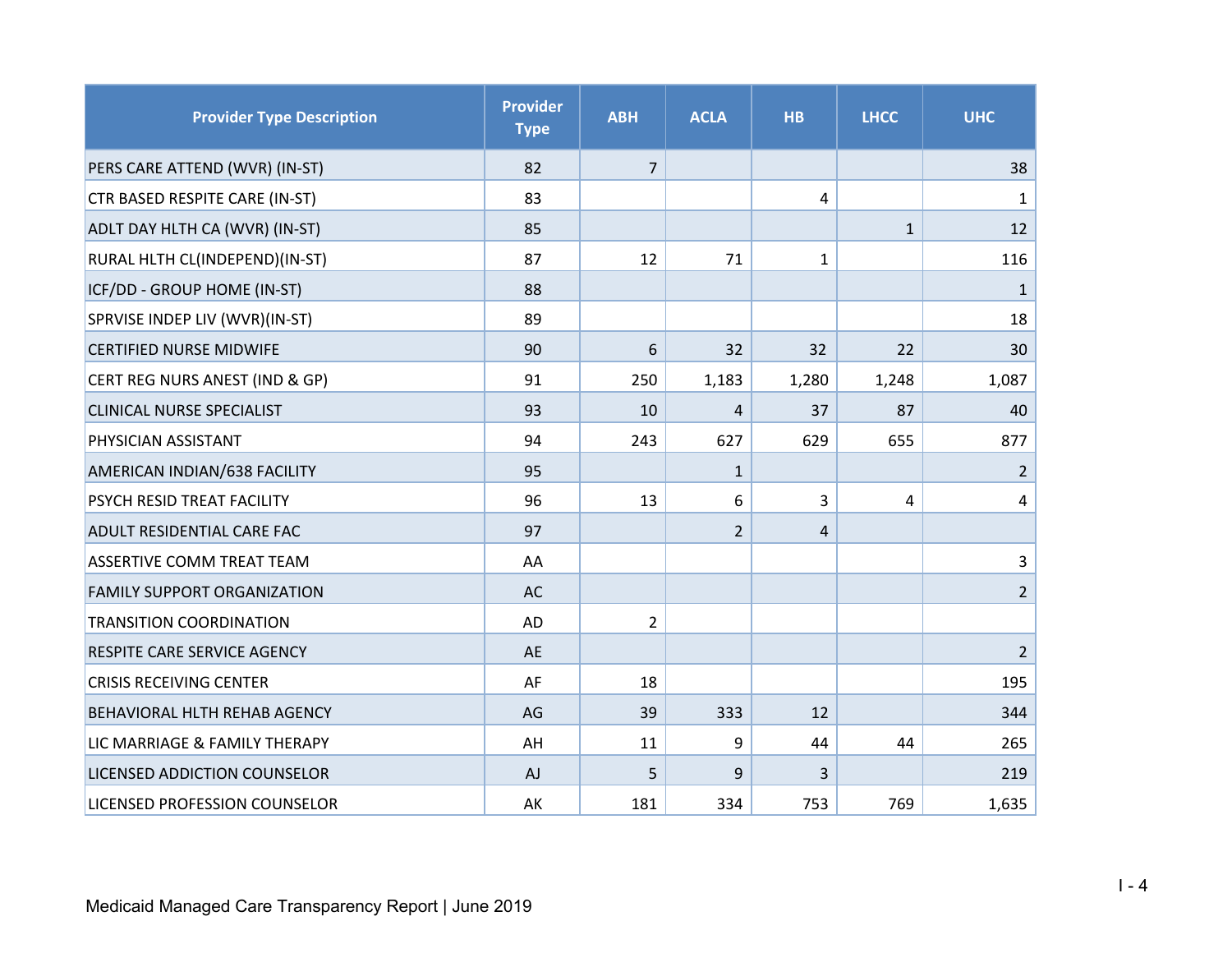| <b>Provider Type Description</b>           | <b>Provider</b><br><b>Type</b> | <b>ABH</b> | <b>ACLA</b> | <b>HB</b> | <b>LHCC</b> | <b>UHC</b> |
|--------------------------------------------|--------------------------------|------------|-------------|-----------|-------------|------------|
| <b>COMMUNITY CHOICE WAIVER-NURS</b>        | AL.                            |            |             |           |             |            |
| THERAPEUTIC FOSTER CARE                    | AR                             |            |             |           |             | 4          |
| <b>OPH CLINIC</b>                          | <b>AS</b>                      |            |             | 11        |             |            |
| THERAPEUTIC GROUP HOME                     | AT                             |            | 5           | 4         | 4           | 6          |
| <b>CERTIFIED BEHAVIOR ANALYST</b>          | AX                             | 2          | 94          | 150       | 195         | 112        |
| <b>SUBST USE RESIDENT TX FAC</b>           | <b>AZ</b>                      | 7          | 17          | 24        | 27          | 49         |
| OPR (ORDERING, PRESCRIBING, AND REFERRING) | PO                             | 15         |             |           |             |            |
|                                            | Total <sup>21</sup>            | 10,439     | 24,299      | 20,989    | 28,435      | 28,185     |

Source: LDH MARS Data Warehouse, June 29, 2018 Provider Registry

 $1$  Excludes out-of-state providers, except for those in a border county.

 $2$  Includes duplicative counts of individual providers who are enrolled under multiple provider types.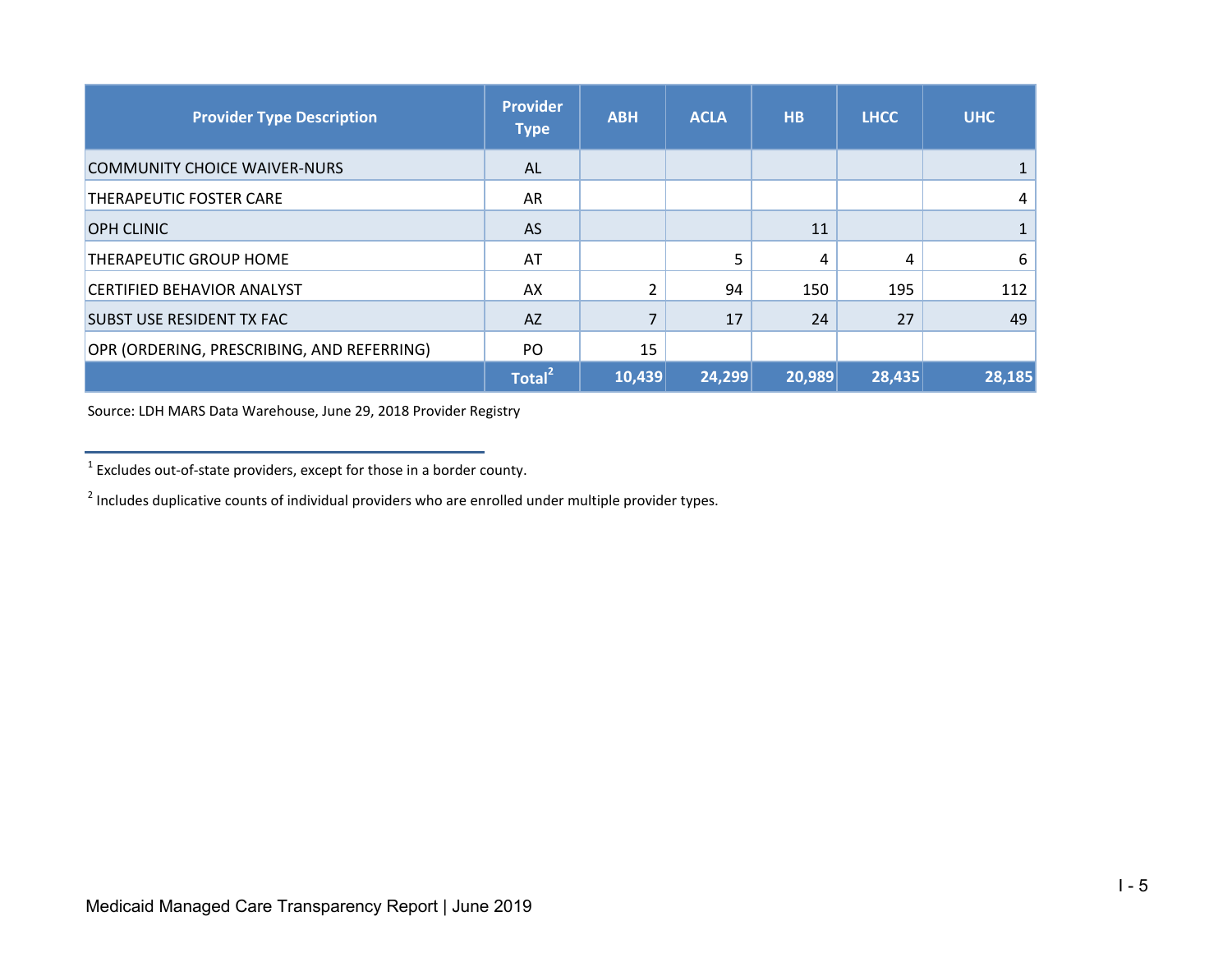# **APPENDIX I ‐ Total number of healthcare providers contracted, July 1, 2017 ‐ June 30, 2018<sup>1</sup>**

# **By Taxonomy**

| <b>TAXONOMY</b>          | <b>GROUP   CLASSIFICATION</b>                                                                                                            | <b>ABH</b>     | <b>ACLA</b>    | <b>HB</b>    | <b>LHCC</b>    | <b>UHC</b> |
|--------------------------|------------------------------------------------------------------------------------------------------------------------------------------|----------------|----------------|--------------|----------------|------------|
| 101Y00000X               | Behavioral Health & Social Service Providers   Counselor                                                                                 | 83             | 38             | 28           | 808            | 218        |
| 101YA0400X               | Behavioral Health & Social Service Providers   Counselor   Addiction (Substance<br>Use Disorder)                                         | 71             | 24             | 14           | 188            | 217        |
| 101YM0800X               | Behavioral Health & Social Service Providers   Counselor   Mental Health                                                                 | 93             | 86             | 66           | 2,369          | 589        |
| 101YP1600X               | Behavioral Health & Social Service Providers   Counselor   Pastoral                                                                      | $\mathbf{1}$   | $\mathbf{1}$   |              | 4              | 12         |
| 101YP2500X               | Behavioral Health & Social Service Providers   Counselor   Professional                                                                  | 239            | 272            | 698          | 750            | 1,061      |
| 101YS0200X               | Behavioral Health & Social Service Providers   Counselor   School                                                                        | 7              | $\mathbf{1}$   | $\mathbf{1}$ | 4              | 14         |
| 102L00000X               | Behavioral Health & Social Service Providers   Psychoanalyst                                                                             | 3              |                |              | 1              |            |
| 102X00000X               | Behavioral Health & Social Service Providers   Poetry Therapist                                                                          |                |                | $\mathbf{1}$ |                |            |
| 103G00000X<br>103K00000X | Behavioral Health & Social Service Providers   Clinical Neuropsychologist                                                                | 3              | 7              | 9            | 10             | 25         |
|                          | Behavioral Health & Social Service Providers   Behavior Analyst                                                                          | $\overline{2}$ | 89             | 151          | 201            | 149        |
| 103T00000X               | Behavioral Health & Social Service Providers   Psychologist  <br>Behavioral Health & Social Service Providers   Psychologist   Addiction | 42             | 48             | 95           | 49             | 108        |
| 103TA0400X               | (Substance Use Disorder)                                                                                                                 |                |                |              | $\mathbf{1}$   | 3          |
| 103TA0700X               | Behavioral Health & Social Service Providers   Psychologist   Adult Development<br>& Aging                                               | 1              |                | 1            | 1              | 1          |
| 103TB0200X               | Behavioral Health & Social Service Providers   Psychologist   Cognitive &<br><b>Behavioral</b>                                           | 3              | $\overline{2}$ |              | $\overline{2}$ | 12         |
| 103TC0700X               | Behavioral Health & Social Service Providers   Psychologist   Clinical                                                                   | 39             | 58             | 70           | 75             | 150        |
| 103TC1900X               | Behavioral Health & Social Service Providers   Psychologist   Counseling                                                                 | 6              | 12             | 8            | 10             | 26         |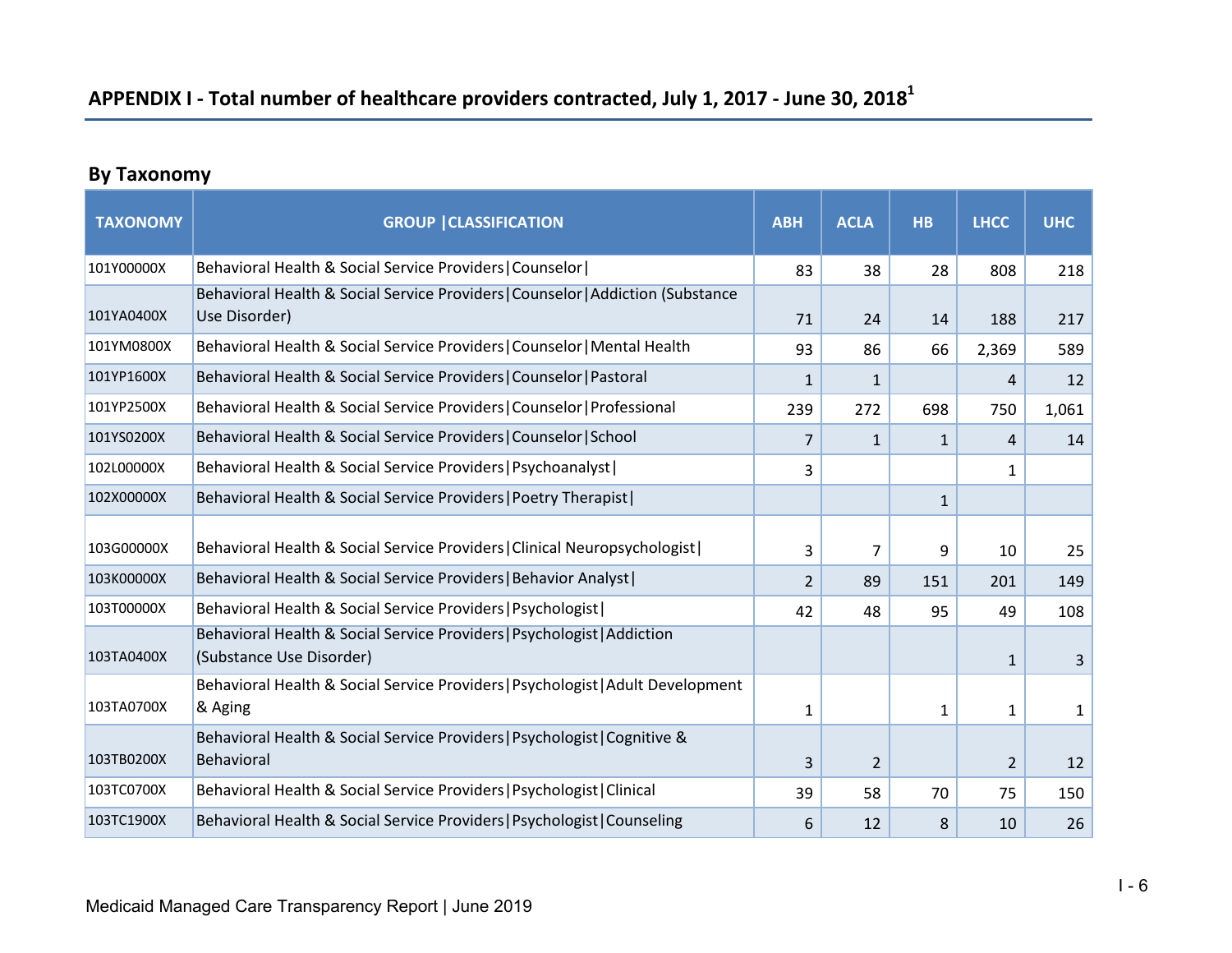| <b>TAXONOMY</b> | <b>GROUP   CLASSIFICATION</b>                                                                                    | <b>ABH</b>     | <b>ACLA</b>  | <b>HB</b>      | <b>LHCC</b>  | <b>UHC</b>     |
|-----------------|------------------------------------------------------------------------------------------------------------------|----------------|--------------|----------------|--------------|----------------|
| 103TC2200X      | Adolescent                                                                                                       | 10             | 10           | 6              | 8            | 31             |
| 103TF0000X      | Behavioral Health & Social Service Providers   Psychologist   Family                                             | 1              |              |                |              | 9              |
| 103TF0200X      | Behavioral Health & Social Service Providers   Psychologist   Forensic                                           |                |              | $\mathbf{1}$   |              |                |
| 103TH0100X      | Behavioral Health & Social Service Providers   Psychologist   Health Service                                     |                |              |                | $\mathbf{1}$ |                |
| 103TM1800X      | Behavioral Health & Social Service Providers   Psychologist   Mental Retardation<br>& Developmental Disabilities | $\overline{2}$ | 3            | $\overline{2}$ | 6            | 11             |
| 103TP0016X      | Behavioral Health & Social Service Providers   Psychologist   Prescribing<br>(Medical)                           | 10             | 14           | 30             | 23           | 53             |
| 103TP2701X      | Behavioral Health & Social Service Providers   Psychologist   Group<br>Psychotherapy                             |                |              |                |              | 3              |
| 103TS0200X      | Behavioral Health & Social Service Providers   Psychologist   School                                             | $\overline{4}$ | 5            | 11             | 3            | 17             |
| 104100000X      | Behavioral Health & Social Service Providers   Social Worker                                                     | 70             | 72           | 114            | 549          | 279            |
| 1041C0700X      | Behavioral Health & Social Service Providers   Social Worker   Clinical                                          | 340            | 304          | 639            | 732          | 1,003          |
| 1041S0200X      | Behavioral Health & Social Service Providers   Social Worker   School                                            | 3              | 7            | 4              | 34           | 33             |
| 106H00000X      | Behavioral Health & Social Service Providers   Marriage & Family Therapist                                       | 42             | 37           | 46             | 74           | 261            |
| 106S00000X      | Behavioral Health & Social Service Providers   Behavior Technician                                               |                |              |                |              | 1              |
| 111N00000X      | Chiropractic Providers   Chiropractor                                                                            | 39             | 37           | 22             | 28           | 89             |
| 111NN0400X      | Chiropractic Providers   Chiropractor   Neurology                                                                |                | $\mathbf{1}$ |                | 1            |                |
| 111NN1001X      | Chiropractic Providers   Chiropractor   Nutrition                                                                |                |              |                |              | $\mathbf{1}$   |
| 111NR0200X      | Chiropractic Providers   Chiropractor   Radiology                                                                |                |              | 11             |              | $\mathbf{1}$   |
| 111NR0400X      | Chiropractic Providers   Chiropractor   Rehabilitation                                                           |                |              |                | $\mathbf{1}$ | 3              |
| 111NS0005X      | Chiropractic Providers   Chiropractor   Sports Physician                                                         | $\mathbf{1}$   |              |                |              |                |
| 111NT0100X      | Chiropractic Providers   Chiropractor   Thermography                                                             |                | $\mathbf{1}$ |                |              | $\overline{2}$ |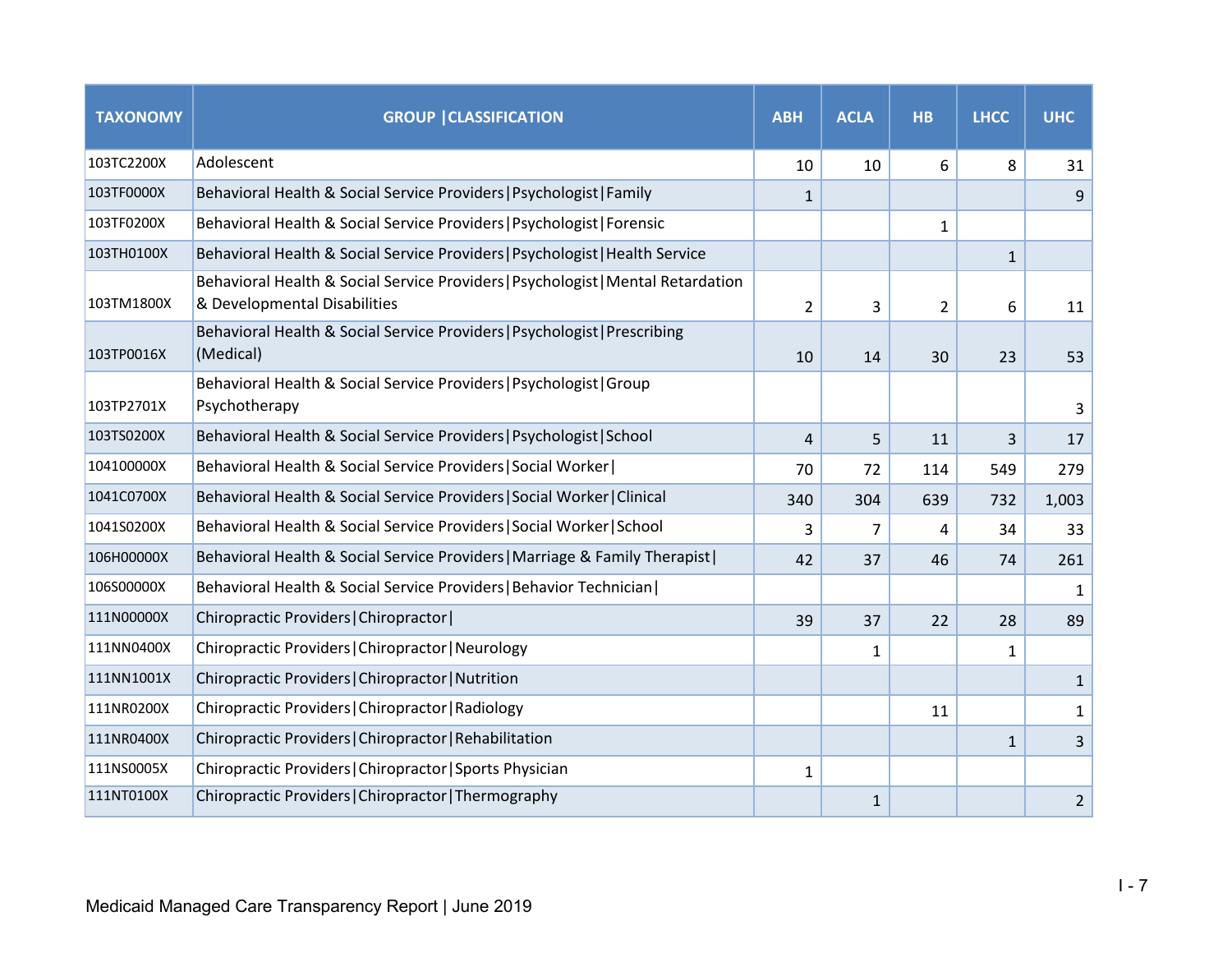| <b>TAXONOMY</b> | <b>GROUP   CLASSIFICATION</b>                                                             | <b>ABH</b>     | <b>ACLA</b>    | <b>HB</b>    | <b>LHCC</b>  | <b>UHC</b>     |
|-----------------|-------------------------------------------------------------------------------------------|----------------|----------------|--------------|--------------|----------------|
| 111NX0800X      | Chiropractic Providers   Chiropractor   Orthopedic                                        | $\mathbf{1}$   | $\mathbf{1}$   | 8            |              | 3              |
| 122300000X      | Dental Providers   Dentist                                                                | 227            | 363            | 239          | 69           | 203            |
| 1223D0001X      | Dental Providers   Dentist   Dental Public Health                                         |                | 7              | 10           | 1            | 6              |
| 1223E0200X      | Dental Providers   Dentist   Endodontics                                                  | $\mathbf{1}$   | 2              | $\mathbf{1}$ |              | 3              |
| 1223G0001X      | Dental Providers   Dentist   General Practice                                             | 30             | 223            | 269          | 57           | 213            |
| 1223P0106X      | Dental Providers   Dentist   Oral and Maxillofacial Pathology                             | 3              | 4              | 2            |              | 7              |
| 1223P0221X      | Dental Providers   Dentist   Pediatric Dentistry                                          | 16             | 12             | 9            | 3            | 17             |
| 1223P0300X      | Dental Providers   Dentist   Periodontics                                                 | $\mathbf{1}$   | 2              | 4            |              | 5              |
| 1223P0700X      | Dental Providers   Dentist   Prosthodontics                                               |                | $\mathbf{1}$   | $\mathbf{1}$ |              | $\overline{2}$ |
| 1223S0112X      | Dental Providers   Dentist   Oral and Maxillofacial Surgery                               | 12             | 33             | 10           | 16           | 41             |
| 1223X0400X      | Dental Providers   Dentist   Orthodontics and Dentofacial Orthopedics                     | $\overline{2}$ | 3              | 2            | $\mathbf{1}$ | 18             |
| 124Q00000X      | Dental Providers   Dental Hygienist                                                       |                |                |              |              | 1              |
| 132700000X      | Dietary & Nutritional Service Providers   Dietary Manager                                 |                |                |              | 1            |                |
| 133N00000X      | Dietary & Nutritional Service Providers   Nutritionist                                    | $\mathbf{1}$   | $\overline{2}$ |              |              | 5              |
| 133NN1002X      | Dietary & Nutritional Service Providers   Nutritionist   Nutrition, Education             |                |                |              |              | $\overline{2}$ |
| 133V00000X      | Dietary & Nutritional Service Providers   Dietitian, Registered                           | 4              | 24             | 50           | 48           | 70             |
| 133VN1004X      | Dietary & Nutritional Service Providers   Dietitian, Registered   Nutrition,<br>Pediatric |                |                |              |              | 2              |
| 133VN1005X      | Dietary & Nutritional Service Providers   Dietitian, Registered   Nutrition, Renal        |                |                | $\mathbf{1}$ |              | $\overline{2}$ |
| 133VN1006X      | Dietary & Nutritional Service Providers   Dietitian, Registered   Nutrition,<br>Metabolic |                |                |              | 1            |                |
| 146D00000X      | Emergency Medical Service Providers   Personal Emergency Response<br>Attendant            |                | $\mathbf{1}$   | $\mathbf{1}$ | 1            | 6              |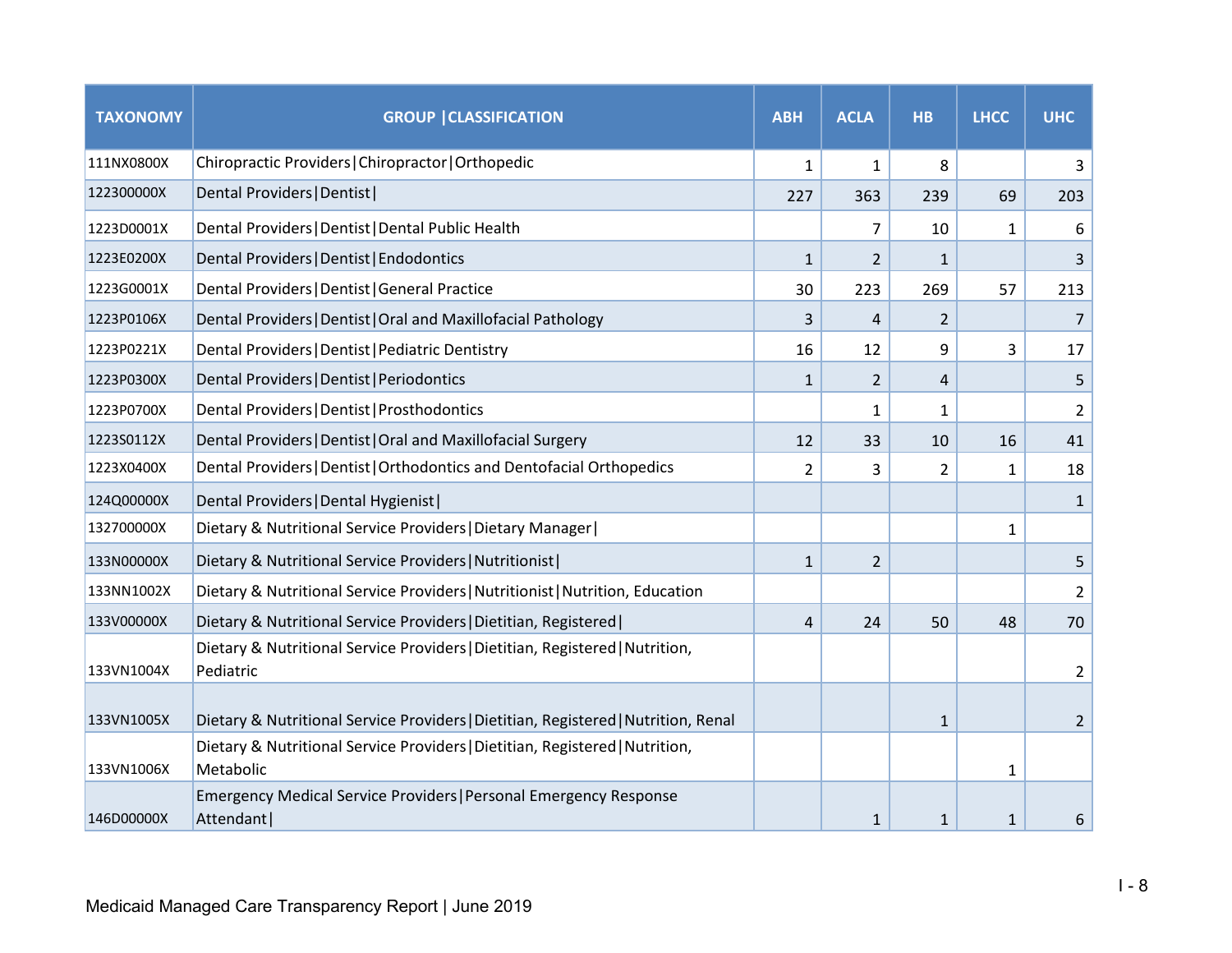| <b>TAXONOMY</b> | <b>GROUP   CLASSIFICATION</b>                                                        | <b>ABH</b>     | <b>ACLA</b>             | <b>HB</b>    | <b>LHCC</b>  | <b>UHC</b>     |
|-----------------|--------------------------------------------------------------------------------------|----------------|-------------------------|--------------|--------------|----------------|
| 146L00000X      | Emergency Medical Service Providers   Emergency Medical Technician,<br>Paramedic     |                |                         | 1            |              | 1              |
| 146N00000X      | Emergency Medical Service Providers   Emergency Medical Technician, Basic            |                |                         |              |              | 4              |
| 152W00000X      | Eye and Vision Services Providers   Optometrist                                      | 207            | 201                     | 196          | 579          | 255            |
| 152WC0802X      | Eye and Vision Services Providers   Optometrist   Corneal and Contact<br>Management  | 8              | $\overline{\mathbf{r}}$ | 4            | 3            | 15             |
| 152WL0500X      | Eye and Vision Services Providers   Optometrist   Low Vision Rehabilitation          | $\overline{2}$ | $\mathbf{1}$            |              |              | 5              |
| 152WP0200X      | Eye and Vision Services Providers   Optometrist   Pediatrics                         | $\overline{2}$ |                         | $\mathbf{1}$ |              | 5              |
| 152WS0006X      | Eye and Vision Services Providers   Optometrist   Sports Vision                      | $\overline{2}$ |                         |              |              | $\overline{2}$ |
| 152WV0400X      | Eye and Vision Services Providers   Optometrist   Vision Therapy                     | $\mathbf{1}$   | $\mathbf{1}$            | $\mathbf{1}$ | $\mathbf{1}$ | $\overline{7}$ |
| 152WX0102X      | Eye and Vision Services Providers   Optometrist   Occupational Vision                | 11             | 1                       | 1            | 1            | 3              |
| 156FX1100X      | Eye and Vision Services Providers   Technician/Technologist   Ophthalmic             |                | $\mathbf{1}$            |              | $\mathbf{1}$ | $\mathbf{1}$   |
| 156FX1700X      | Eye and Vision Services Providers   Technician/Technologist   Ocularist              |                |                         |              | 1            |                |
| 156FX1800X      | Eye and Vision Services Providers   Technician/Technologist   Optician               | 62             |                         |              | 35           | 25             |
| 163W00000X      | Nursing Service Providers   Registered Nurse                                         | 37             | 35                      | 27           | 48           | 196            |
| 163WA0400X      | Nursing Service Providers   Registered Nurse   Addiction (Substance Use<br>Disorder) | $\mathbf{1}$   |                         |              | $\mathbf{1}$ | 3              |
| 163WA2000X      | Nursing Service Providers   Registered Nurse   Administrator                         | 1              |                         |              |              | 3              |
| 163WC0200X      | Nursing Service Providers   Registered Nurse   Critical Care Medicine                |                | $\overline{2}$          | $\mathbf{1}$ |              | $\mathbf{1}$   |
| 163WC0400X      | Nursing Service Providers   Registered Nurse   Case Management                       | 1              |                         |              | 1            | $\overline{2}$ |
| 163WC1500X      | Nursing Service Providers   Registered Nurse   Community Health                      |                |                         |              | 2            | 125            |
| 163WD1100X      | Nursing Service Providers   Registered Nurse   Dialysis, Peritoneal                  |                |                         | 1            |              |                |
| 163WE0003X      | Nursing Service Providers   Registered Nurse   Emergency                             | $\overline{2}$ | $\mathbf{1}$            |              | $\mathbf{1}$ | 3              |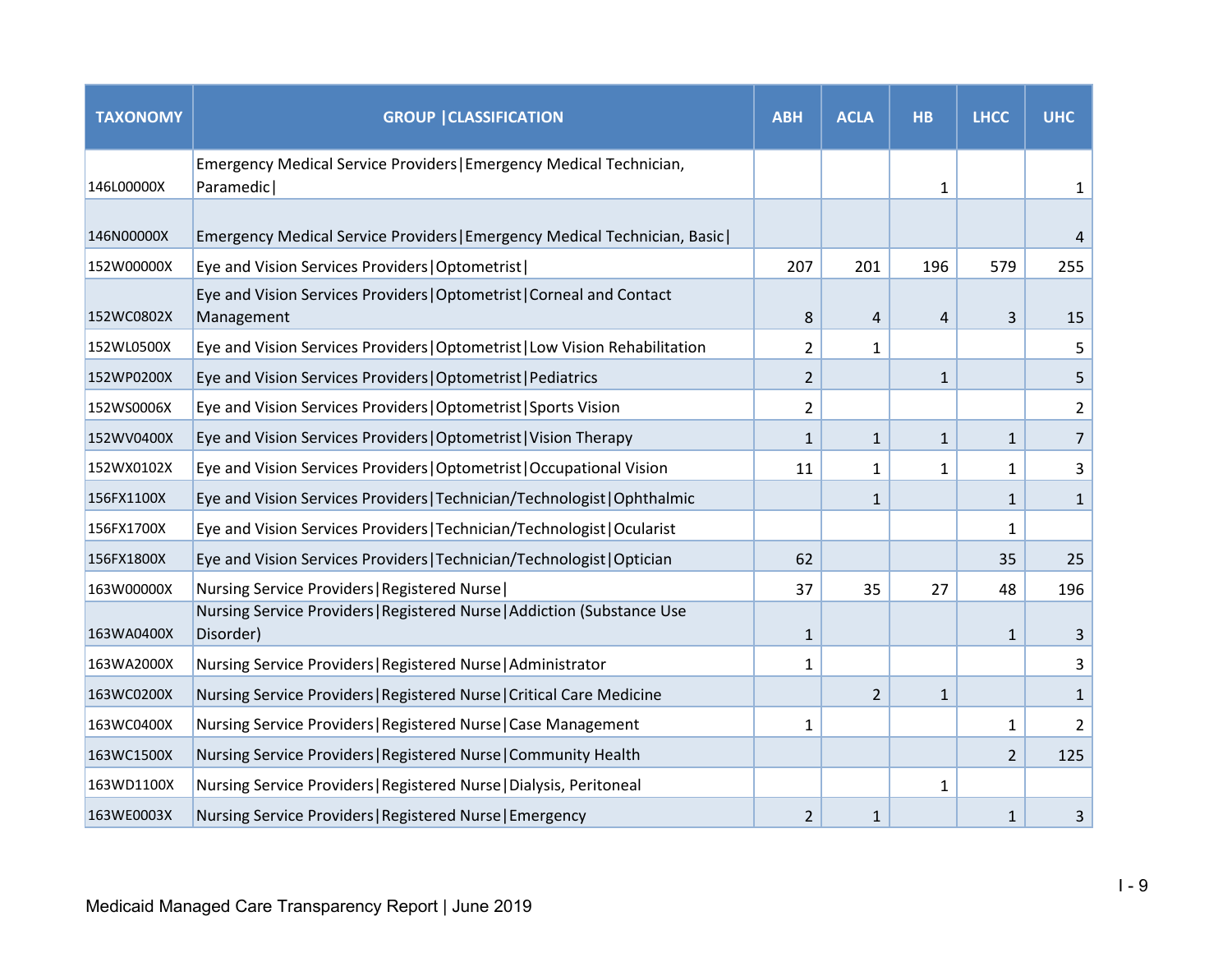| <b>TAXONOMY</b> | <b>GROUP   CLASSIFICATION</b>                                                                   | <b>ABH</b>     | <b>ACLA</b>    | <b>HB</b>      | <b>LHCC</b>    | <b>UHC</b>     |
|-----------------|-------------------------------------------------------------------------------------------------|----------------|----------------|----------------|----------------|----------------|
| 163WG0000X      | Nursing Service Providers   Registered Nurse   General Practice                                 | $\mathbf{1}$   | 5              |                |                | 8              |
| 163WG0100X      | Nursing Service Providers   Registered Nurse   Gastroenterology                                 |                |                | $\mathbf{1}$   |                |                |
| 163WG0600X      | Nursing Service Providers   Registered Nurse   Gerontology                                      |                | $\mathbf{1}$   |                |                |                |
| 163WH0200X      | Nursing Service Providers   Registered Nurse   Home Health                                      |                |                |                |                | 3              |
| 163WH1000X      | Nursing Service Providers   Registered Nurse   Hospice                                          |                | 1              |                |                | $\mathbf{1}$   |
| 163WL0100X      | Nursing Service Providers   Registered Nurse   Lactation Consultant                             |                |                |                |                | $\mathbf{1}$   |
| 163WM0102X      | Nursing Service Providers   Registered Nurse   Maternal Newborn                                 |                | $\mathbf{1}$   |                | 1              |                |
| 163WM0705X      | Nursing Service Providers   Registered Nurse   Medical-Surgical                                 | $\mathbf{1}$   | $\mathbf{1}$   |                |                | $\mathbf{1}$   |
| 163WN0002X      | Nursing Service Providers   Registered Nurse   Neonatal Intensive Care                          | 1              | $\overline{2}$ | 1              |                | 5              |
| 163WN0003X      | Nursing Service Providers   Registered Nurse   Neonatal, Low-Risk                               |                |                | 6              |                |                |
| 163WN0300X      | Nursing Service Providers   Registered Nurse   Nephrology                                       |                | $\mathbf{1}$   | 6              |                | $\mathbf{1}$   |
| 163WN0800X      | Nursing Service Providers   Registered Nurse   Neuroscience                                     |                |                | $\mathbf{1}$   |                | $\mathbf{1}$   |
| 163WP0000X      | Nursing Service Providers   Registered Nurse   Pain Management                                  |                | $\mathbf{1}$   |                |                | 1              |
| 163WP0200X      | Nursing Service Providers   Registered Nurse   Pediatrics                                       | $\overline{2}$ |                | $\overline{2}$ |                | 5              |
| 163WP0218X      | Nursing Service Providers   Registered Nurse   Pediatric Oncology                               |                |                |                |                | 1              |
| 163WP0807X      | Nursing Service Providers   Registered Nurse   Psychiatric/Mental Health, Child &<br>Adolescent |                |                |                | $\overline{2}$ | $\mathbf{1}$   |
| 163WP0808X      | Nursing Service Providers   Registered Nurse   Psychiatric/Mental Health                        | 14             | 8              | 4              | 14             | 24             |
| 163WP0809X      | Nursing Service Providers   Registered Nurse   Psychiatric/Mental Health, Adult                 | 6              | $\mathbf{1}$   | $\mathbf{1}$   | 9              | 14             |
| 163WR0006X      | Nursing Service Providers   Registered Nurse   Registered Nurse First Assistant                 |                |                |                | $\mathbf{1}$   | $\overline{2}$ |
| 163WU0100X      | Nursing Service Providers   Registered Nurse   Urology                                          | 6              |                |                |                |                |
| 163WW0000X      | Nursing Service Providers   Registered Nurse   Wound Care                                       |                | 1              |                | 1              |                |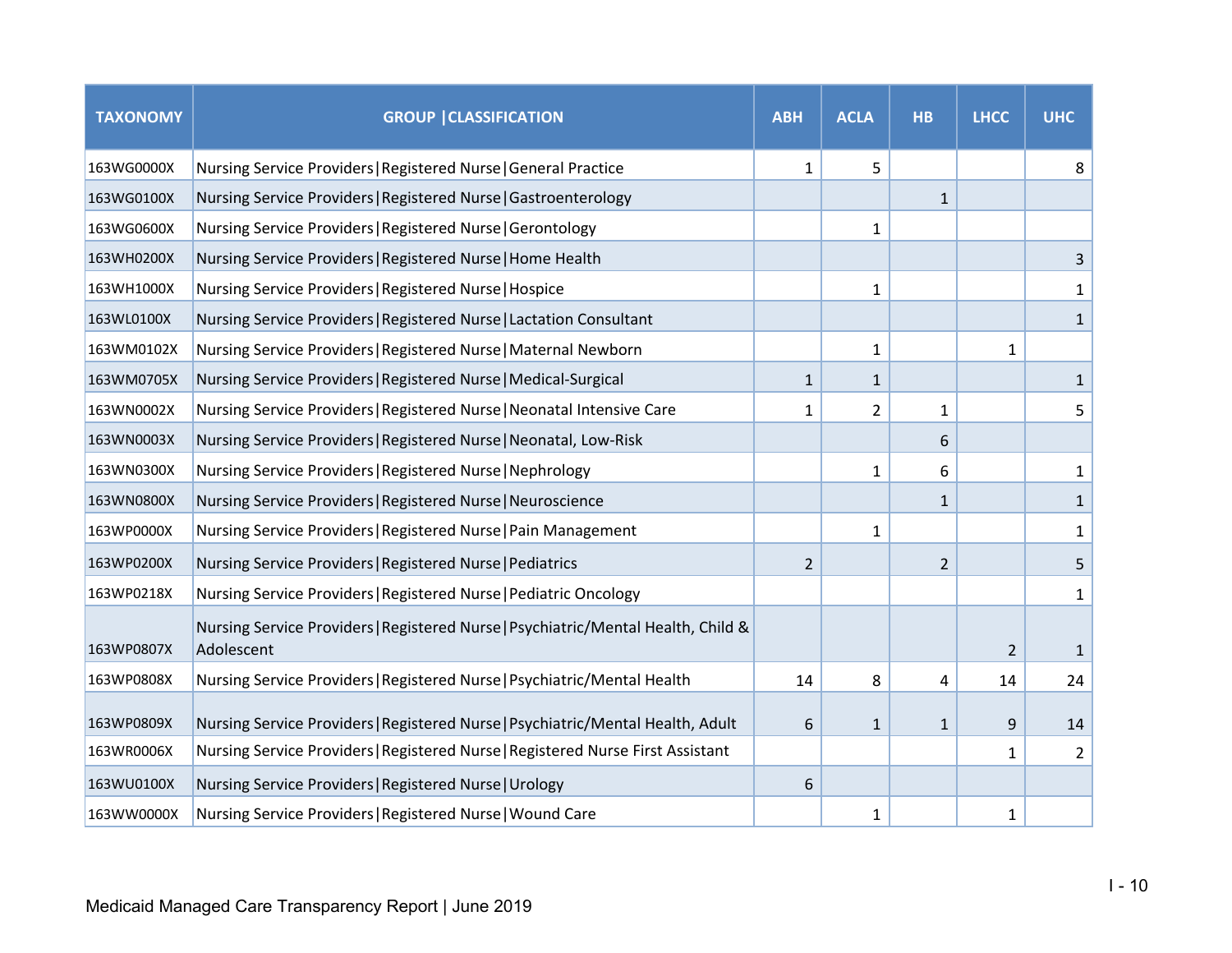| <b>TAXONOMY</b> | <b>GROUP   CLASSIFICATION</b>                                                     | <b>ABH</b>     | <b>ACLA</b>    | <b>HB</b>    | <b>LHCC</b>  | <b>UHC</b>     |
|-----------------|-----------------------------------------------------------------------------------|----------------|----------------|--------------|--------------|----------------|
| 163WW0101X      | Nursing Service Providers   Registered Nurse   Women's Health Care,<br>Ambulatory |                | $\mathbf{1}$   | $\mathbf{1}$ |              | 4              |
| 163WX0200X      | Nursing Service Providers   Registered Nurse   Oncology                           |                | 1              |              | 1            |                |
| 163WX0800X      | Nursing Service Providers   Registered Nurse   Orthopedic                         |                | $\mathbf{1}$   |              | $\mathbf{1}$ | 3              |
| 164W00000X      | Nursing Service Providers   Licensed Practical Nurse                              | 10             |                | $\mathbf{1}$ | 2            | 3              |
| 164X00000X      | Nursing Service Providers   Licensed Vocational Nurse                             | 1              |                |              |              |                |
| 170100000X      | Other Service Providers   Medical Genetics, Ph.D. Medical Genetics                |                | $\mathbf{1}$   |              | 2            | 1              |
| 171000000X      | Other Service Providers   Military Health Care Provider                           | $\overline{2}$ |                | $\mathbf{1}$ | 1            | 5              |
| 171100000X      | Other Service Providers   Acupuncturist                                           |                |                |              | 1            | $\overline{2}$ |
| 171M00000X      | Other Service Providers   Case Manager/Care Coordinator                           | 5              |                |              | 59           | 17             |
| 171W00000X      | Other Service Providers   Contractor                                              | 1              | 1              | 1            | 1            | $\overline{7}$ |
| 172A00000X      | Other Service Providers   Driver                                                  |                | $\mathbf{1}$   | $\mathbf{1}$ |              | $\mathbf{1}$   |
| 172V00000X      | Other Service Providers   Community Health Worker                                 | 1              | $\overline{2}$ | 1            | 6            | 6              |
| 173000000X      | Other Service Providers   Legal Medicine                                          | 3              | 7              | $\mathbf{1}$ | 4            | 22             |
| 174400000X      | Other Service Providers   Specialist                                              | 130            | 212            | 54           | 122          | 667            |
| 1744P3200X      | Other Service Providers   Specialist   Prosthetics Case Management                |                | 2              | $\mathbf{1}$ | $\mathbf{1}$ | 3              |
| 174H00000X      | Other Service Providers   Health Educator                                         |                |                |              |              | $\mathbf{1}$   |
| 174M00000X      | Other Service Providers   Veterinarian                                            |                |                |              | 67           |                |
| 174MM1900X      | Other Service Providers   Veterinarian   Medical Research                         |                |                |              | 26           |                |
| 176B00000X      | Other Service Providers   Midwife                                                 |                | 5              | 14           | 7            | 3              |
| 183500000X      | Pharmacy Service Providers   Pharmacist                                           | 63             | 4              | 1            | 3            | 137            |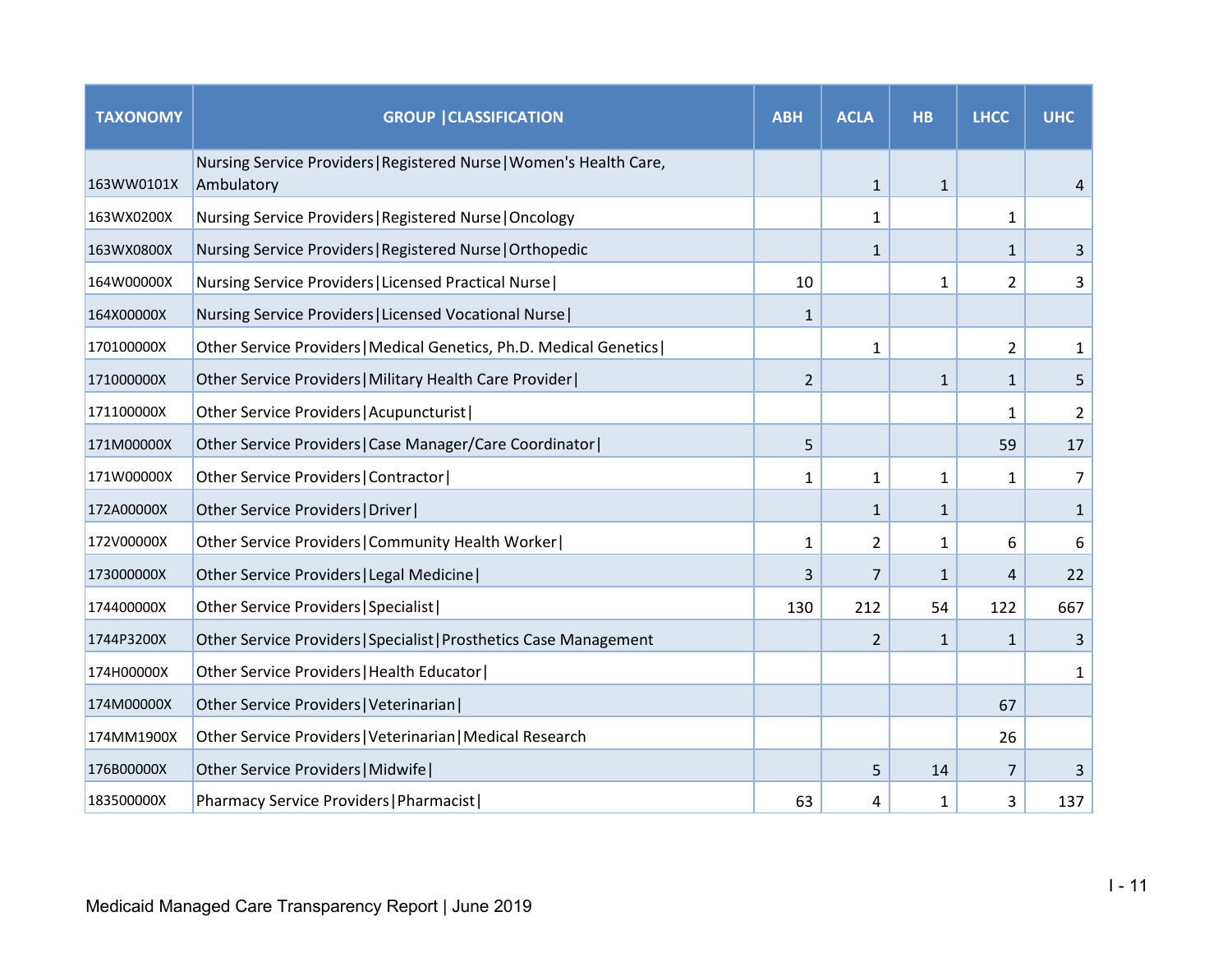| <b>TAXONOMY</b> | <b>GROUP   CLASSIFICATION</b>                                                                                | <b>ABH</b>   | <b>ACLA</b>    | <b>HB</b>      | <b>LHCC</b>    | <b>UHC</b> |
|-----------------|--------------------------------------------------------------------------------------------------------------|--------------|----------------|----------------|----------------|------------|
| 1835P0018X      | Pharmacy Service Providers   Pharmacist   Pharmacist Clinician (PhC)/ Clinical<br><b>Pharmacy Specialist</b> |              |                |                |                | 3          |
| 183700000X      | Pharmacy Service Providers   Pharmacy Technician                                                             | $\mathbf{1}$ |                |                | $\mathbf{1}$   | 3          |
| 193200000X      | Group   Multi-Specialty                                                                                      | $\mathbf{1}$ | 1,940          | 8              | 1,321          | 175        |
| 193400000X      | Group   Single Specialty                                                                                     | 5            | 3,360          | 15             | 1,955          | 101        |
| 202C00000X      | Allopathic & Osteopathic Physicians   Independent Medical Examiner                                           |              |                | 9              |                |            |
| 202K00000X      | Allopathic & Osteopathic Physicians   Phlebology                                                             |              |                |                |                | 1          |
| 204C00000X      | Allopathic & Osteopathic Physicians   Neuromusculoskeletal Medicine, Sports<br>Medicine                      |              |                |                |                | 3          |
| 204D00000X      | Allopathic & Osteopathic Physicians   Neuromusculoskeletal Medicine & OMM                                    | 4            | 4              | $\overline{2}$ | 8              | 4          |
| 204E00000X      | Allopathic & Osteopathic Physicians   Oral & Maxillofacial Surgery                                           | 4            | 17             | 23             | 23             | 25         |
| 204F00000X      | Allopathic & Osteopathic Physicians   Transplant Surgery                                                     | 7            | 14             | 11             | 15             | 19         |
| 204R00000X      | Allopathic & Osteopathic Physicians   Electrodiagnostic Medicine                                             |              |                |                | 2              | 1          |
| 207K00000X      | Allopathic & Osteopathic Physicians   Allergy & Immunology                                                   | 25           | 62             | 47             | 62             | 67         |
| 207KA0200X      | Allopathic & Osteopathic Physicians   Allergy & Immunology   Allergy                                         |              | $\overline{2}$ | 3              | $\mathbf{1}$   | 10         |
| 207KI0005X      | Allopathic & Osteopathic Physicians   Allergy & Immunology   Clinical &<br>Laboratory Immunology             | 1            | $\mathbf{1}$   | $\overline{2}$ | $\overline{2}$ | 3          |
| 207L00000X      | Allopathic & Osteopathic Physicians   Anesthesiology                                                         | 264          | 546            | 459            | 558            | 504        |
| 207LA0401X      | Allopathic & Osteopathic Physicians   Anesthesiology   Addiction Medicine                                    |              | 4              |                |                |            |
| 207LC0200X      | Allopathic & Osteopathic Physicians   Anesthesiology   Critical Care Medicine                                | 4            | $\overline{7}$ | 6              | 4              | 10         |
| 207LH0002X      | Allopathic & Osteopathic Physicians   Anesthesiology   Hospice and Palliative<br>Medicine                    |              |                |                | 1              |            |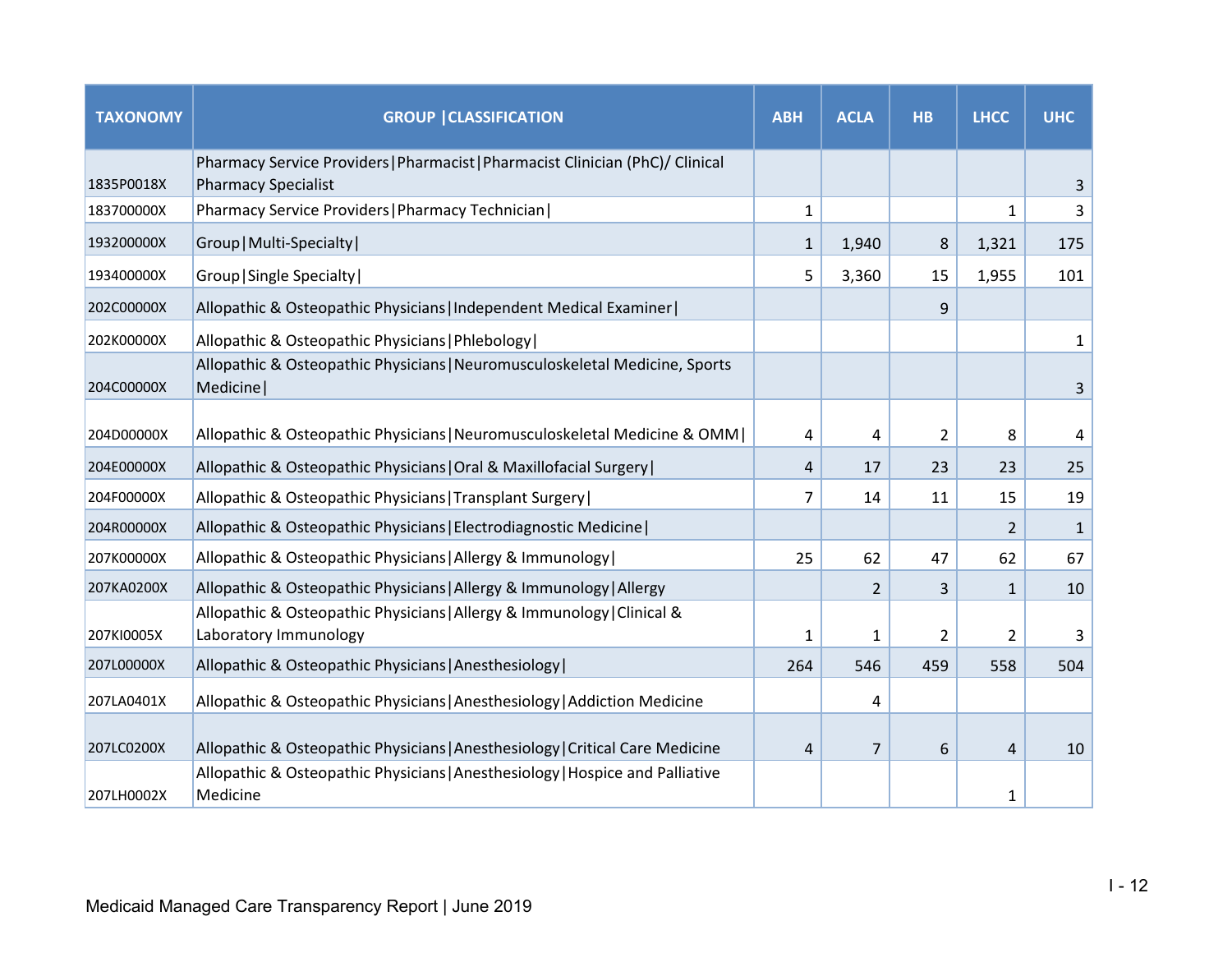| <b>TAXONOMY</b> | <b>GROUP   CLASSIFICATION</b>                                                                          | <b>ABH</b>     | <b>ACLA</b>    | <b>HB</b>      | <b>LHCC</b>    | <b>UHC</b>     |
|-----------------|--------------------------------------------------------------------------------------------------------|----------------|----------------|----------------|----------------|----------------|
| 207LP2900X      | Allopathic & Osteopathic Physicians   Anesthesiology   Pain Medicine                                   | 3              | 24             | 14             | 26             | 31             |
| 207LP3000X      | Allopathic & Osteopathic Physicians   Anesthesiology   Pediatric Anesthesiology                        | 2              | 7              | 5              | 5              | 8              |
| 207N00000X      | Allopathic & Osteopathic Physicians   Dermatology                                                      | 50             | 100            | 92             | 100            | 134            |
| 207ND0101X      | Allopathic & Osteopathic Physicians   Dermatology   MOHS-Micrographic<br>Surgery                       | 24             | 5              | 4              | 4              | 13             |
| 207ND0900X      | Allopathic & Osteopathic Physicians   Dermatology   Dermatopathology                                   | 3              | $\overline{2}$ | $\overline{2}$ | $\mathbf{1}$   | 5              |
| 207NI0002X      | Allopathic & Osteopathic Physicians   Dermatology   Clinical & Laboratory<br>Dermatological Immunology |                | $\mathbf{1}$   | $\mathbf{1}$   | 1              | $\overline{2}$ |
| 207NP0225X      | Allopathic & Osteopathic Physicians   Dermatology   Pediatric Dermatology                              |                |                |                |                | $\overline{2}$ |
| 207NS0135X      | Allopathic & Osteopathic Physicians   Dermatology   Procedural Dermatology                             | $\overline{2}$ | 4              | $\overline{2}$ | $\overline{2}$ | 10             |
| 207P00000X      | Allopathic & Osteopathic Physicians   Emergency Medicine                                               | 237            | 635            | 805            | 1,022          | 843            |
| 207PE0004X      | Allopathic & Osteopathic Physicians   Emergency Medicine   Emergency Medical<br>Services               | 143            | 28             | 27             | 44             | 44             |
| 207PE0005X      | Allopathic & Osteopathic Physicians   Emergency Medicine   Undersea and<br><b>Hyperbaric Medicine</b>  | 7              | $\overline{7}$ | 9              | 9              | 8              |
| 207PH0002X      | Allopathic & Osteopathic Physicians   Emergency Medicine   Hospice and<br><b>Palliative Medicine</b>   |                |                |                | 1              | 2              |
| 207PP0204X      | Allopathic & Osteopathic Physicians   Emergency Medicine   Pediatric Emergency<br>Medicine             | 3              | 35             | 23             | 29             | 26             |
| 207PS0010X      | Allopathic & Osteopathic Physicians   Emergency Medicine   Sports Medicine                             | 2              | $\mathbf{1}$   | $\mathbf{1}$   | 1              |                |
| 207Q00000X      | Allopathic & Osteopathic Physicians   Family Medicine                                                  | 589            | 1,173          | 1,088          | 1,169          | 1,349          |
| 207QA0000X      | Allopathic & Osteopathic Physicians   Family Medicine   Adolescent Medicine                            | 1              | $\overline{2}$ |                | 3              | 4              |
| 207QA0401X      | Allopathic & Osteopathic Physicians   Family Medicine   Addiction Medicine                             | $\mathbf{1}$   | $\mathbf{1}$   | $\mathbf{1}$   | 3              | 5              |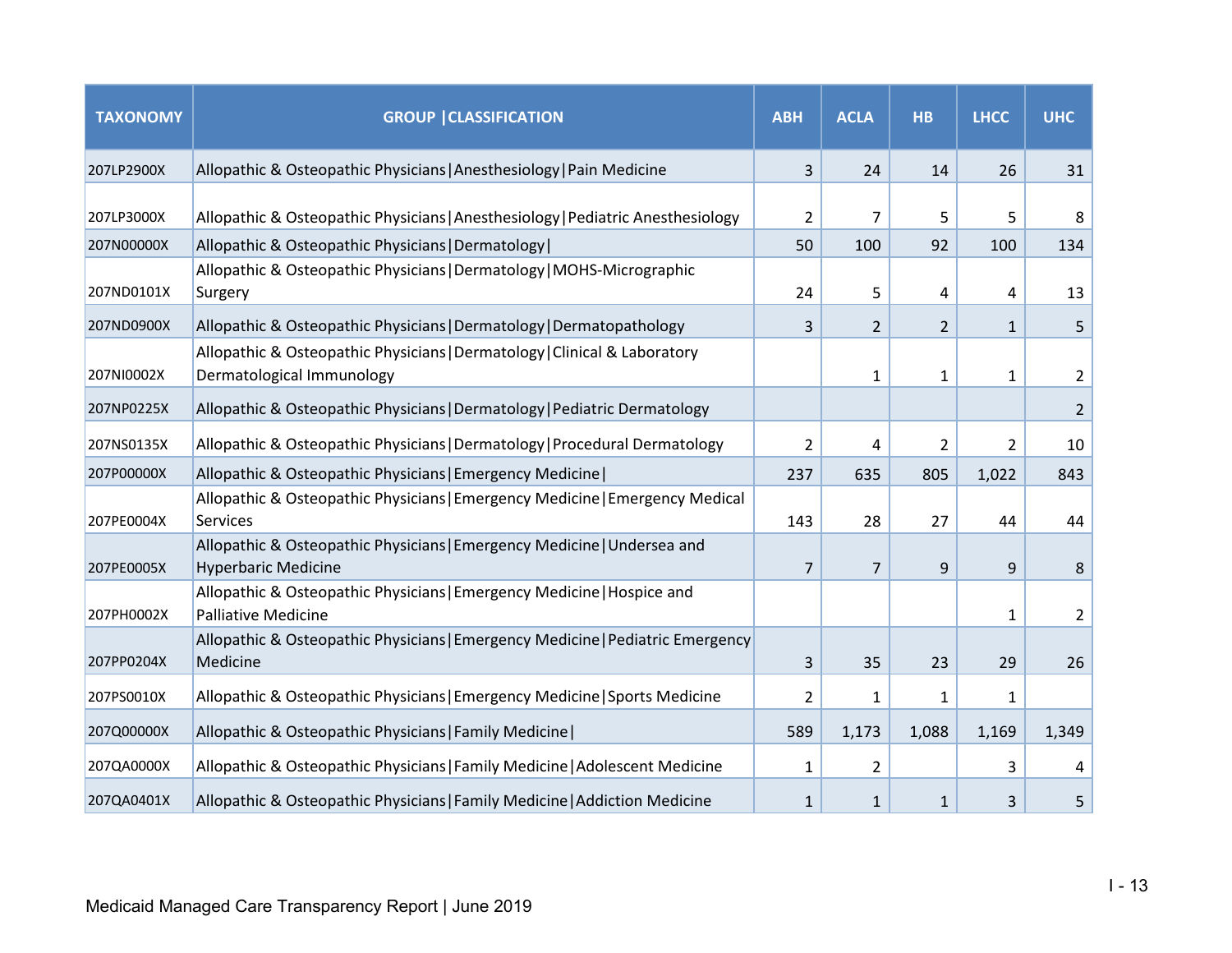| <b>TAXONOMY</b> | <b>GROUP   CLASSIFICATION</b>                                                                                 | <b>ABH</b>     | <b>ACLA</b>    | <b>HB</b>      | <b>LHCC</b>    | <b>UHC</b>   |
|-----------------|---------------------------------------------------------------------------------------------------------------|----------------|----------------|----------------|----------------|--------------|
| 207QA0505X      | Allopathic & Osteopathic Physicians   Family Medicine   Adult Medicine                                        | 1              | $\overline{7}$ | $\overline{7}$ | 6              | 14           |
| 207QB0002X      | Allopathic & Osteopathic Physicians   Family Medicine   Obesity Medicine                                      | $\mathbf{1}$   |                |                |                |              |
| 207QG0300X      | Allopathic & Osteopathic Physicians   Family Medicine   Geriatric Medicine                                    | 5              | 10             | 5              | 10             | 12           |
| 207QH0002X      | Allopathic & Osteopathic Physicians   Family Medicine   Hospice and Palliative<br>Medicine                    |                |                | $\mathbf{1}$   | 6              | $\mathbf{1}$ |
| 207QS0010X      | Allopathic & Osteopathic Physicians   Family Medicine   Sports Medicine                                       | $\overline{2}$ | 13             | 8              | 15             | 12           |
| 207QS1201X      | Allopathic & Osteopathic Physicians   Family Medicine   Sleep Medicine                                        | 4              | 10             | 5              | 8              | 3            |
| 207R00000X      | Allopathic & Osteopathic Physicians   Internal Medicine                                                       | 665            | 1,472          | 1,424          | 1,781          | 1,627        |
| 207RA0000X      | Allopathic & Osteopathic Physicians   Internal Medicine   Adolescent Medicine                                 |                | $\overline{7}$ | 29             | 8              | 6            |
| 207RA0001X      | Allopathic & Osteopathic Physicians   Internal Medicine   Advanced Heart Failure<br>and Transplant Cardiology |                |                | 29             | 1              |              |
| 207RA0201X      | Allopathic & Osteopathic Physicians   Internal Medicine   Allergy & Immunology                                | $\overline{2}$ | $\overline{2}$ | 4              | 5              |              |
| 207RA0401X      | Allopathic & Osteopathic Physicians   Internal Medicine   Addiction Medicine                                  |                | 1              | $\overline{2}$ | $\overline{2}$ | 2            |
| 207RB0002X      | Allopathic & Osteopathic Physicians   Internal Medicine   Obesity Medicine                                    |                | $\overline{4}$ | $\mathbf{1}$   | $\overline{2}$ | $\mathbf{1}$ |
| 207RC0000X      | Allopathic & Osteopathic Physicians   Internal Medicine   Cardiovascular Disease                              | 236            | 455            | 380            | 412            | 460          |
| 207RC0001X      | Allopathic & Osteopathic Physicians   Internal Medicine   Clinical Cardiac<br>Electrophysiology               | 10             | 23             | 20             | 26             | 48           |
| 207RC0200X      | Allopathic & Osteopathic Physicians   Internal Medicine   Critical Care Medicine                              | 30             | 51             | 31             | 82             | 86           |
| 207RE0101X      | Allopathic & Osteopathic Physicians   Internal Medicine   Endocrinology,<br>Diabetes & Metabolism             | 28             | 55             | 42             | 62             | 75           |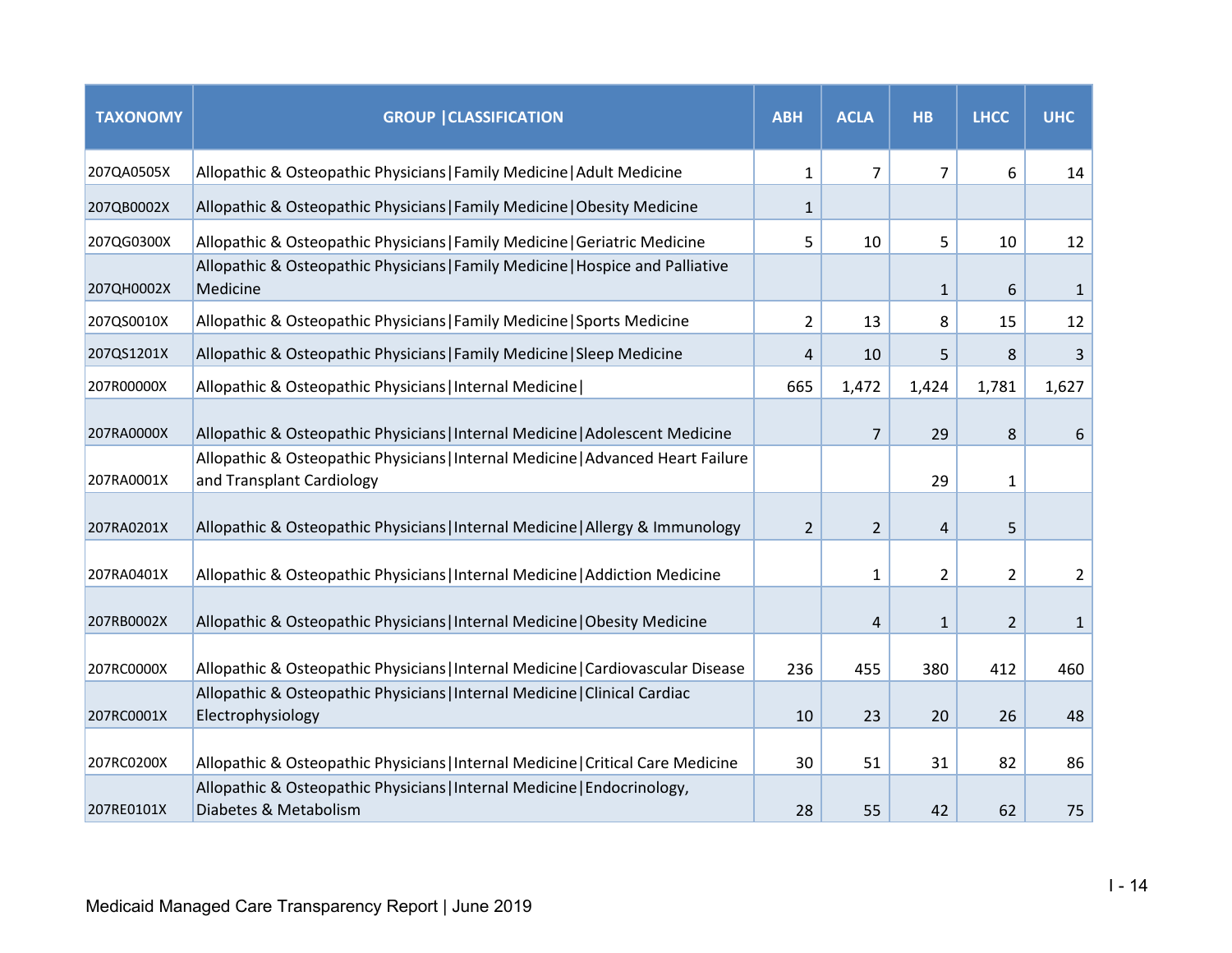| <b>TAXONOMY</b> | <b>GROUP   CLASSIFICATION</b>                                                                 | <b>ABH</b>     | <b>ACLA</b>    | <b>HB</b>      | <b>LHCC</b>  | <b>UHC</b>     |
|-----------------|-----------------------------------------------------------------------------------------------|----------------|----------------|----------------|--------------|----------------|
| 207RG0100X      | Allopathic & Osteopathic Physicians   Internal Medicine   Gastroenterology                    | 93             | 171            | 164            | 186          | 205            |
| 207RG0300X      | Allopathic & Osteopathic Physicians   Internal Medicine   Geriatric Medicine                  | 12             | 18             | 9              | 23           | 28             |
| 207RH0000X      | Allopathic & Osteopathic Physicians   Internal Medicine   Hematology                          | 6              | 14             | 13             | 26           | 13             |
| 207RH0002X      | Allopathic & Osteopathic Physicians   Internal Medicine   Hospice and Palliative<br>Medicine  | $\overline{7}$ | $\mathbf{1}$   | $\mathbf{1}$   | 9            | 11             |
| 207RH0003X      | Allopathic & Osteopathic Physicians   Internal Medicine   Hematology &<br>Oncology            | 73             | 129            | 113            | 125          | 164            |
| 207RI0001X      | Allopathic & Osteopathic Physicians   Internal Medicine   Clinical & Laboratory<br>Immunology |                | $\mathbf{1}$   | $\mathbf{1}$   | 4            |                |
| 207RI0008X      | Allopathic & Osteopathic Physicians   Internal Medicine   Hepatology                          | 3              | 5              | 5              | 6            | 11             |
| 207RI0011X      | Allopathic & Osteopathic Physicians   Internal Medicine   Interventional<br>Cardiology        | 36             | 93             | 74             | 127          | 153            |
| 207RI0200X      | Allopathic & Osteopathic Physicians   Internal Medicine   Infectious Disease                  | 55             | 88             | 87             | 94           | 101            |
| 207RM1200X      | Allopathic & Osteopathic Physicians   Internal Medicine   Magnetic Resonance<br>Imaging (MRI) | $\mathbf{1}$   | $\overline{2}$ | $\mathbf{1}$   | $\mathbf{1}$ | $\mathbf{1}$   |
| 207RN0300X      | Allopathic & Osteopathic Physicians   Internal Medicine   Nephrology                          | 71             | 164            | 148            | 157          | 190            |
| 207RP1001X      | Allopathic & Osteopathic Physicians   Internal Medicine   Pulmonary Disease                   | 88             | 152            | 153            | 156          | 201            |
| 207RR0500X      | Allopathic & Osteopathic Physicians   Internal Medicine   Rheumatology                        | 35             | 59             | 50             | 51           | 69             |
| 207RS0010X      | Allopathic & Osteopathic Physicians   Internal Medicine   Sports Medicine                     |                | 2              | $\mathbf{1}$   | 5            | $\overline{2}$ |
| 207RS0012X      | Allopathic & Osteopathic Physicians   Internal Medicine   Sleep Medicine                      | $\overline{2}$ | 11             | 4              | 19           | 26             |
| 207RT0003X      | Allopathic & Osteopathic Physicians   Internal Medicine   Transplant Hepatology               | 3              | 3              | $\overline{2}$ | 4            | 4              |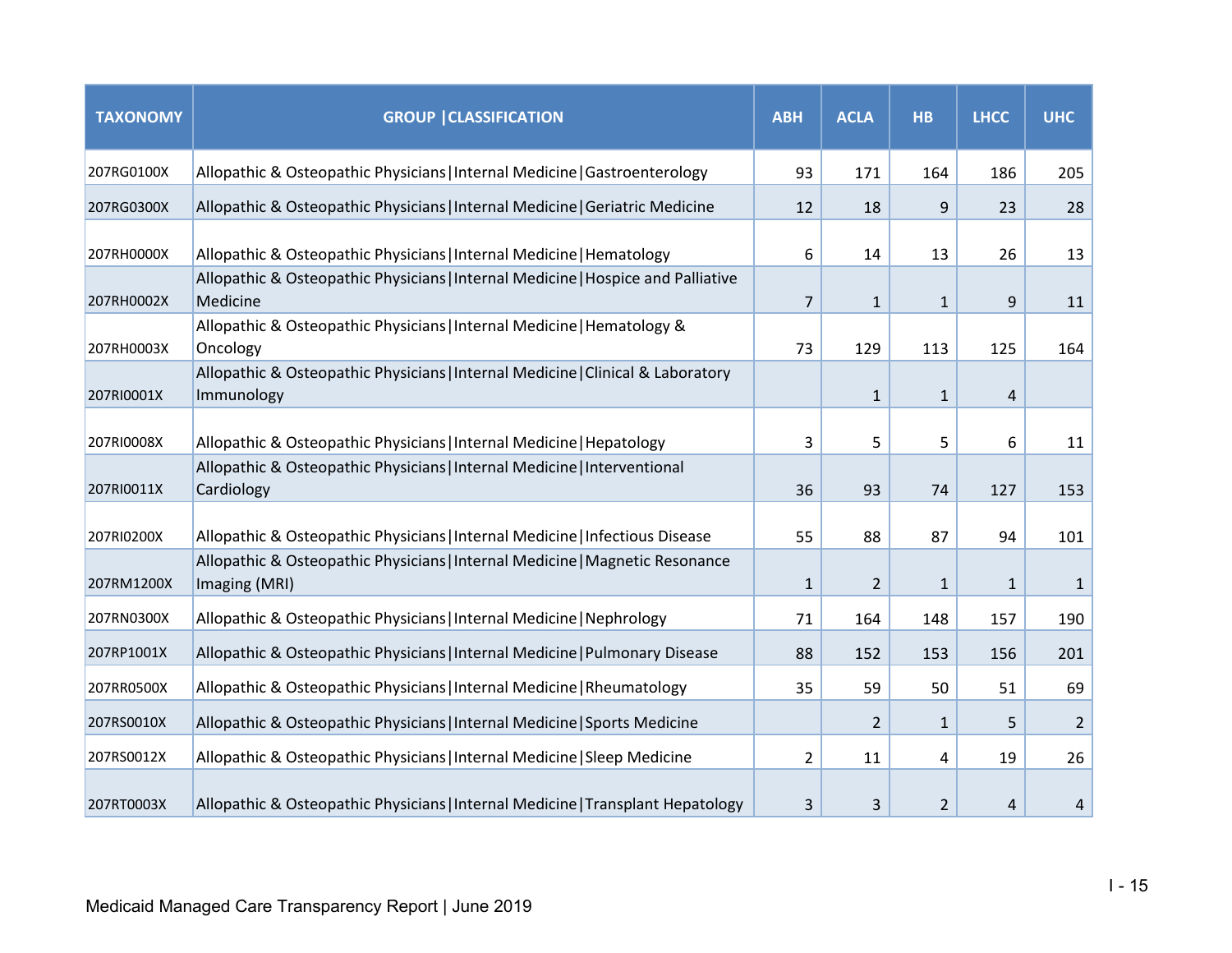| <b>TAXONOMY</b> | <b>GROUP   CLASSIFICATION</b>                                                                                        | <b>ABH</b>   | <b>ACLA</b>  | <b>HB</b>      | <b>LHCC</b>    | <b>UHC</b>     |
|-----------------|----------------------------------------------------------------------------------------------------------------------|--------------|--------------|----------------|----------------|----------------|
| 207RX0202X      | Allopathic & Osteopathic Physicians   Internal Medicine   Medical Oncology                                           | 29           | 31           | 40             | 61             | 23             |
| 207SG0201X      | Allopathic & Osteopathic Physicians   Medical Genetics   Clinical Genetics (M.D.)                                    | 3            | 6            | 5              | 10             | 10             |
| 207SG0202X      | Allopathic & Osteopathic Physicians   Medical Genetics   Clinical Biochemical<br>Genetics                            |              | $\mathbf{1}$ | $\mathbf{1}$   | $\overline{2}$ | $\overline{2}$ |
| 207SG0205X      | Allopathic & Osteopathic Physicians   Medical Genetics   Ph.D. Medical Genetics                                      | $\mathbf{1}$ |              |                |                |                |
| 207T00000X      | Allopathic & Osteopathic Physicians   Neurological Surgery                                                           | 39           | 78           | 54             | 85             | 100            |
| 207U00000X      | Allopathic & Osteopathic Physicians   Nuclear Medicine                                                               | 8            | 9            | 8              | 15             | 11             |
| 207UN0901X      | Allopathic & Osteopathic Physicians   Nuclear Medicine   Nuclear Cardiology                                          | 3            | 3            | $\mathbf{1}$   | 6              | 11             |
| 207UN0902X      | Allopathic & Osteopathic Physicians   Nuclear Medicine   Nuclear Imaging &<br>Therapy                                |              | $\mathbf{1}$ | $\mathbf{1}$   |                | 3              |
| 207UN0903X      | Allopathic & Osteopathic Physicians   Nuclear Medicine   In Vivo & In Vitro<br><b>Nuclear Medicine</b>               |              |              | 1              |                | 1              |
| 207V00000X      | Allopathic & Osteopathic Physicians   Obstetrics & Gynecology                                                        | 309          | 546          | 509            | 548            | 574            |
| 207VC0200X      | Allopathic & Osteopathic Physicians   Obstetrics & Gynecology   Critical Care<br>Medicine                            |              | 1            |                | 1              | 2              |
| 207VE0102X      | Allopathic & Osteopathic Physicians   Obstetrics & Gynecology   Reproductive<br>Endocrinology                        | 3            | 4            | $\mathbf{1}$   | 3              | 5              |
| 207VF0040X      | Allopathic & Osteopathic Physicians   Obstetrics & Gynecology   Female Pelvic<br>Medicine and Reconstructive Surgery | 4            | 3            | $\overline{2}$ | $\overline{2}$ | 5              |
| 207VG0400X      | Allopathic & Osteopathic Physicians   Obstetrics & Gynecology   Gynecology                                           | 20           | 33           | 34             | 29             | 48             |
| 207VH0002X      | Allopathic & Osteopathic Physicians   Obstetrics & Gynecology   Hospice and<br><b>Palliative Medicine</b>            |              | $\mathbf{1}$ |                |                | 1              |
| 207VM0101X      | Allopathic & Osteopathic Physicians   Obstetrics & Gynecology   Maternal &<br><b>Fetal Medicine</b>                  | 30           | 32           | 33             | 35             | 44             |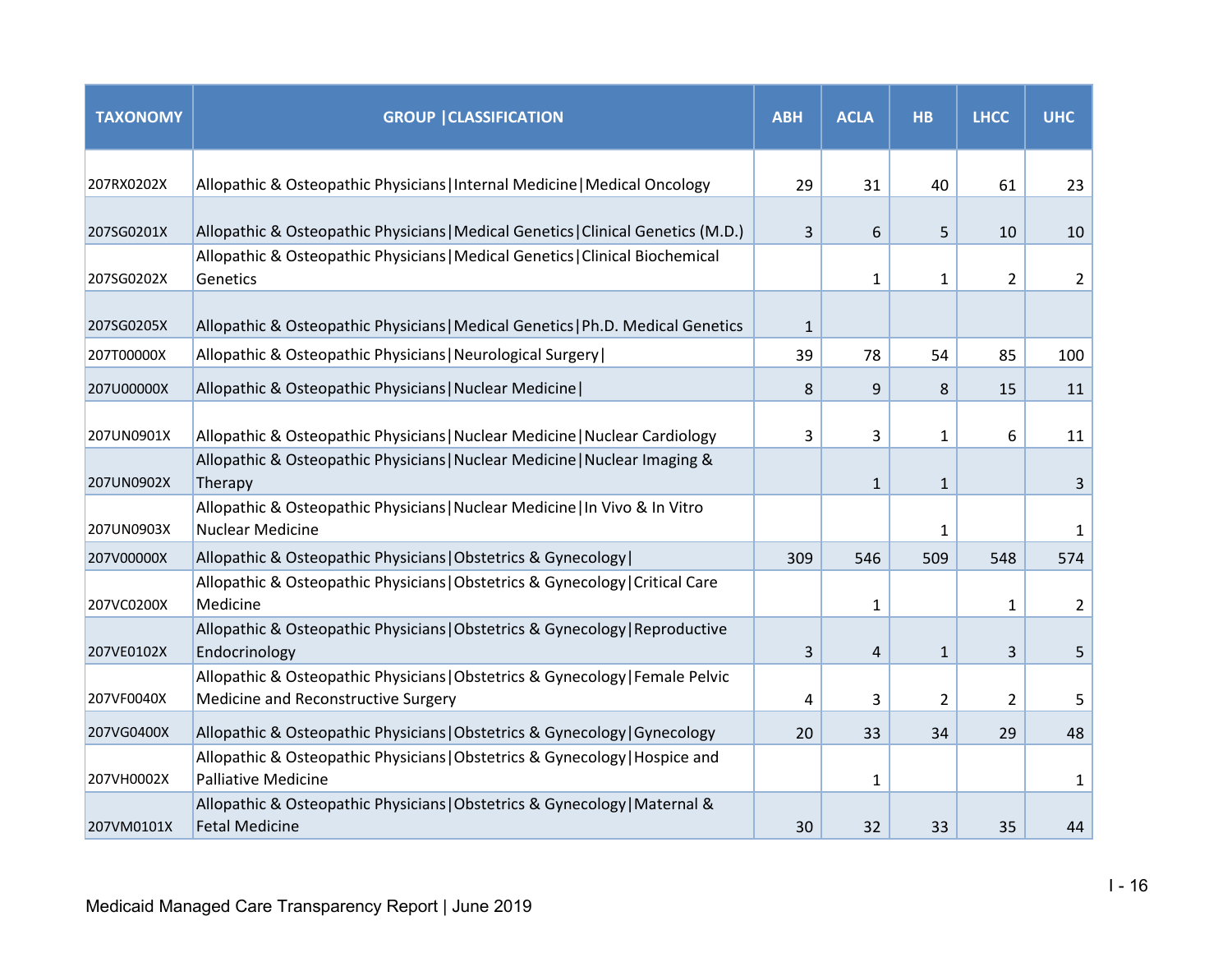| <b>TAXONOMY</b> | <b>GROUP   CLASSIFICATION</b>                                                                           | <b>ABH</b>     | <b>ACLA</b>    | <b>HB</b>    | <b>LHCC</b>  | <b>UHC</b>     |
|-----------------|---------------------------------------------------------------------------------------------------------|----------------|----------------|--------------|--------------|----------------|
| 207VX0000X      | Allopathic & Osteopathic Physicians   Obstetrics & Gynecology   Obstetrics                              | 15             | 19             | 31           | 14           | 22             |
| 207VX0201X      | Allopathic & Osteopathic Physicians   Obstetrics & Gynecology   Gynecologic<br>Oncology                 | 6              | 14             | 12           | 12           | 14             |
| 207W00000X      | Allopathic & Osteopathic Physicians   Ophthalmology                                                     | 200            | 287            | 229          | 353          | 285            |
| 207WX0107X      | Allopathic & Osteopathic Physicians   Ophthalmology   Retina Specialist                                 |                | 5              | 1            | $\mathbf{1}$ | 5              |
| 207WX0120X      | Allopathic & Osteopathic Physicians   Ophthalmology   Cornea and External<br><b>Diseases Specialist</b> |                | $\mathbf{1}$   |              |              |                |
| 207X00000X      | Allopathic & Osteopathic Physicians   Orthopaedic Surgery                                               | 117            | 238            | 196          | 258          | 293            |
| 207XP3100X      | Allopathic & Osteopathic Physicians   Orthopaedic Surgery   Pediatric<br><b>Orthopaedic Surgery</b>     | 9              | 14             | 13           | 16           | 18             |
| 207XS0106X      | Allopathic & Osteopathic Physicians   Orthopaedic Surgery   Hand Surgery                                | 6              | 15             | 8            | 20           | 15             |
| 207XS0114X      | Allopathic & Osteopathic Physicians   Orthopaedic Surgery   Adult<br>Reconstructive Orthopaedic Surgery | $\overline{2}$ | 3              | 1            | 3            | 5              |
| 207XS0117X      | Allopathic & Osteopathic Physicians   Orthopaedic Surgery   Orthopaedic Surgery<br>of the Spine         | 17             | 12             | 6            | 6            | 19             |
| 207XX0004X      | Allopathic & Osteopathic Physicians   Orthopaedic Surgery   Foot and Ankle<br>Surgery                   | 4              | 5              | 3            | 6            | 6              |
| 207XX0005X      | Allopathic & Osteopathic Physicians   Orthopaedic Surgery   Sports Medicine                             | 11             | 23             | 15           | 22           | 41             |
| 207XX0801X      | Allopathic & Osteopathic Physicians   Orthopaedic Surgery   Orthopaedic Trauma                          | 6              | 6              | 6            | 5            | 9              |
| 207Y00000X      | Allopathic & Osteopathic Physicians   Otolaryngology                                                    | 84             | 196            | 166          | 206          | 210            |
| 207YP0228X      | Allopathic & Osteopathic Physicians   Otolaryngology   Pediatric Otolaryngology                         | 2              | 3              | 2            | 3            | 6              |
| 207YS0012X      | Allopathic & Osteopathic Physicians   Otolaryngology   Sleep Medicine                                   |                | $\overline{2}$ | $\mathbf{1}$ | 6            | $\overline{2}$ |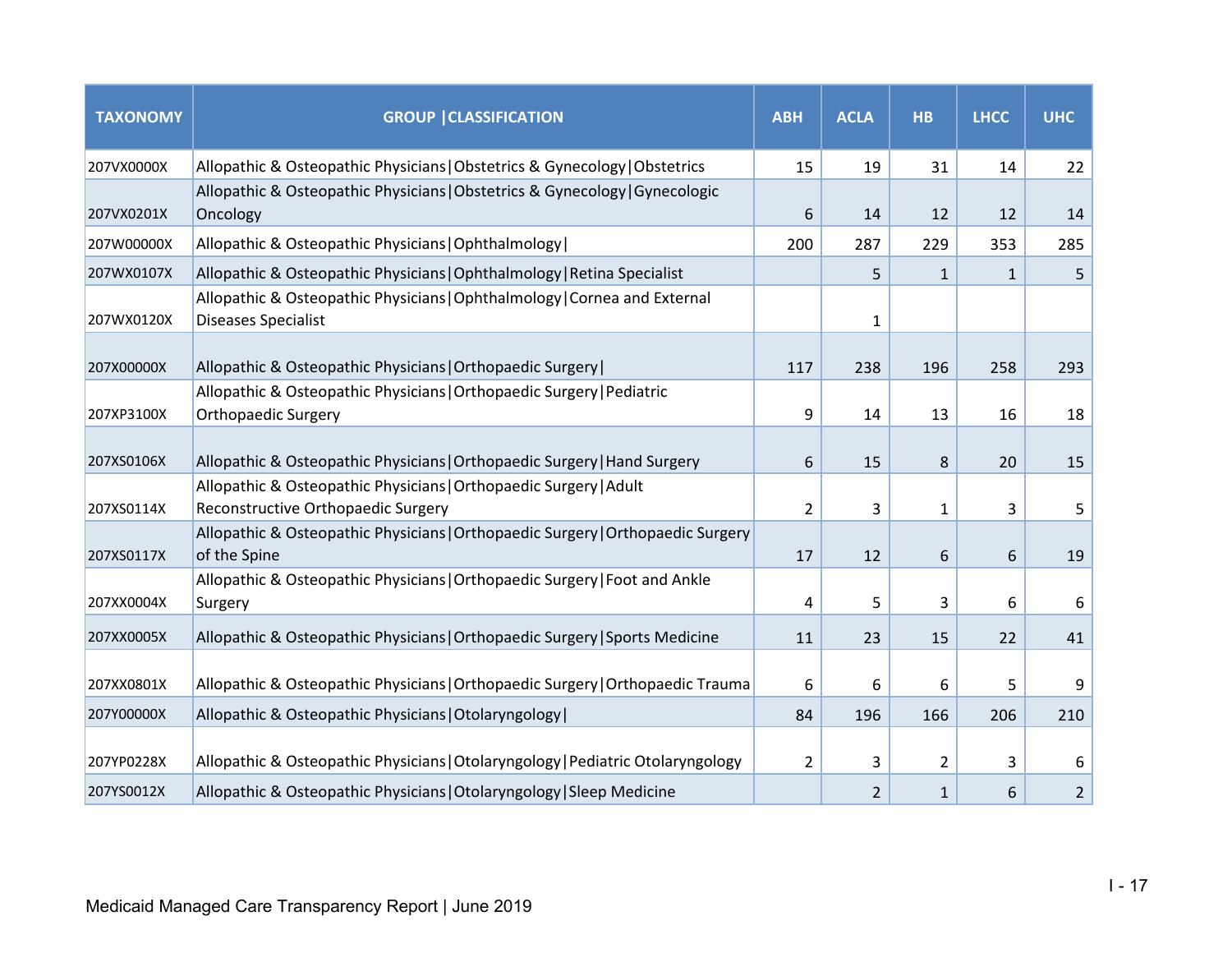| <b>TAXONOMY</b> | <b>GROUP   CLASSIFICATION</b>                                                                          | <b>ABH</b>     | <b>ACLA</b>    | <b>HB</b>      | <b>LHCC</b> | <b>UHC</b>     |
|-----------------|--------------------------------------------------------------------------------------------------------|----------------|----------------|----------------|-------------|----------------|
| 207YS0123X      | Allopathic & Osteopathic Physicians   Otolaryngology   Facial Plastic Surgery                          | $\overline{2}$ | $\overline{7}$ | 5              | 8           | 15             |
| 207YX0007X      | Allopathic & Osteopathic Physicians   Otolaryngology   Plastic Surgery within the<br>Head & Neck       | $\overline{7}$ | 12             | 6              | 13          | 12             |
| 207YX0602X      | Allopathic & Osteopathic Physicians   Otolaryngology   Otolaryngic Allergy                             | $\overline{2}$ | 4              | 1              | 5           | 8              |
| 207YX0901X      | Allopathic & Osteopathic Physicians   Otolaryngology   Otology & Neurotology                           | $\mathbf{1}$   | 5              | 3              | 1           | $\overline{7}$ |
| 207YX0905X      | Allopathic & Osteopathic Physicians   Otolaryngology   Otolaryngology/Facial<br><b>Plastic Surgery</b> | $\mathbf{1}$   | 10             | 4              | 5           | 13             |
| 207ZB0001X      | Allopathic & Osteopathic Physicians   Pathology   Blood Banking & Transfusion<br>Medicine              | $\mathbf{1}$   | 5              | $\overline{2}$ | 5           | 8              |
| 207ZC0006X      | Allopathic & Osteopathic Physicians   Pathology   Clinical Pathology                                   | 6              |                | 8              | 18          | 1              |
| 207ZC0500X      | Allopathic & Osteopathic Physicians   Pathology   Cytopathology                                        | 5              | 15             | 8              | 11          | 22             |
| 207ZD0900X      | Allopathic & Osteopathic Physicians   Pathology   Dermatopathology                                     | 3              | 9              | 7              | 9           | 10             |
| 207ZH0000X      | Allopathic & Osteopathic Physicians   Pathology   Hematology                                           | $\mathbf{1}$   | 4              | 4              | 5           | 6              |
| 207ZM0300X      | Allopathic & Osteopathic Physicians   Pathology   Medical Microbiology                                 |                | 1              | 1              |             |                |
| 207ZN0500X      | Allopathic & Osteopathic Physicians   Pathology   Neuropathology                                       |                | $\mathbf{1}$   | $\mathbf{1}$   | 3           | $\mathbf{1}$   |
| 207ZP0007X      | Allopathic & Osteopathic Physicians   Pathology   Molecular Genetic Pathology                          |                | 3              |                | 1           | 1              |
| 207ZP0101X      | Allopathic & Osteopathic Physicians   Pathology   Anatomic Pathology                                   | 8              | 20             | 40             | 25          | 23             |
| 207ZP0102X      | Allopathic & Osteopathic Physicians   Pathology   Anatomic Pathology & Clinical<br>Pathology           | 118            | 203            | 169            | 192         | 186            |
| 207ZP0105X      | Allopathic & Osteopathic Physicians   Pathology   Clinical Pathology/Laboratory<br>Medicine            | $\mathbf{1}$   | 17             | 22             | 11          | 8              |
| 207ZP0213X      | Allopathic & Osteopathic Physicians   Pathology   Pediatric Pathology                                  |                | 2              |                | 2           | $\overline{2}$ |
| 208000000X      | Allopathic & Osteopathic Physicians   Pediatrics                                                       | 440            | 801            | 343            | 952         | 1,000          |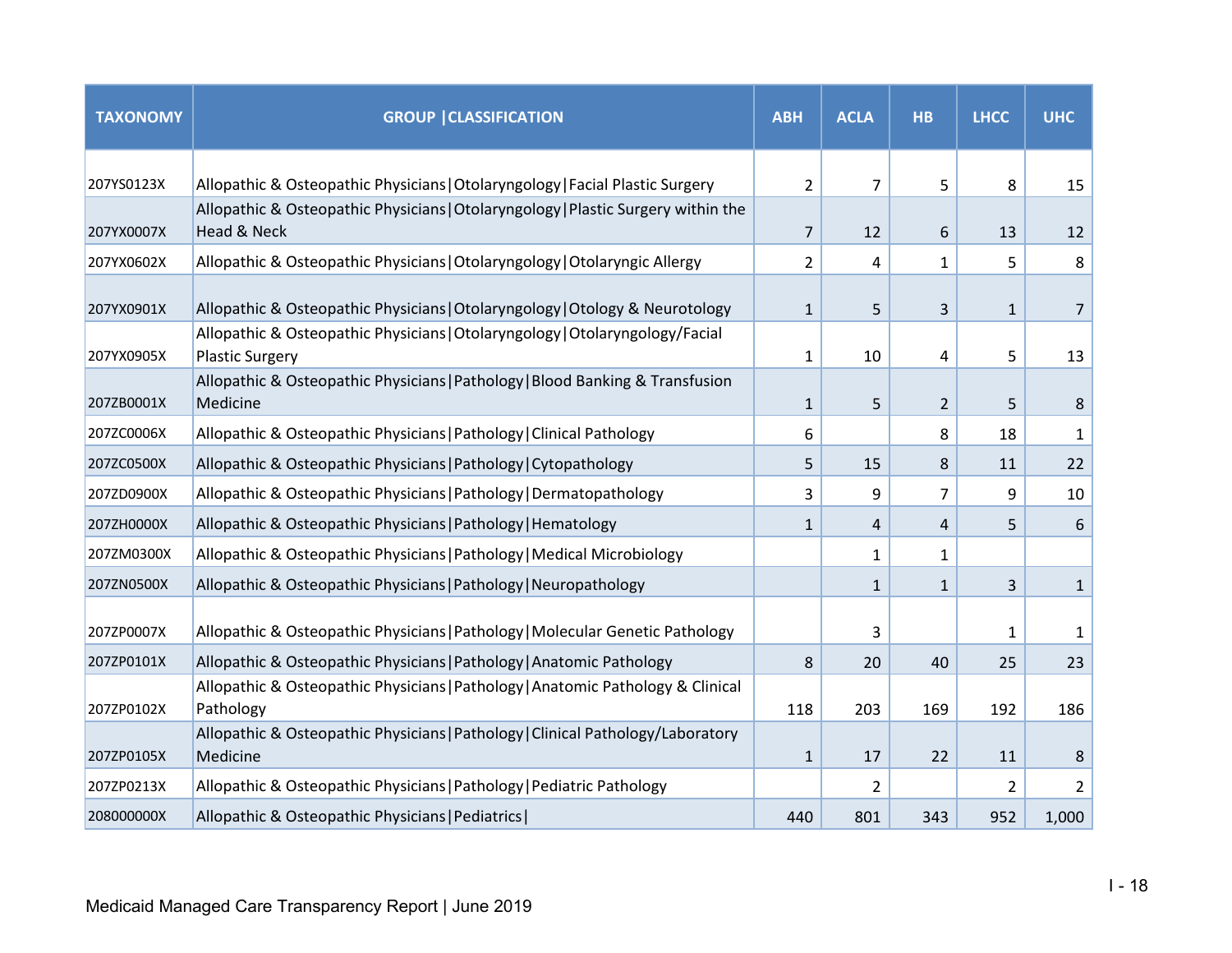| <b>TAXONOMY</b> | <b>GROUP   CLASSIFICATION</b>                                                               | <b>ABH</b>     | <b>ACLA</b>    | <b>HB</b>      | <b>LHCC</b> | <b>UHC</b>     |
|-----------------|---------------------------------------------------------------------------------------------|----------------|----------------|----------------|-------------|----------------|
| 2080A0000X      | Allopathic & Osteopathic Physicians   Pediatrics   Adolescent Medicine                      | 11             | 33             | 6              | 22          | 46             |
| 2080C0008X      | Allopathic & Osteopathic Physicians   Pediatrics   Child Abuse Pediatrics                   | $\mathbf{1}$   | 3              | $\overline{2}$ | 3           | 5              |
| 2080H0002X      | Allopathic & Osteopathic Physicians   Pediatrics   Hospice and Palliative<br>Medicine       |                | 1              |                |             | $\overline{2}$ |
| 2080N0001X      | Allopathic & Osteopathic Physicians   Pediatrics   Neonatal-Perinatal Medicine              | 40             | 55             | 67             | 87          | 81             |
| 2080P0006X      | Allopathic & Osteopathic Physicians   Pediatrics   Developmental - Behavioral<br>Pediatrics | $\overline{7}$ | 4              | $\overline{2}$ | 5           | 4              |
| 2080P0201X      | Allopathic & Osteopathic Physicians   Pediatrics   Pediatric Allergy/Immunology             | 5              | 11             | 14             | 15          | 13             |
| 2080P0202X      | Allopathic & Osteopathic Physicians   Pediatrics   Pediatric Cardiology                     | 28             | 38             | 53             | 43          | 46             |
| 2080P0203X      | Allopathic & Osteopathic Physicians   Pediatrics   Pediatric Critical Care Medicine         | 19             | 34             | 39             | 46          | 48             |
| 2080P0204X      | Allopathic & Osteopathic Physicians   Pediatrics   Pediatric Emergency Medicine             | 32             | 14             | 28             | 21          | 22             |
| 2080P0205X      | Allopathic & Osteopathic Physicians   Pediatrics   Pediatric Endocrinology                  | 10             | 14             | 11             | 14          | 18             |
| 2080P0206X      | Allopathic & Osteopathic Physicians   Pediatrics   Pediatric Gastroenterology               | 13             | 26             | 14             | 31          | 32             |
| 2080P0207X      | Allopathic & Osteopathic Physicians   Pediatrics   Pediatric Hematology-<br>Oncology        | 15             | 27             | 15             | 25          | 25             |
| 2080P0208X      | Allopathic & Osteopathic Physicians   Pediatrics   Pediatric Infectious Diseases            | $\overline{7}$ | 20             | 13             | 23          | 24             |
| 2080P0210X      | Allopathic & Osteopathic Physicians   Pediatrics   Pediatric Nephrology                     | $\overline{7}$ | 12             | 5              | 10          | 21             |
| 2080P0214X      | Allopathic & Osteopathic Physicians   Pediatrics   Pediatric Pulmonology                    | $\overline{7}$ | 15             | 13             | 22          | 21             |
| 2080P0216X      | Allopathic & Osteopathic Physicians   Pediatrics   Pediatric Rheumatology                   | $\overline{2}$ | $\overline{2}$ | $\mathbf{1}$   | 3           | $\overline{4}$ |
| 2080S0010X      | Allopathic & Osteopathic Physicians   Pediatrics   Sports Medicine                          | 1              |                |                | 1           | $\overline{2}$ |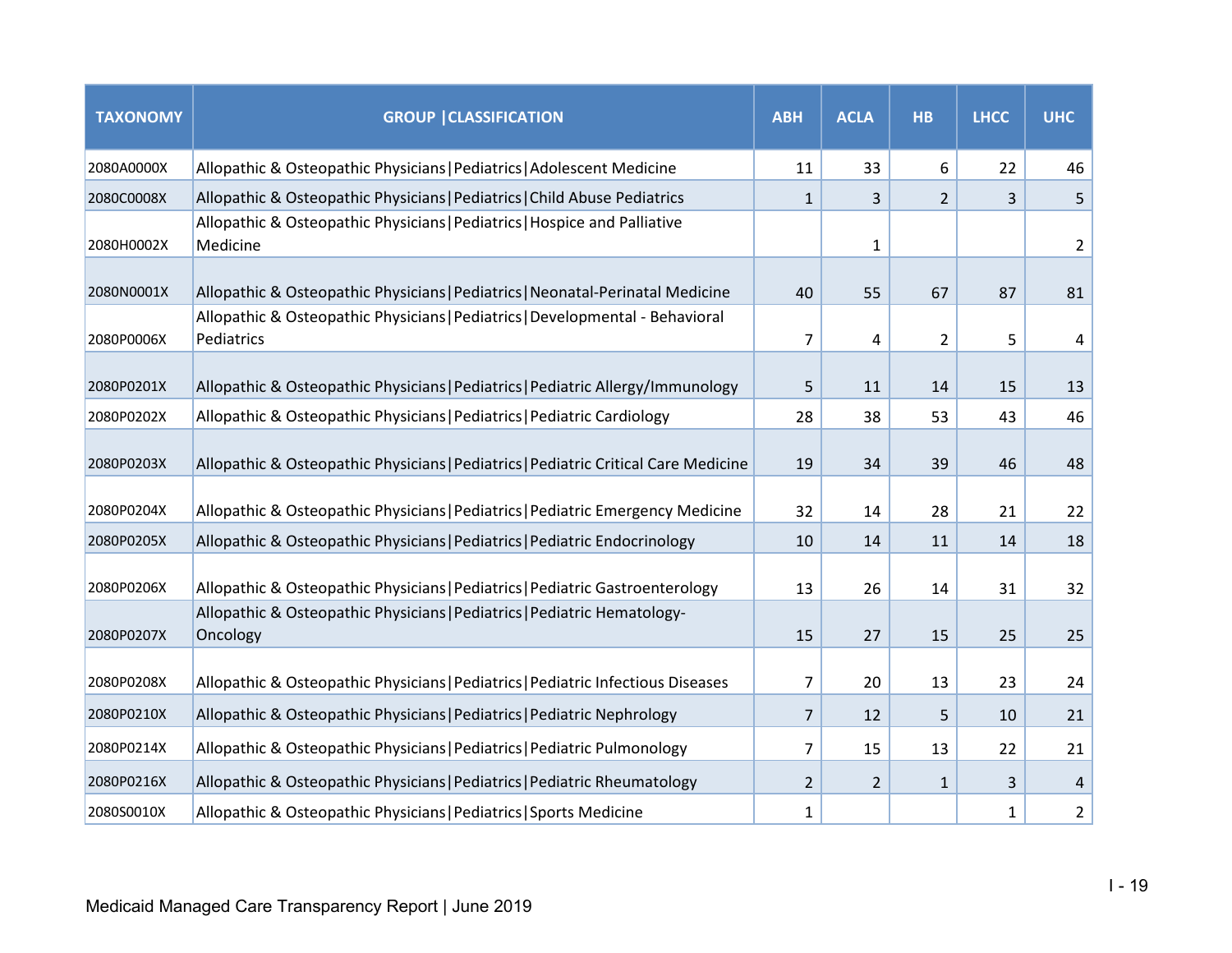| <b>TAXONOMY</b> | <b>GROUP   CLASSIFICATION</b>                                                                                          | <b>ABH</b>   | <b>ACLA</b>    | <b>HB</b>    | <b>LHCC</b>    | <b>UHC</b>     |
|-----------------|------------------------------------------------------------------------------------------------------------------------|--------------|----------------|--------------|----------------|----------------|
| 2080S0012X      | Allopathic & Osteopathic Physicians   Pediatrics   Sleep Medicine                                                      |              | $\mathbf{1}$   | $\mathbf{1}$ | $\overline{2}$ | $\mathbf{1}$   |
| 208100000X      | Allopathic & Osteopathic Physicians   Physical Medicine & Rehabilitation                                               | 32           | 70             | 53           | 73             | 83             |
| 2081N0008X      | Allopathic & Osteopathic Physicians   Physical Medicine &<br>Rehabilitation   Neuromuscular Medicine                   |              |                |              | $\mathbf{1}$   |                |
| 2081P0004X      | Allopathic & Osteopathic Physicians   Physical Medicine & Rehabilitation   Spinal<br>Cord Injury Medicine              | 1            | 1              |              |                |                |
| 2081P2900X      | Allopathic & Osteopathic Physicians   Physical Medicine & Rehabilitation   Pain<br>Medicine                            | 3            | 9              | 4            | 11             | 13             |
| 2081S0010X      | Allopathic & Osteopathic Physicians   Physical Medicine & Rehabilitation   Sports<br>Medicine                          |              | 1              | 4            | 3              | $\overline{2}$ |
| 208200000X      | Allopathic & Osteopathic Physicians   Plastic Surgery                                                                  | 15           | 30             | 26           | 39             | 27             |
| 2082S0099X      | Allopathic & Osteopathic Physicians   Plastic Surgery   Plastic Surgery Within the<br><b>Head and Neck</b>             | 2            | $\mathbf{1}$   |              | 3              | 6              |
| 2082S0105X      | Allopathic & Osteopathic Physicians   Plastic Surgery   Surgery of the Hand                                            | $\mathbf{1}$ | 1              | 2            | 1              | 3              |
| 2083A0100X      | Allopathic & Osteopathic Physicians   Preventive Medicine   Aerospace Medicine                                         |              | 2              | 1            | 2              | 4              |
| 2083C0008X      | Allopathic & Osteopathic Physicians   Preventive Medicine   Clinical Informatics                                       |              |                |              | $\mathbf{1}$   |                |
| 2083P0011X      | Allopathic & Osteopathic Physicians   Preventive Medicine   Undersea and<br><b>Hyperbaric Medicine</b>                 | $\mathbf{1}$ | 5              | 5            | 3              | 4              |
| 2083P0500X      | Allopathic & Osteopathic Physicians   Preventive Medicine   Preventive<br>Medicine/Occupational Environmental Medicine |              | $\overline{2}$ |              | $\mathbf{1}$   | 3              |
| 2083P0901X      | Allopathic & Osteopathic Physicians   Preventive Medicine   Public Health &<br><b>General Preventive Medicine</b>      | 2            | 3              | 1            | 7              | 6              |
| 2083S0010X      | Allopathic & Osteopathic Physicians   Preventive Medicine   Sports Medicine                                            |              |                |              | 1              |                |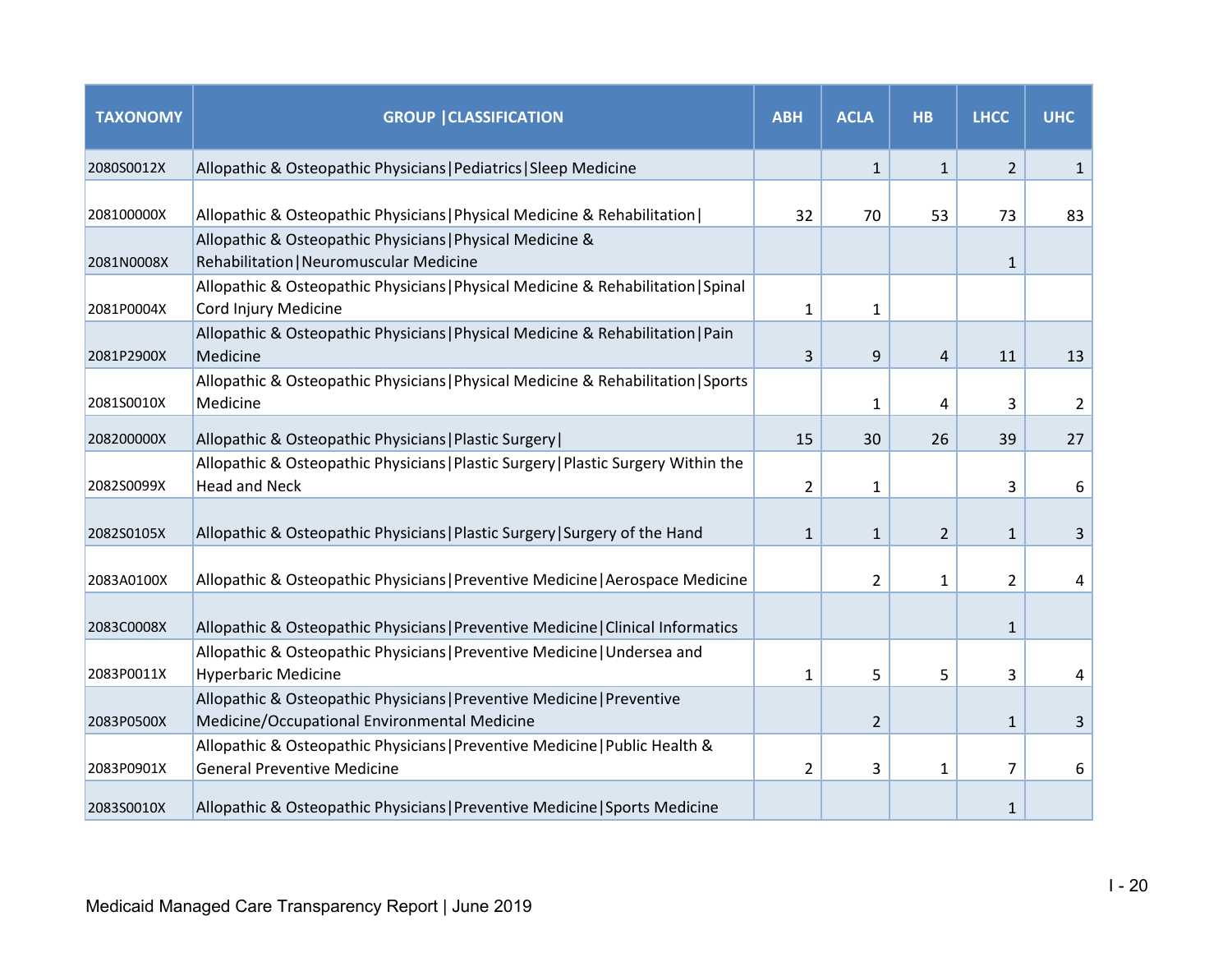| <b>TAXONOMY</b> | <b>GROUP   CLASSIFICATION</b>                                                                                              | <b>ABH</b>     | <b>ACLA</b>    | <b>HB</b>      | <b>LHCC</b>    | <b>UHC</b>     |
|-----------------|----------------------------------------------------------------------------------------------------------------------------|----------------|----------------|----------------|----------------|----------------|
| 2083X0100X      | Allopathic & Osteopathic Physicians   Preventive Medicine   Occupational<br>Medicine                                       | $\mathbf{1}$   | 6              | 4              | 4              | 7              |
| 2084A0401X      | Allopathic & Osteopathic Physicians   Psychiatry & Neurology   Addiction<br>Medicine                                       | $\overline{7}$ | 5              | $\overline{4}$ | 9              | 10             |
| 2084A2900X      | Allopathic & Osteopathic Physicians   Psychiatry & Neurology   Neurocritical Care                                          |                | $\mathbf{1}$   |                |                |                |
| 2084B0040X      | Allopathic & Osteopathic Physicians   Psychiatry & Neurology   Behavioral<br>Neurology & Neuropsychiatry                   |                |                |                |                | $\overline{2}$ |
| 2084D0003X      | Allopathic & Osteopathic Physicians   Psychiatry & Neurology   Diagnostic<br>Neuroimaging                                  | 3              | $\overline{2}$ |                | $\overline{2}$ | $\overline{2}$ |
| 2084F0202X      | Allopathic & Osteopathic Physicians   Psychiatry & Neurology   Forensic<br>Psychiatry                                      | $\overline{2}$ | $\overline{2}$ |                | 9              | 10             |
| 2084N0008X      | Allopathic & Osteopathic Physicians   Psychiatry & Neurology   Neuromuscular<br>Medicine                                   |                |                |                | $\mathbf{1}$   | 1              |
| 2084N0400X      | Allopathic & Osteopathic Physicians   Psychiatry & Neurology   Neurology                                                   | 79             | 170            | 155            | 176            | 179            |
| 2084N0402X      | Allopathic & Osteopathic Physicians   Psychiatry & Neurology   Neurology with<br>Special Qualifications in Child Neurology | 12             | 23             | 21             | 16             | 28             |
| 2084N0600X      | Allopathic & Osteopathic Physicians   Psychiatry & Neurology   Clinical<br>Neurophysiology                                 | 3              | 3              | $\overline{4}$ | 9              | $\overline{7}$ |
| 2084P0005X      | Allopathic & Osteopathic Physicians   Psychiatry &<br>Neurology   Neurodevelopmental Disabilities                          |                |                |                | 3              | $\mathbf{1}$   |
| 2084P0015X      | Allopathic & Osteopathic Physicians   Psychiatry & Neurology   Psychosomatic<br>Medicine                                   | $\mathbf{1}$   | $\overline{2}$ | 2              | $\mathbf{1}$   | 3              |
| 2084P0800X      | Allopathic & Osteopathic Physicians   Psychiatry & Neurology   Psychiatry                                                  | 247            | 255            | 322            | 353            | 453            |
| 2084P0802X      | Allopathic & Osteopathic Physicians   Psychiatry & Neurology   Addiction<br>Psychiatry                                     | $\overline{2}$ | 5              | 4              | $\overline{7}$ | 9              |
| 2084P0804X      | Allopathic & Osteopathic Physicians   Psychiatry & Neurology   Child &<br><b>Adolescent Psychiatry</b>                     | 29             | 36             | 54             | 55             | 85             |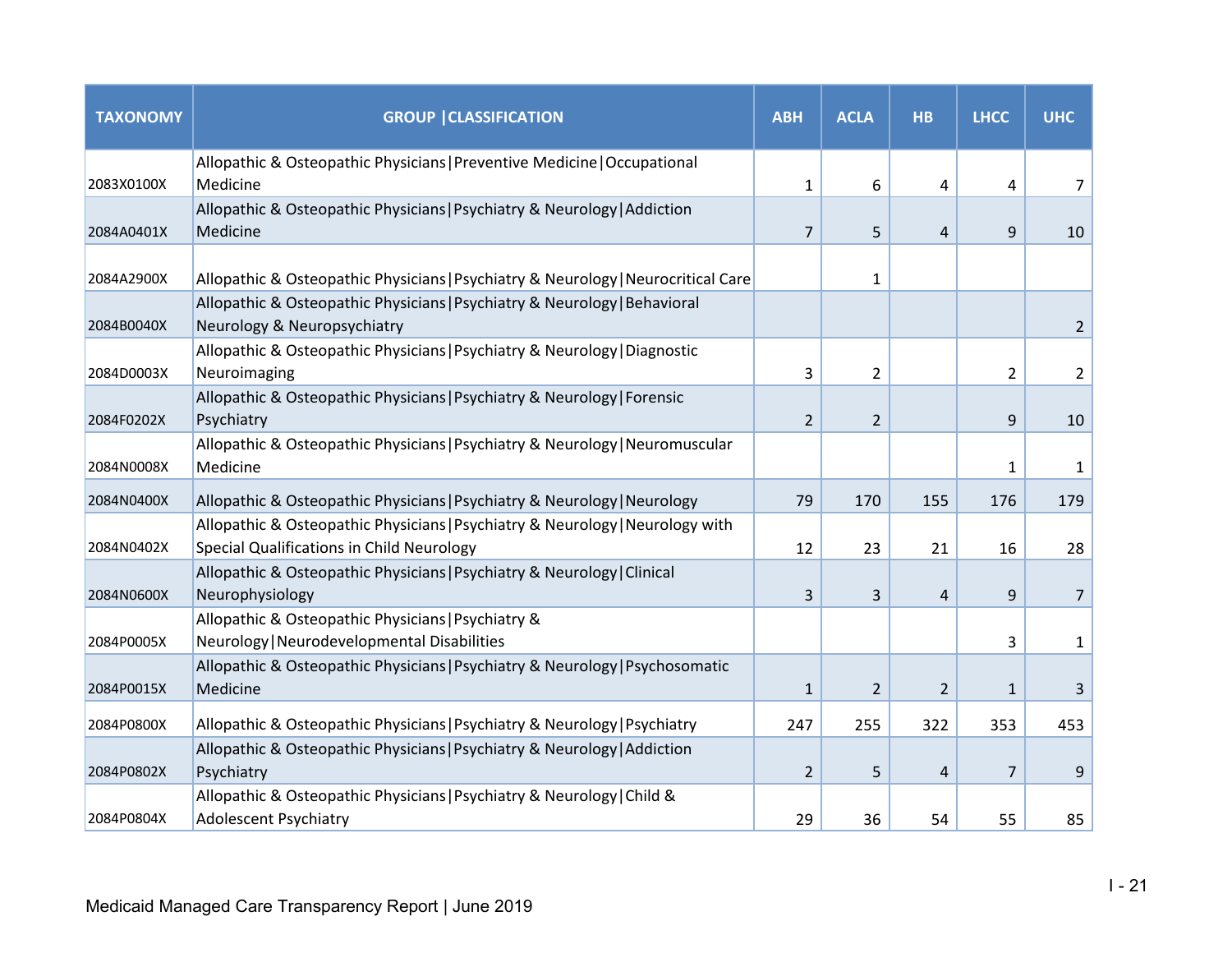| <b>TAXONOMY</b> | <b>GROUP   CLASSIFICATION</b>                                                            | <b>ABH</b>     | <b>ACLA</b>    | <b>HB</b>      | <b>LHCC</b>    | <b>UHC</b> |
|-----------------|------------------------------------------------------------------------------------------|----------------|----------------|----------------|----------------|------------|
| 2084P0805X      | Allopathic & Osteopathic Physicians   Psychiatry & Neurology   Geriatric<br>Psychiatry   | $\overline{7}$ | $\overline{4}$ | $\overline{4}$ | $\overline{7}$ | 16         |
| 2084P2900X      | Allopathic & Osteopathic Physicians   Psychiatry & Neurology   Pain Medicine             | 1              | 3              | $\overline{2}$ | 3              | 4          |
| 2084S0010X      | Allopathic & Osteopathic Physicians   Psychiatry & Neurology   Sports Medicine           |                |                | $\mathbf{1}$   | $\mathbf{1}$   |            |
| 2084S0012X      | Allopathic & Osteopathic Physicians   Psychiatry & Neurology   Sleep Medicine            | 4              | $\overline{7}$ | 4              | 9              | 10         |
| 2084V0102X      | Allopathic & Osteopathic Physicians   Psychiatry & Neurology   Vascular<br>Neurology     | 3              | 3              | $\overline{2}$ | $\mathbf{1}$   | 6          |
| 2085B0100X      | Allopathic & Osteopathic Physicians   Radiology   Body Imaging                           | 17             | 21             | 23             | 21             | 23         |
| 2085D0003X      | Allopathic & Osteopathic Physicians   Radiology   Diagnostic Neuroimaging                |                | $\mathbf{1}$   |                | 2              | 3          |
| 2085N0700X      | Allopathic & Osteopathic Physicians   Radiology   Neuroradiology                         | 9              | 11             | 8              | 22             | 16         |
| 2085N0904X      | Allopathic & Osteopathic Physicians   Radiology   Nuclear Radiology                      | $\overline{2}$ | 4              | 3              | 10             | 12         |
| 2085P0229X      | Allopathic & Osteopathic Physicians   Radiology   Pediatric Radiology                    | 1              | 7              | 5              | 10             | 10         |
| 2085R0001X      | Allopathic & Osteopathic Physicians   Radiology   Radiation Oncology                     | 15             | 61             | 63             | 69             | 70         |
| 2085R0202X      | Allopathic & Osteopathic Physicians   Radiology   Diagnostic Radiology                   | 239            | 540            | 624            | 633            | 579        |
| 2085R0203X      | Allopathic & Osteopathic Physicians   Radiology   Therapeutic Radiology                  | 1              | 4              | 5              | 5              | 5          |
| 2085R0204X      | Allopathic & Osteopathic Physicians   Radiology   Vascular & Interventional<br>Radiology | 10             | 26             | 15             | 37             | 42         |
| 2085R0205X      | Allopathic & Osteopathic Physicians   Radiology   Radiological Physics                   |                |                |                | $\overline{2}$ |            |
| 2085U0001X      | Allopathic & Osteopathic Physicians   Radiology   Diagnostic Ultrasound                  |                |                |                | $\overline{2}$ | 7          |
| 208600000X      | Allopathic & Osteopathic Physicians   Surgery                                            | 196            | 386            | 340            | 436            | 408        |
| 2086H0002X      | Allopathic & Osteopathic Physicians   Surgery   Hospice and Palliative Medicine          |                | 1              |                |                |            |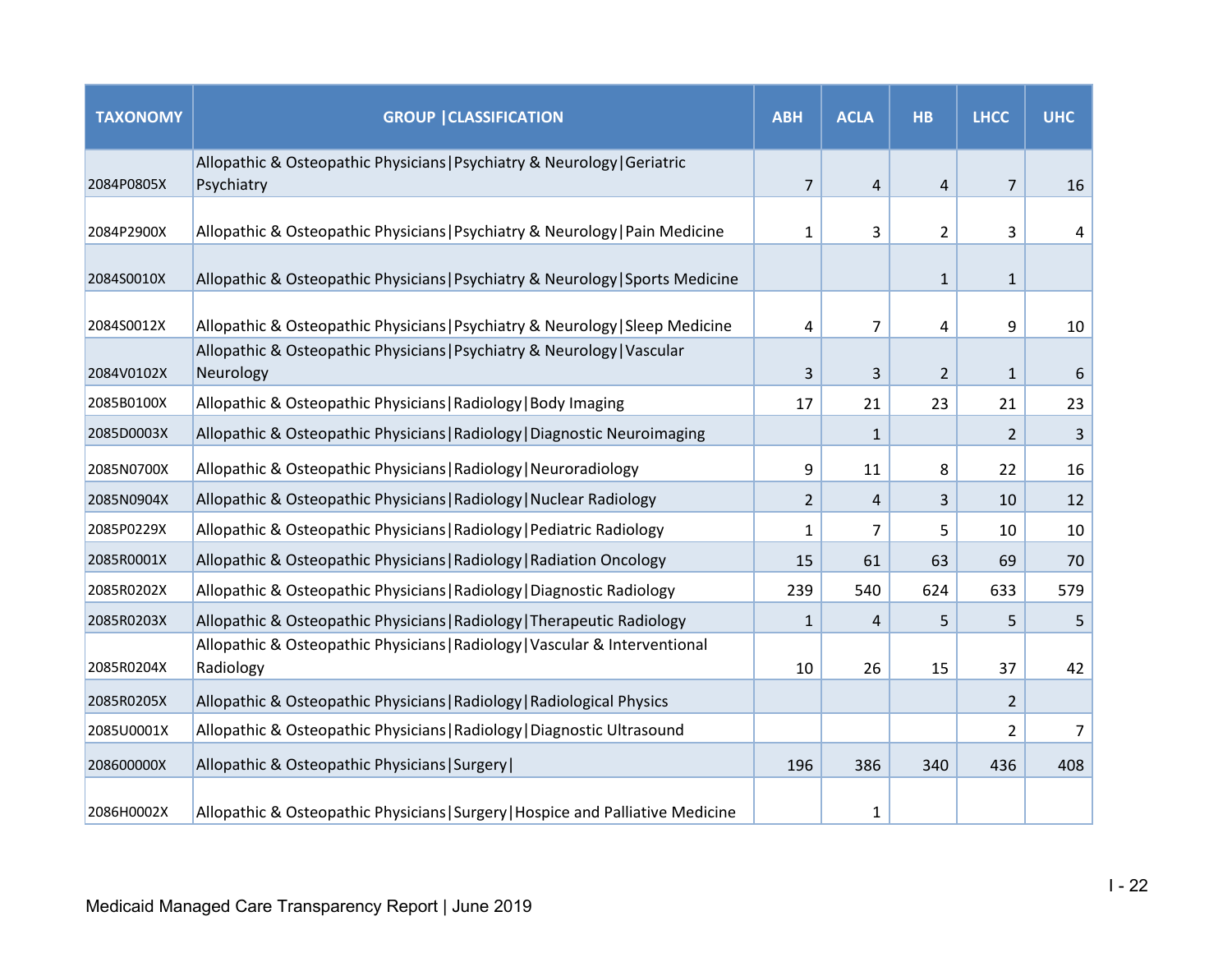| <b>TAXONOMY</b> | <b>GROUP   CLASSIFICATION</b>                                                                               | <b>ABH</b>     | <b>ACLA</b>    | <b>HB</b>      | <b>LHCC</b> | <b>UHC</b>     |
|-----------------|-------------------------------------------------------------------------------------------------------------|----------------|----------------|----------------|-------------|----------------|
| 2086S0102X      | Allopathic & Osteopathic Physicians   Surgery   Surgical Critical Care                                      | 6              | 18             | 14             | 19          | 24             |
| 2086S0105X      | Allopathic & Osteopathic Physicians   Surgery   Surgery of the Hand                                         | 8              | 6              | 5              | 7           | $\overline{7}$ |
| 2086S0120X      | Allopathic & Osteopathic Physicians   Surgery   Pediatric Surgery                                           | 14             | 15             | 15             | 16          | 20             |
| 2086S0122X      | Allopathic & Osteopathic Physicians   Surgery   Plastic and Reconstructive<br>Surgery                       | 14             | 16             | 15             | 16          | 25             |
| 2086S0127X      | Allopathic & Osteopathic Physicians   Surgery   Trauma Surgery                                              | 3              | 21             | 18             | 19          | 20             |
| 2086S0129X      | Allopathic & Osteopathic Physicians   Surgery   Vascular Surgery                                            | 24             | 45             | 45             | 51          | 49             |
| 2086X0206X      | Allopathic & Osteopathic Physicians   Surgery   Surgical Oncology                                           | 7              | 19             | 13             | 13          | 25             |
| 208800000X      | Allopathic & Osteopathic Physicians   Urology                                                               | 79             | 145            | 127            | 148         | 170            |
| 2088F0040X      | Allopathic & Osteopathic Physicians   Urology   Female Pelvic Medicine and<br><b>Reconstructive Surgery</b> | $\mathbf{1}$   |                |                |             |                |
| 2088P0231X      | Allopathic & Osteopathic Physicians   Urology   Pediatric Urology                                           | 4              | 4              | 3              | 7           | 7              |
| 208C00000X      | Allopathic & Osteopathic Physicians   Colon & Rectal Surgery                                                | 14             | 28             | 25             | 26          | 30             |
| 208D00000X      | Allopathic & Osteopathic Physicians   General Practice                                                      | 55             | 126            | 85             | 183         | 125            |
| 208G00000X      | Allopathic & Osteopathic Physicians   Thoracic Surgery (Cardiothoracic Vascular<br>Surgery)                 | 33             | 69             | 61             | 76          | 71             |
| 208M00000X      | Allopathic & Osteopathic Physicians   Hospitalist                                                           | 52             | 127            | 199            | 218         | 258            |
| 208U00000X      | Allopathic & Osteopathic Physicians   Clinical Pharmacology                                                 |                | $\mathbf{1}$   |                |             | $\mathbf{1}$   |
| 208VP0000X      | Allopathic & Osteopathic Physicians   Pain Medicine   Pain Medicine                                         | $\overline{2}$ | 7              | 6              | 13          | 7              |
| 208VP0014X      | Allopathic & Osteopathic Physicians   Pain Medicine   Interventional Pain<br>Medicine                       | 10             | $\overline{7}$ | $\overline{2}$ | 7           | 28             |
| 209800000X      | Allopathic & Osteopathic Physicians   Legal Medicine                                                        | 1              |                |                |             | 1              |
| 213E00000X      | Podiatric Medicine & Surgery Service Providers   Podiatrist                                                 | 21             | 46             | 73             | 49          | 57             |
| 213EP0504X      | Podiatric Medicine & Surgery Service Providers   Podiatrist   Public Medicine                               |                |                |                | 1           |                |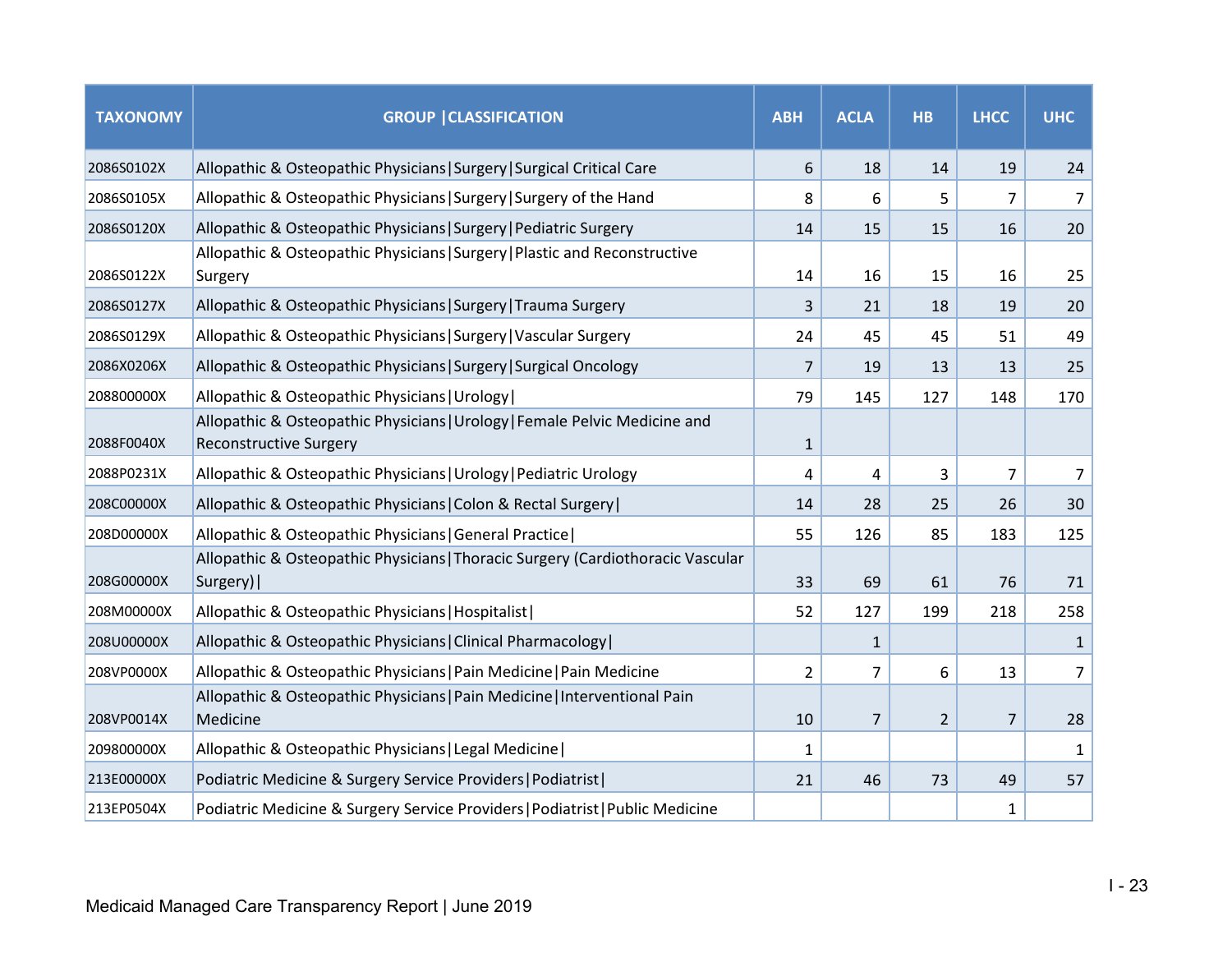| <b>TAXONOMY</b> | <b>GROUP   CLASSIFICATION</b>                                                                                     | <b>ABH</b>     | <b>ACLA</b>    | <b>HB</b>    | <b>LHCC</b>    | <b>UHC</b>   |
|-----------------|-------------------------------------------------------------------------------------------------------------------|----------------|----------------|--------------|----------------|--------------|
| 213EP1101X      | Podiatric Medicine & Surgery Service Providers   Podiatrist   Primary Podiatric<br>Medicine                       | $\mathbf{1}$   | 6              | $\mathbf{1}$ | $\overline{2}$ | 8            |
| 213ES0000X      | Podiatric Medicine & Surgery Service Providers   Podiatrist   Sports Medicine                                     |                |                | $\mathbf{1}$ | $\mathbf{1}$   |              |
|                 | Podiatric Medicine & Surgery Service Providers   Podiatrist   Foot & Ankle                                        |                |                |              |                |              |
| 213ES0103X      | Surgery                                                                                                           | 18             | 49             | 24           | 35             | 61           |
| 213ES0131X      | Podiatric Medicine & Surgery Service Providers   Podiatrist   Foot Surgery                                        | 29             | 7              | 6            | 16             | 16           |
| 221700000X      | Respiratory, Developmental, Rehabilitative and Restorative Service<br>Providers   Art Therapist                   | $\mathbf{1}$   |                |              |                |              |
| 222Q00000X      | Respiratory, Developmental, Rehabilitative and Restorative Service<br>Providers   Developmental Therapist         |                |                |              | $\overline{2}$ | 8            |
| 222Z00000X      | Respiratory, Developmental, Rehabilitative and Restorative Service<br>Providers   Orthotist                       |                |                |              | $\mathbf{1}$   |              |
| 224P00000X      | Respiratory, Developmental, Rehabilitative and Restorative Service<br>Providers   Prosthetist                     | $\mathbf{1}$   |                |              |                |              |
| 224Z00000X      | Respiratory, Developmental, Rehabilitative and Restorative Service<br>Providers   Occupational Therapy Assistant  |                |                |              | 2              | $\mathbf{1}$ |
| 225100000X      | Respiratory, Developmental, Rehabilitative and Restorative Service<br>Providers   Physical Therapist              | 31             | 211            | 174          | 224            | 190          |
| 2251N0400X      | Respiratory, Developmental, Rehabilitative and Restorative Service<br>Providers   Physical Therapist   Neurology  |                |                | 5            | $\overline{2}$ | 1            |
| 2251P0200X      | Respiratory, Developmental, Rehabilitative and Restorative Service<br>Providers   Physical Therapist   Pediatrics |                | $\overline{2}$ | 3            | 1              | 5            |
| 2251S0007X      | Respiratory, Developmental, Rehabilitative and Restorative Service<br>Providers   Physical Therapist   Sports     |                | $\mathbf{1}$   |              | $\mathbf{1}$   |              |
| 2251X0800X      | Respiratory, Developmental, Rehabilitative and Restorative Service<br>Providers   Physical Therapist   Orthopedic | $\overline{2}$ | 9              | 5            | 11             | 13           |
| 225200000X      | Respiratory, Developmental, Rehabilitative and Restorative Service<br>Providers   Physical Therapy Assistant      |                |                |              | $\overline{2}$ | 4            |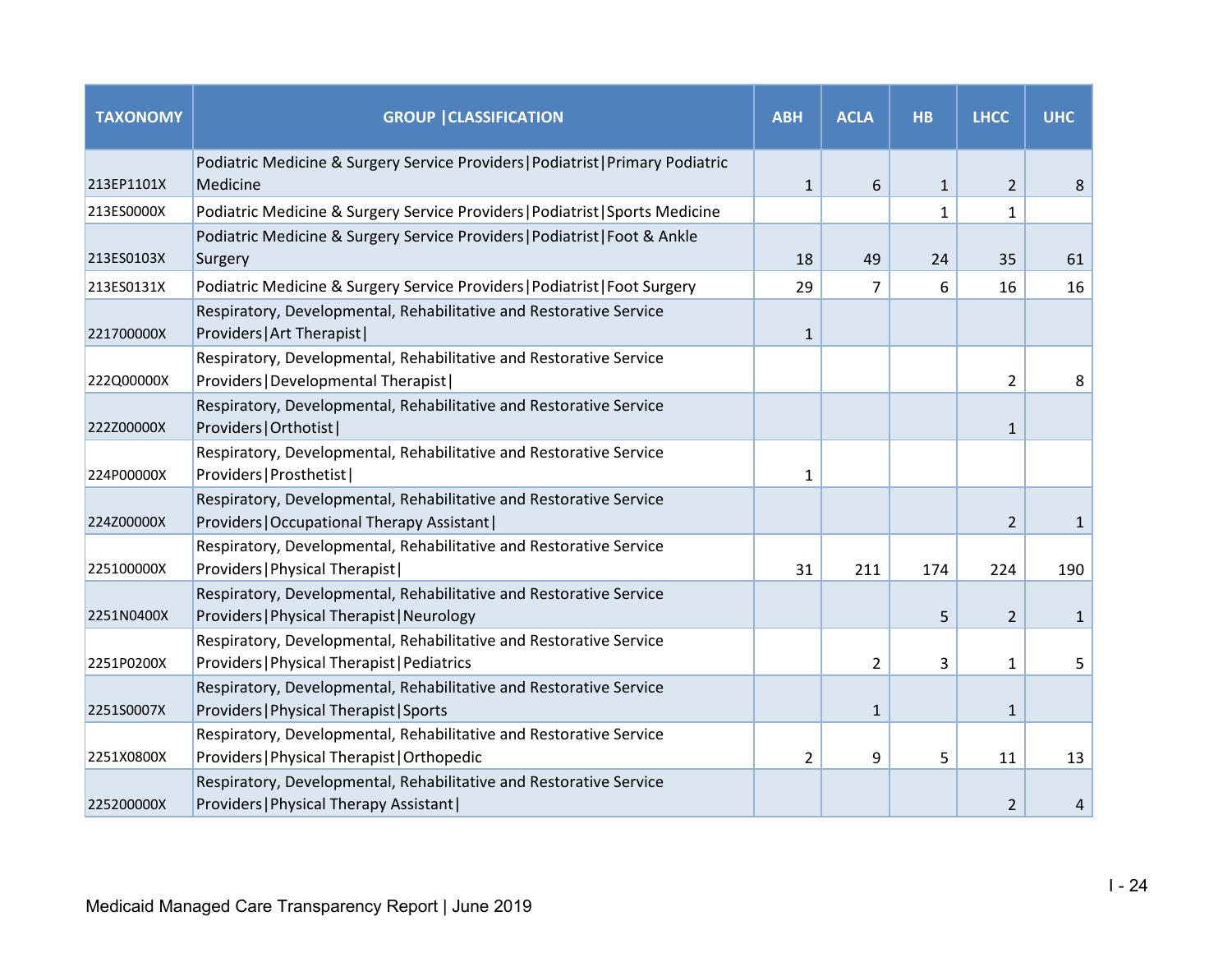| <b>TAXONOMY</b> | <b>GROUP   CLASSIFICATION</b>                                                                                                | <b>ABH</b>     | <b>ACLA</b> | <b>HB</b>    | <b>LHCC</b>    | <b>UHC</b>     |
|-----------------|------------------------------------------------------------------------------------------------------------------------------|----------------|-------------|--------------|----------------|----------------|
|                 | Respiratory, Developmental, Rehabilitative and Restorative Service                                                           |                |             |              |                |                |
| 225400000X      | Providers   Rehabilitation Practitioner                                                                                      | 1              | 3           |              | 1              | 3              |
| 2255A2300X      | Respiratory, Developmental, Rehabilitative and Restorative Service<br>Providers   Specialist/Technologist   Athletic Trainer |                |             |              |                | 3              |
|                 | Respiratory, Developmental, Rehabilitative and Restorative Service                                                           |                |             |              |                |                |
| 225C00000X      | Providers   Rehabilitation Counselor                                                                                         |                |             |              |                | $\mathbf{1}$   |
|                 | Respiratory, Developmental, Rehabilitative and Restorative Service                                                           |                |             |              |                |                |
| 225X00000X      | Providers   Occupational Therapist                                                                                           | 29             | 92          | 67           | 85             | 67             |
|                 | Respiratory, Developmental, Rehabilitative and Restorative Service                                                           |                |             |              |                |                |
| 225XH1200X      | Providers   Occupational Therapist   Hand                                                                                    | $\mathbf{1}$   | 4           |              | 6              | 4              |
|                 | Respiratory, Developmental, Rehabilitative and Restorative Service                                                           |                |             |              |                |                |
| 225XN1300X      | Providers   Occupational Therapist   Neurorehabilitation                                                                     | $\mathbf{1}$   |             |              | $\mathbf{1}$   |                |
|                 | Respiratory, Developmental, Rehabilitative and Restorative Service                                                           |                |             |              |                |                |
| 225XP0019X      | Providers   Occupational Therapist   Physical Rehabilitation                                                                 | $\mathbf{1}$   |             | $\mathbf{1}$ | 3              | $\mathbf{1}$   |
|                 | Respiratory, Developmental, Rehabilitative and Restorative Service                                                           |                |             |              |                |                |
| 225XP0200X      | Providers   Occupational Therapist   Pediatrics                                                                              | $\overline{2}$ | 6           | 8            | $\overline{4}$ | $\overline{7}$ |
|                 | Respiratory, Developmental, Rehabilitative and Restorative Service                                                           |                |             |              |                |                |
| 227800000X      | Providers   Respiratory Therapist, Certified                                                                                 | $\mathbf{1}$   |             |              |                | 1              |
|                 | Respiratory, Developmental, Rehabilitative and Restorative Service                                                           |                |             |              |                |                |
| 2278H0200X      | Providers   Respiratory Therapist, Certified   Home Health                                                                   | $\mathbf{1}$   |             |              |                |                |
|                 | Respiratory, Developmental, Rehabilitative and Restorative Service                                                           |                |             |              |                |                |
| 2278P1004X      | Providers   Respiratory Therapist, Certified   Pulmonary Diagnostics                                                         |                |             | 1            |                |                |
|                 | Respiratory, Developmental, Rehabilitative and Restorative Service                                                           |                |             |              |                |                |
| 2278P3900X      | Providers   Respiratory Therapist, Certified   Neonatal/Pediatrics                                                           | $\mathbf{1}$   |             |              |                |                |
|                 | Respiratory, Developmental, Rehabilitative and Restorative Service                                                           |                |             |              |                |                |
| 227900000X      | Providers   Respiratory Therapist, Registered                                                                                |                |             | $\mathbf{1}$ |                |                |
|                 | Respiratory, Developmental, Rehabilitative and Restorative Service                                                           |                |             |              |                |                |
| 2279P3900X      | Providers   Respiratory Therapist, Registered   Neonatal/Pediatrics                                                          | 4              |             |              |                |                |
| 231H00000X      | Speech, Language and Hearing Service Providers   Audiologist                                                                 | 37             | 76          | 65           | 66             | 74             |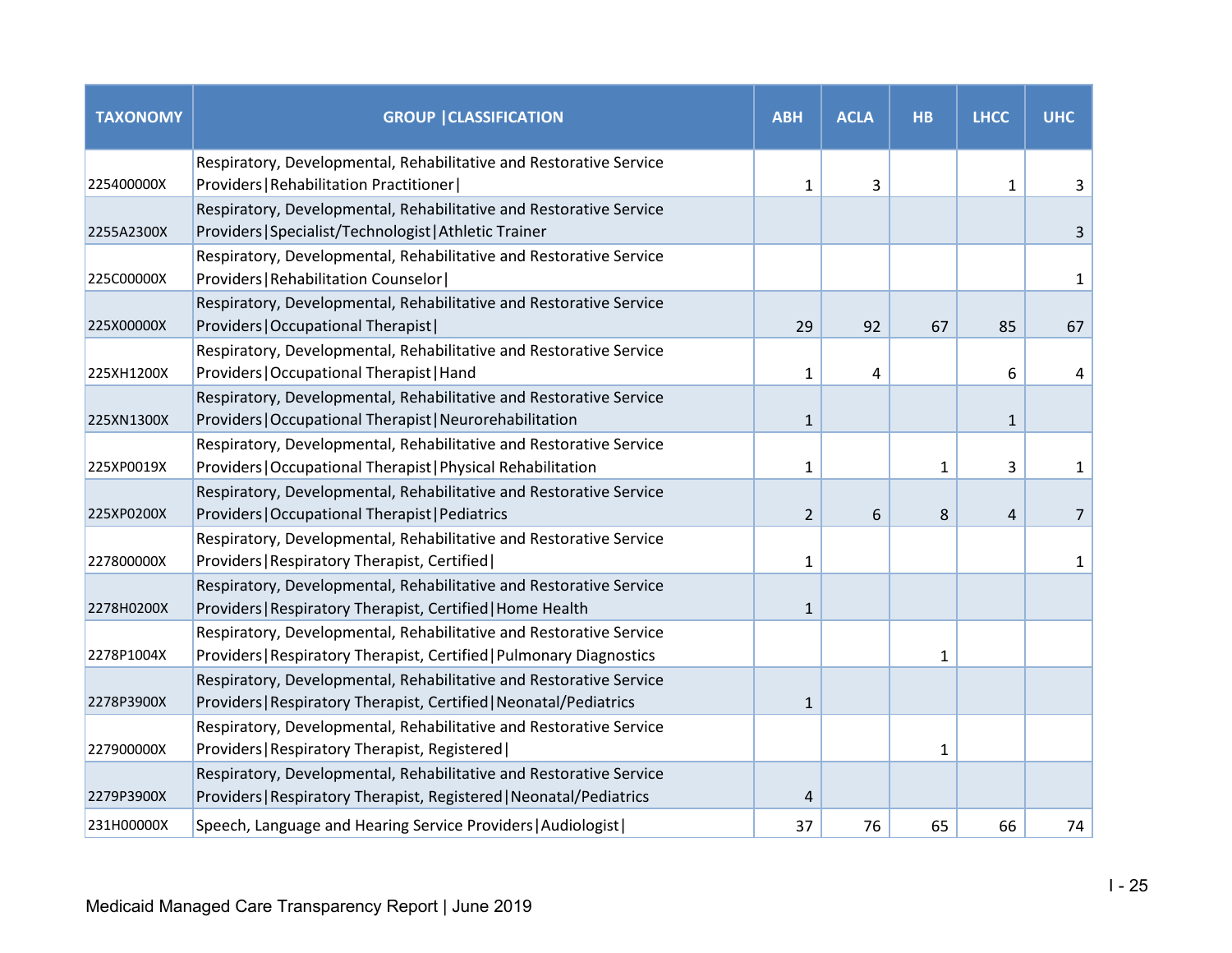| <b>TAXONOMY</b> | <b>GROUP   CLASSIFICATION</b>                                                                                           | <b>ABH</b>   | <b>ACLA</b>  | <b>HB</b>    | <b>LHCC</b>  | <b>UHC</b>     |
|-----------------|-------------------------------------------------------------------------------------------------------------------------|--------------|--------------|--------------|--------------|----------------|
| 231HA2400X      | Speech, Language and Hearing Service Providers   Audiologist   Assistive<br><b>Technology Practitioner</b>              | $\mathbf{1}$ |              | $\mathbf{1}$ |              | 6              |
| 231HA2500X      | Speech, Language and Hearing Service Providers   Audiologist   Assistive<br><b>Technology Supplier</b>                  |              | 1            |              | 1            | 4              |
| 235500000X      | Speech, Language and Hearing Service Providers   Specialist/Technologist                                                |              |              |              |              | $\overline{2}$ |
| 2355A2700X      | Speech, Language and Hearing Service<br>Providers   Specialist/Technologist   Audiology Assistant                       |              |              |              | $\mathbf{1}$ |                |
| 2355S0801X      | Speech, Language and Hearing Service<br>Providers   Specialist/Technologist   Speech-Language Assistant                 |              | 5            | $\mathbf{1}$ |              | 1              |
| 235Z00000X      | Speech, Language and Hearing Service Providers   Speech-Language<br>Pathologist                                         | 60           | 157          | 125          | 156          | 129            |
| 237600000X      | Speech, Language and Hearing Service Providers   Audiologist-Hearing Aid<br>Fitter                                      | 15           | 31           | 13           | 21           | 44             |
| 237700000X      | Speech, Language and Hearing Service Providers   Hearing Instrument<br>Specialist                                       |              | 1            |              |              | $\overline{2}$ |
| 246Q00000X      | Technologists, Technicians & Other Technical Service<br>Providers   Specialist/Technologist, Pathology                  |              | $\mathbf{1}$ | 4            |              |                |
| 246QH0000X      | Technologists, Technicians & Other Technical Service<br>Providers   Specialist/Technologist, Pathology   Hematology     |              |              | 1            |              |                |
| 246W00000X      | Technologists, Technicians & Other Technical Service Providers   Technician,<br>Cardiology                              |              |              | 3            | $\mathbf{1}$ | $\mathbf{1}$   |
| 246X00000X      | Technologists, Technicians & Other Technical Service<br>Providers   Specialist/Technologist Cardiovascular              |              |              | 1            | 1            | $\overline{2}$ |
| 246XC2901X      | Providers   Specialist/Technologist Cardiovascular   Cardiovascular Invasive<br>Specialist                              |              |              | 9            |              |                |
| 246XS1301X      | Technologists, Technicians & Other Technical Service<br>Providers   Specialist/Technologist Cardiovascular   Sonography |              |              |              |              | 2              |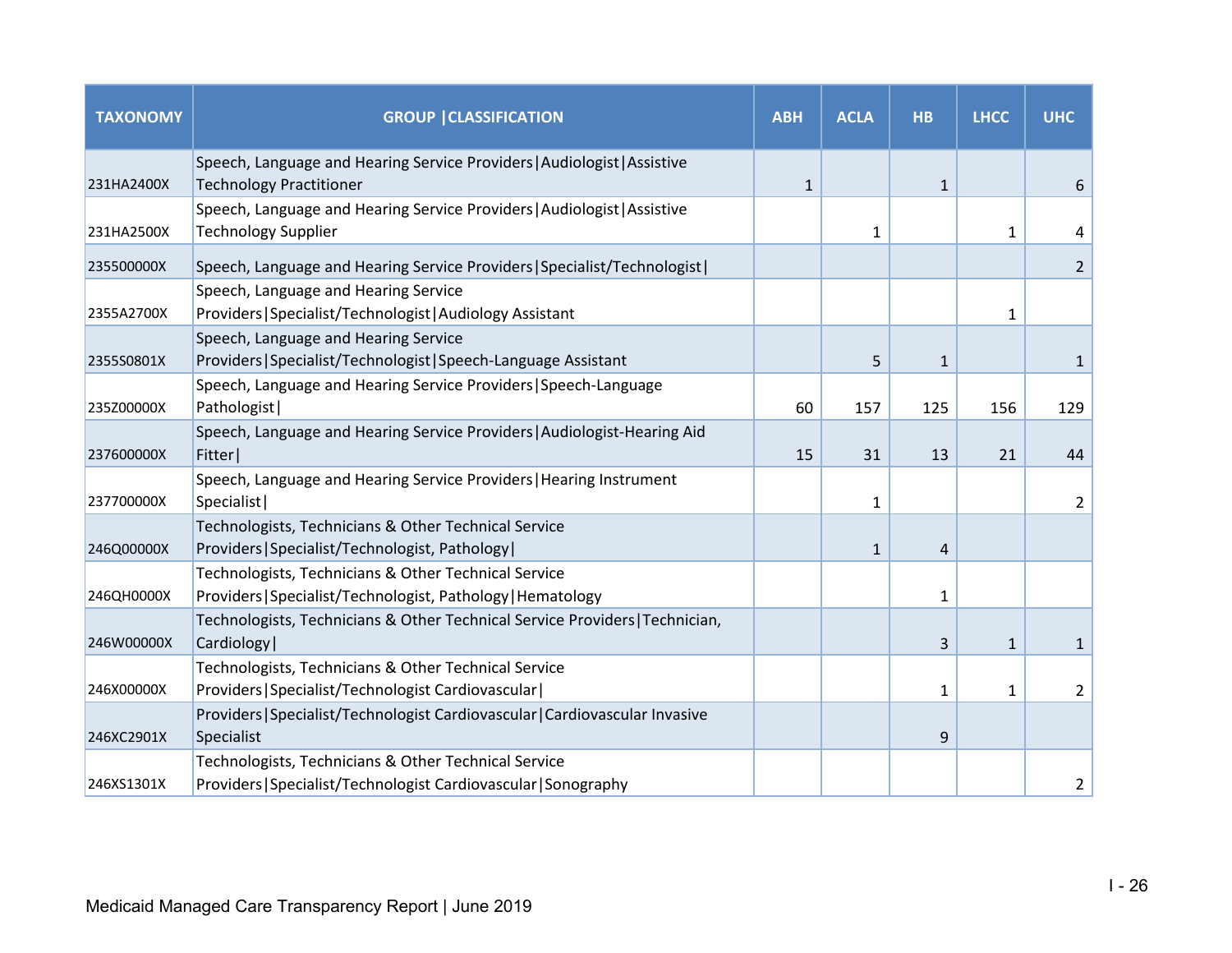| <b>TAXONOMY</b> | <b>GROUP   CLASSIFICATION</b>                                                                          | <b>ABH</b>   | <b>ACLA</b>    | <b>HB</b>    | <b>LHCC</b>  | <b>UHC</b>     |
|-----------------|--------------------------------------------------------------------------------------------------------|--------------|----------------|--------------|--------------|----------------|
|                 | Technologists, Technicians & Other Technical Service                                                   |              |                |              |              |                |
| 246ZE0600X      | Providers   Specialist/Technologist, Other   Electroneurodiagnostic                                    | $\mathbf{1}$ | $\mathbf{1}$   | $\mathbf{1}$ |              | 4              |
|                 | Technologists, Technicians & Other Technical Service                                                   |              |                |              |              |                |
| 246ZN0300X      | Providers   Specialist/Technologist, Other   Nephrology                                                | 1            |                |              |              |                |
|                 | Technologists, Technicians & Other Technical Service                                                   |              |                |              |              |                |
| 246ZS0410X      | Providers   Specialist/Technologist, Other   Surgical Technologist                                     |              |                |              |              | $\mathbf{1}$   |
|                 | Technologists, Technicians & Other Technical Service Providers   Radiologic                            |              |                |              |              |                |
| 247100000X      | Technologist                                                                                           |              |                |              |              | $\mathbf{1}$   |
|                 | Technologists, Technicians & Other Technical Service Providers   Radiologic                            |              |                |              |              |                |
| 2471C1101X      | Technologist   Cardiovascular-Interventional Technology                                                |              |                | $\mathbf{1}$ |              |                |
|                 | Technologists, Technicians & Other Technical Service Providers   Radiologic                            |              |                |              |              |                |
| 2471M1202X      | Technologist   Magnetic Resonance Imaging                                                              |              | $\overline{2}$ |              |              | $\overline{2}$ |
|                 | Technologists, Technicians & Other Technical Service Providers   Radiologic                            |              |                |              |              |                |
| 2471V0105X      | Technologist   Vascular Sonography                                                                     |              |                |              |              | $\mathbf{1}$   |
|                 | Technologists, Technicians & Other Technical Service Providers   Radiologic                            |              |                |              |              |                |
| 2471V0106X      | Technologist   Vascular-Interventional Technology                                                      |              |                |              | $\mathbf{1}$ |                |
| 2472R0900X      | Technologists, Technicians & Other Technical Service Providers   Technician,<br>Other   Renal Dialysis |              |                | $\mathbf{1}$ |              |                |
|                 | Technologists, Technicians & Other Technical Service Providers   Technician,                           |              |                |              |              |                |
| 2472V0600X      | Other   Veterinary                                                                                     |              |                |              | 1,154        |                |
| 251300000X      | Agencies   Local Education Agency (LEA)                                                                |              | 2              | 2            | 2            | 15             |
| 251B00000X      | Agencies   Case Management                                                                             | 12           | 12             | 20           | 16           | 55             |
| 251C00000X      | Agencies   Day Training, Developmentally Disabled Services                                             | 3            | 11             | $\mathbf{1}$ | 3            | 91             |
| 251E00000X      | Agencies   Home Health                                                                                 | 23           | 147            | 72           | 147          | 208            |
| 251F00000X      | Agencies   Home Infusion                                                                               | 1            | 7              | 5            | 14           | 9              |
| 251G00000X      | Agencies   Hospice Care, Community Based                                                               | 33           | 85             | 73           | 112          | 100            |
| 251J00000X      | Agencies   Nursing Care                                                                                | 2            | 5              | $\mathbf{1}$ | 3            | 22             |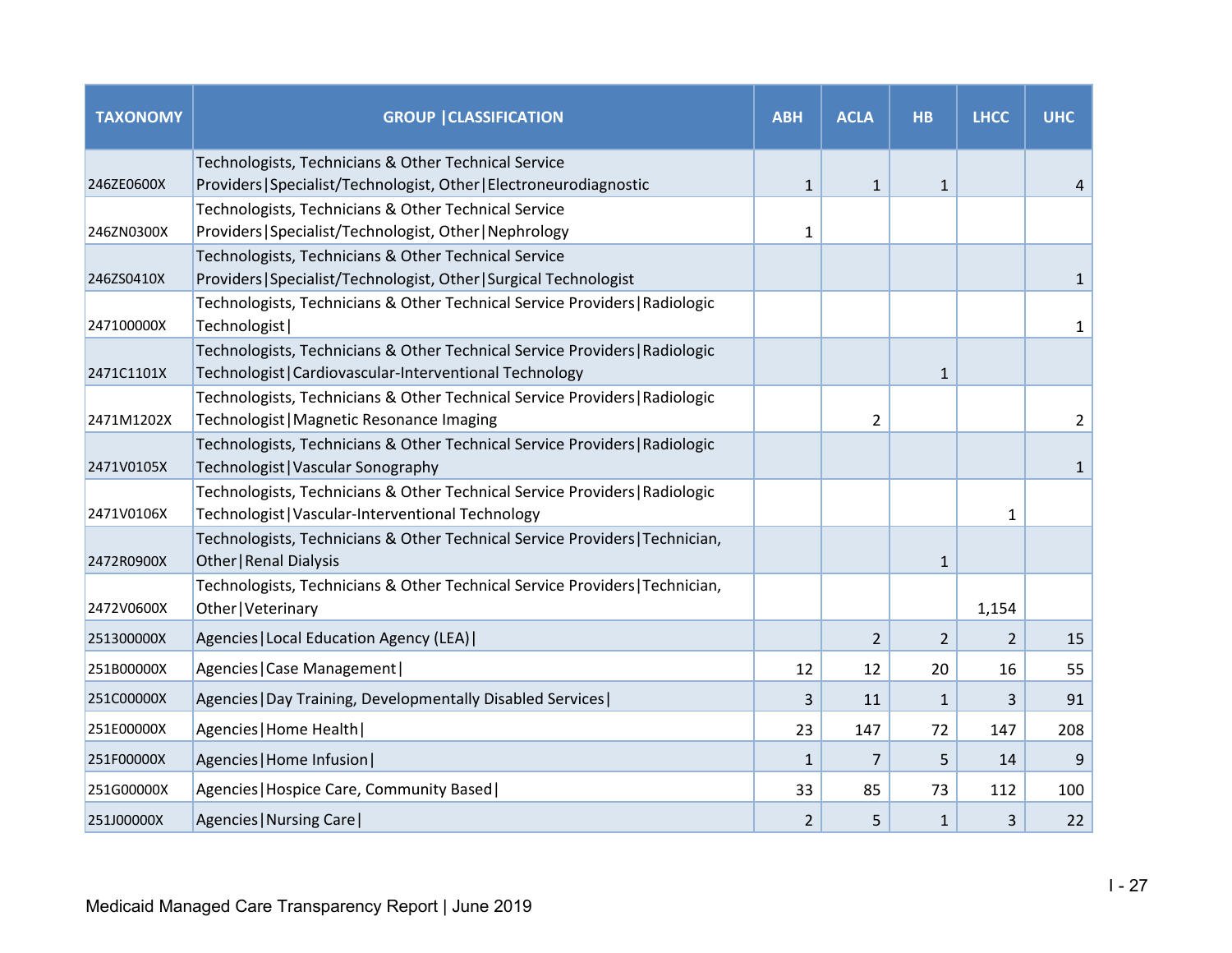| <b>TAXONOMY</b> | <b>GROUP   CLASSIFICATION</b>                                                                   | <b>ABH</b>   | <b>ACLA</b>    | <b>HB</b>      | <b>LHCC</b>    | <b>UHC</b>     |
|-----------------|-------------------------------------------------------------------------------------------------|--------------|----------------|----------------|----------------|----------------|
| 251K00000X      | Agencies   Public Health or Welfare                                                             | 4            | 11             | 3              | 9              | 20             |
| 251S00000X      | Agencies   Community/Behavioral Health                                                          | 181          | 330            | 37             | 459            | 373            |
| 251T00000X      | Agencies   Program of All-Inclusive Care for the Elderly (PACE) Provider<br>Organization        |              | 1              |                |                | 3              |
| 251V00000X      | Agencies   Voluntary or Charitable                                                              |              | $\mathbf{1}$   | $\mathbf{1}$   |                | 7              |
| 251X00000X      | Agencies   Supports Brokerage                                                                   |              |                | $\mathbf{1}$   |                |                |
| 252Y00000X      | Agencies   Early Intervention Provider Agency                                                   | $\mathbf{1}$ | 6              | 2              | 3              | 4              |
| 253J00000X      | Agencies   Foster Care Agency                                                                   | 1            | $\overline{2}$ |                | $\overline{2}$ | 4              |
| 253Z00000X      | Agencies   In Home Supportive Care                                                              |              | 17             | 73             | 6              | 58             |
| 261Q00000X      | Ambulatory Health Care Facilities   Clinic/Center                                               | 9            | 32             | 63             | 75             | 104            |
| 261QA0005X      | Ambulatory Health Care Facilities   Clinic/Center   Ambulatory Family Planning<br>Facility      |              |                |                | $\mathbf{1}$   |                |
| 261QA0600X      | Ambulatory Health Care Facilities   Clinic/Center   Adult Day Care                              | 2            |                | 3              | 2              | 12             |
| 261QA1903X      | Ambulatory Health Care Facilities   Clinic/Center   Ambulatory Surgical                         | 8            | 43             | 38             | 45             | 51             |
| 261QB0400X      | Ambulatory Health Care Facilities   Clinic/Center   Birthing                                    |              | $\mathbf{1}$   |                |                |                |
| 261QC0050X      | Ambulatory Health Care Facilities   Clinic/Center   Critical Access Hospital                    | $\mathbf{1}$ |                |                |                | 4              |
| 261QC1500X      | Ambulatory Health Care Facilities   Clinic/Center   Community Health                            |              | $\overline{7}$ | $\overline{2}$ | 5              | 8              |
| 261QD0000X      | Ambulatory Health Care Facilities   Clinic/Center   Dental                                      | 4            | $\mathbf{1}$   | 11             |                | 11             |
| 261QD1600X      | Ambulatory Health Care Facilities   Clinic/Center   Developmental Disabilities                  |              |                |                |                | 6              |
| 261QE0002X      | Ambulatory Health Care Facilities   Clinic/Center   Emergency Care                              |              | $\mathbf{1}$   | 5              | $\mathbf{1}$   | $\overline{2}$ |
| 261QE0700X      | Ambulatory Health Care Facilities   Clinic/Center   End-Stage Renal Disease<br>(ESRD) Treatment | 97           | 161            | 155            | 169            | 153            |
| 261QE0800X      | Ambulatory Health Care Facilities   Clinic/Center   Endoscopy                                   | $\mathbf{1}$ | 2              |                | 2              | $\overline{2}$ |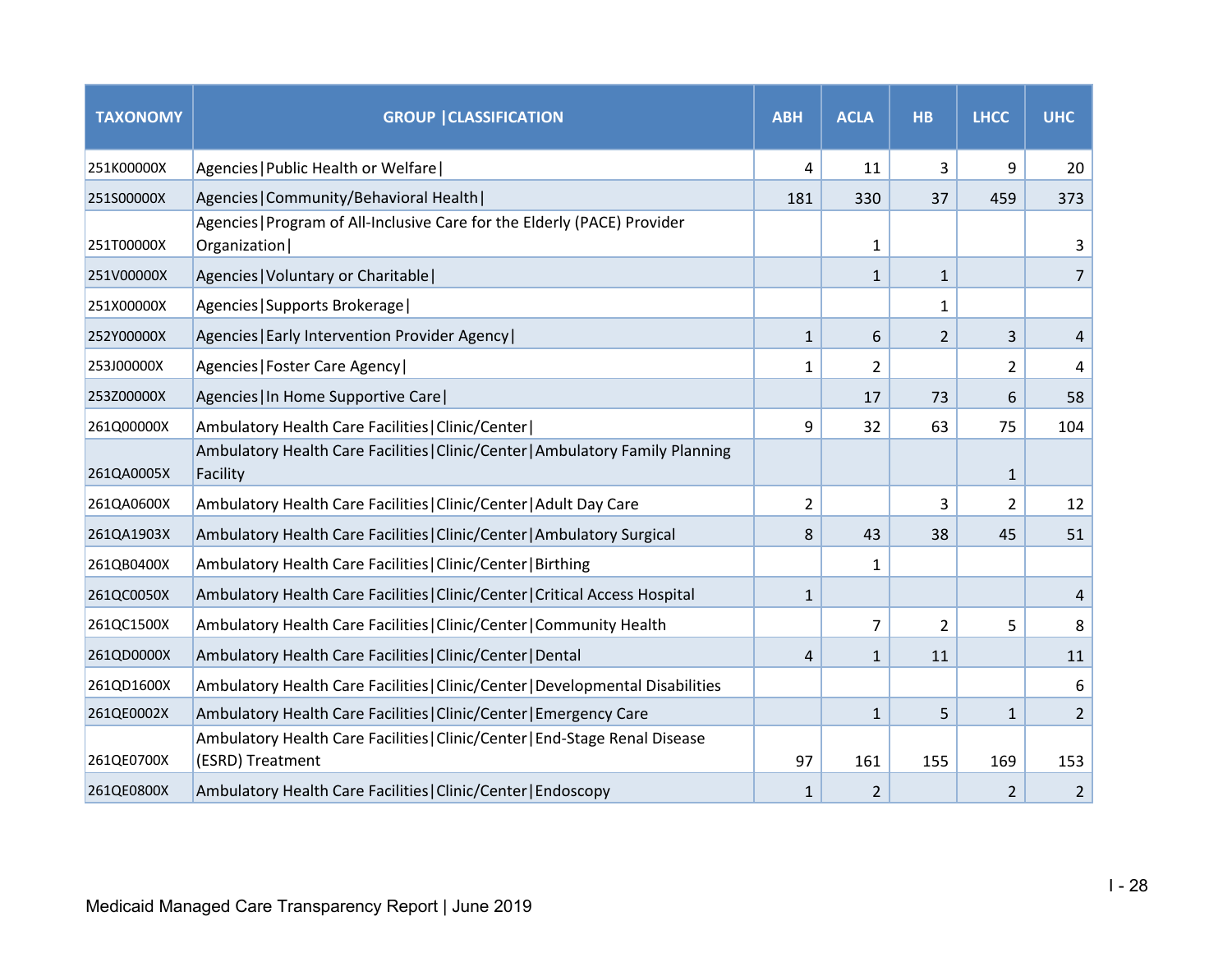| <b>TAXONOMY</b> | <b>GROUP   CLASSIFICATION</b>                                                                                          | <b>ABH</b>   | <b>ACLA</b>    | <b>HB</b>      | <b>LHCC</b>  | <b>UHC</b>   |
|-----------------|------------------------------------------------------------------------------------------------------------------------|--------------|----------------|----------------|--------------|--------------|
| 261QF0050X      | Ambulatory Health Care Facilities   Clinic/Center   Family Planning, Non-Surgical                                      |              |                |                | 3            |              |
| 261QF0400X      | Ambulatory Health Care Facilities   Clinic/Center   Federally Qualified Health<br>Center (FQHC)                        | 40           | 160            | 34             | 232          | 210          |
| 261QG0250X      | Ambulatory Health Care Facilities   Clinic/Center   Genetics                                                           |              |                | 2              |              |              |
| 261QH0100X      | Ambulatory Health Care Facilities   Clinic/Center   Health Service                                                     |              | 4              | 3              | 4            | 14           |
| 261QH0700X      | Ambulatory Health Care Facilities   Clinic/Center   Hearing and Speech                                                 |              | 2              |                | 3            | 6            |
| 261QI0500X      | Ambulatory Health Care Facilities   Clinic/Center   Infusion Therapy                                                   |              | $\overline{2}$ |                |              | $\mathbf{1}$ |
| 261QL0400X      | Ambulatory Health Care Facilities   Clinic/Center   Lithotripsy                                                        |              |                |                | 2            |              |
| 261QM0801X      | Ambulatory Health Care Facilities   Clinic/Center   Mental Health (Including<br><b>Community Mental Health Center)</b> | 35           | 220            | 56             | 63           | 171          |
| 261QM0850X      | Ambulatory Health Care Facilities   Clinic/Center   Adult Mental Health                                                | 3            | $\mathbf{1}$   | 2              | 6            | 9            |
| 261QM0855X      | Ambulatory Health Care Facilities   Clinic/Center   Adolescent and Children<br><b>Mental Health</b>                    | 3            | 4              | 4              | 5            | 13           |
| 261QM1200X      | Ambulatory Health Care Facilities   Clinic/Center   Magnetic Resonance Imaging<br>(MRI)                                | 5            | 9              | 11             | 13           | 9            |
| 261QM1300X      | Ambulatory Health Care Facilities   Clinic/Center   Multi-Specialty                                                    | 115          | 9              | $\mathbf{1}$   | 18           | 32           |
| 261QM2500X      | Ambulatory Health Care Facilities   Clinic/Center   Medical Specialty                                                  |              | 5              |                | 10           | 18           |
| 261QM2800X      | Ambulatory Health Care Facilities   Clinic/Center   Methadone                                                          |              | $\mathbf{1}$   |                |              |              |
| 261QM3000X      | Ambulatory Health Care Facilities   Clinic/Center   Medically Fragile Infants and<br>Children Day Care                 | 1            | 8              | 9              | 21           | 14           |
| 261QP0905X      | Ambulatory Health Care Facilities   Clinic/Center   Public Health, State or Local                                      |              | 3              |                | 3            | $\mathbf{1}$ |
| 261QP1100X      | Ambulatory Health Care Facilities   Clinic/Center   Podiatric                                                          | $\mathbf{1}$ | $\overline{2}$ |                | $\mathbf{1}$ | 5            |
| 261QP2000X      | Ambulatory Health Care Facilities   Clinic/Center   Physical Therapy                                                   | $\mathbf{1}$ | 12             | $\overline{2}$ | 8            | 17           |
| 261QP2300X      | Ambulatory Health Care Facilities   Clinic/Center   Primary Care                                                       | 9            | 42             | 12             | 26           | 80           |
| 261QP3300X      | Ambulatory Health Care Facilities   Clinic/Center   Pain                                                               |              |                |                | $\mathbf{1}$ |              |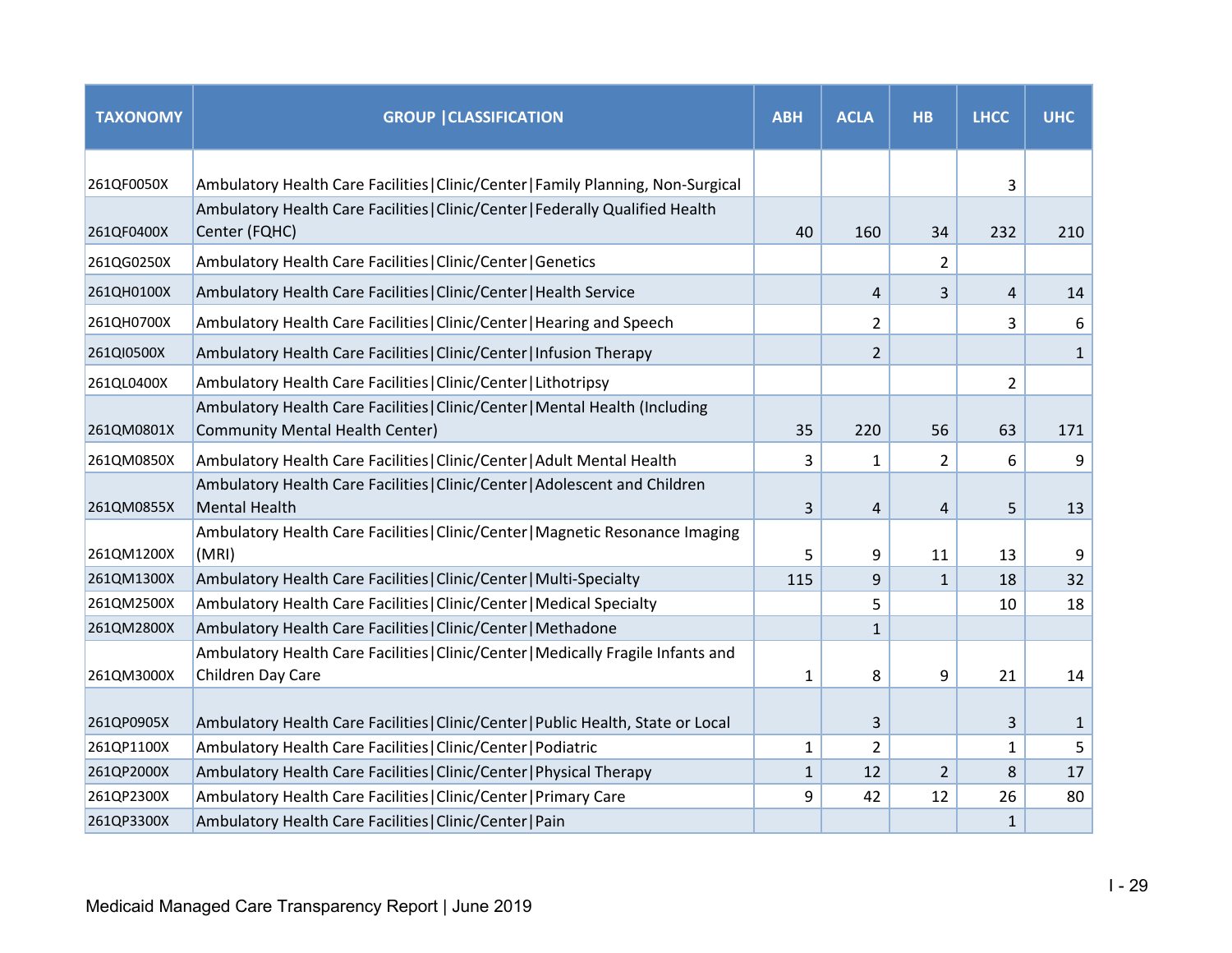| <b>TAXONOMY</b> | <b>GROUP   CLASSIFICATION</b>                                                                                                  | <b>ABH</b>     | <b>ACLA</b>    | <b>HB</b>    | <b>LHCC</b>    | <b>UHC</b>     |
|-----------------|--------------------------------------------------------------------------------------------------------------------------------|----------------|----------------|--------------|----------------|----------------|
| 261QR0200X      | Ambulatory Health Care Facilities   Clinic/Center   Radiology                                                                  | 3              | 6              | 36           | 7              | 9              |
| 261QR0208X      | Ambulatory Health Care Facilities   Clinic/Center   Radiology, Mobile                                                          |                | $\overline{2}$ | 6            | 3              | $\overline{2}$ |
| 261QR0400X      | Ambulatory Health Care Facilities   Clinic/Center   Rehabilitation                                                             |                |                | 4            | 4              | 3              |
| 261QR0401X      | Ambulatory Health Care Facilities   Clinic/Center   Rehabilitation, Comprehensive<br>Outpatient Rehabilitation Facility (CORF) | $\mathbf{1}$   | 4              | 21           | 3              | 3              |
| 261QR0404X      | Ambulatory Health Care Facilities   Clinic/Center   Rehabilitation, Cardiac<br><b>Facilities</b>                               |                |                |              | 1              | $\mathbf{1}$   |
| 261QR0405X      | Ambulatory Health Care Facilities   Clinic/Center   Rehabilitation, Substance Use<br>Disorder                                  | $\overline{7}$ | 29             | 3            | 3              | 11             |
| 261QR0800X      | Ambulatory Health Care Facilities   Clinic/Center   Recovery Care                                                              | 3              | 7              |              | $\mathbf{1}$   | 3              |
| 261QR1100X      | Ambulatory Health Care Facilities   Clinic/Center   Research                                                                   |                |                |              |                | $\mathbf{1}$   |
| 261QR1300X      | Ambulatory Health Care Facilities   Clinic/Center   Rural Health                                                               | 49             | 116            | 31           | 155            | 137            |
| 261QS0132X      | Ambulatory Health Care Facilities   Clinic/Center   Ophthalmologic Surgery                                                     | 3              | $\mathbf{1}$   |              | 2              | $\mathbf{1}$   |
| 261QS1000X      | Ambulatory Health Care Facilities   Clinic/Center   Student Health                                                             | 1              | 16             | 36           | 20             | 37             |
| 261QS1200X      | Ambulatory Health Care Facilities   Clinic/Center   Sleep Disorder Diagnostic                                                  | 3              | 5              | 6            | 6              | 9              |
| 261QU0200X      | Ambulatory Health Care Facilities   Clinic/Center   Urgent Care                                                                | 13             | 21             | 56           | 55             | 49             |
| 261QV0200X      | Ambulatory Health Care Facilities   Clinic/Center   VA                                                                         |                |                |              |                | $\overline{2}$ |
| 261QX0100X      | Ambulatory Health Care Facilities   Clinic/Center   Occupational Medicine                                                      |                |                |              |                | $\overline{2}$ |
| 261QX0203X      | Ambulatory Health Care Facilities   Clinic/Center   Oncology, Radiation                                                        | 3              |                |              | $\mathbf{1}$   | $\overline{2}$ |
| 273100000X      | Hospital Units   Epilepsy Unit                                                                                                 |                |                |              | $\mathbf{1}$   |                |
| 273R00000X      | Hospital Units   Psychiatric Unit                                                                                              | 11             | 31             | 18           | 28             | 46             |
| 273Y00000X      | Hospital Units   Rehabilitation Unit                                                                                           | 1              | 5              | $\mathbf{1}$ | 8              | 12             |
| 275N00000X      | Hospital Units   Medicare Defined Swing Bed Unit                                                                               | $\mathbf{1}$   | $\overline{2}$ |              | $\overline{2}$ | 11             |
| 276400000X      | Hospital Units   Rehabilitation, Substance Use Disorder Unit                                                                   | $\mathbf{1}$   | 5              |              | 7              | $\mathbf{1}$   |
| 281PC2000X      | Hospitals   Chronic Disease Hospital   Children                                                                                | 15             |                |              |                |                |
| 282E00000X      | Hospitals   Long Term Care Hospital                                                                                            | $\mathbf{1}$   | 13             | 5            | 16             | 23             |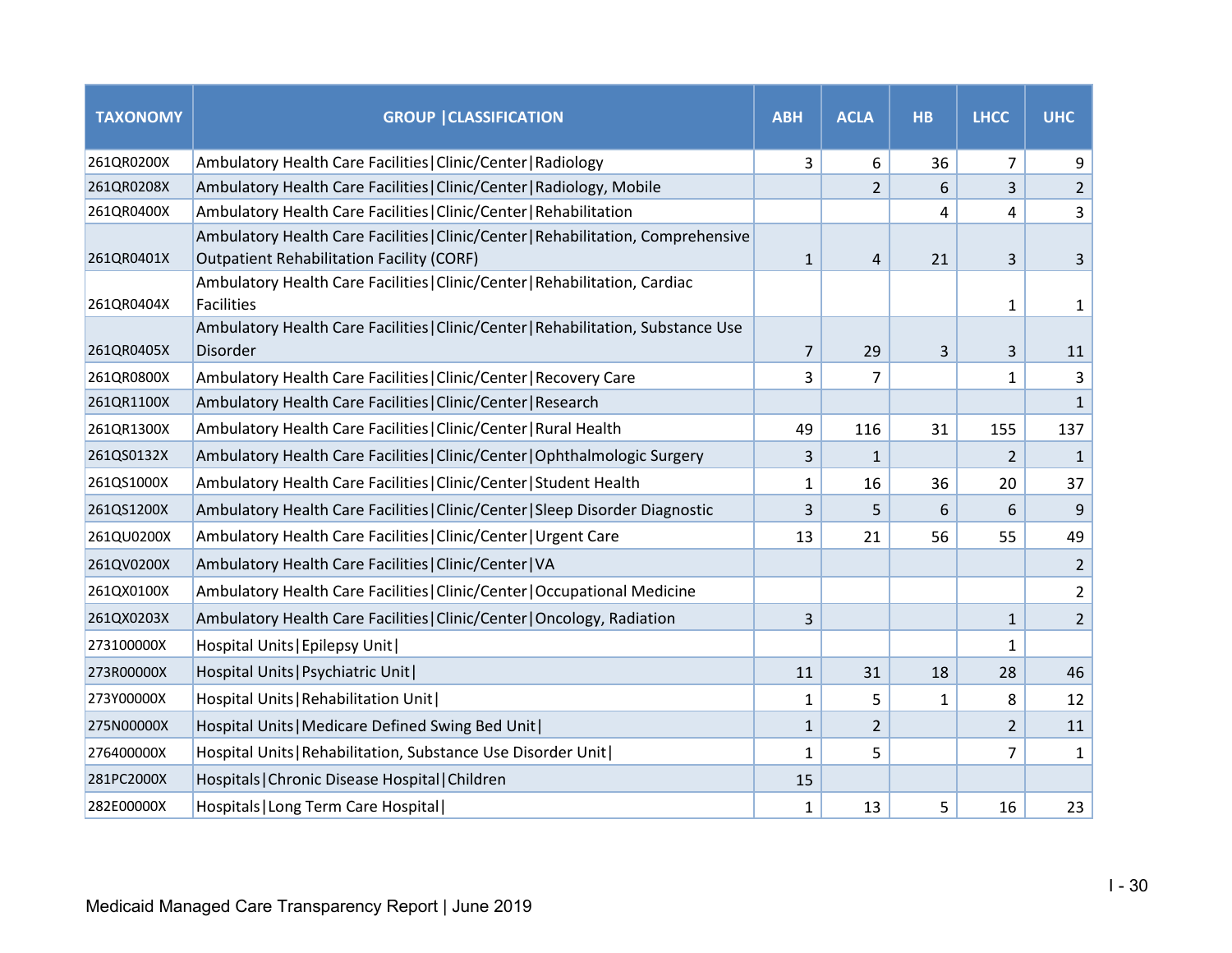| <b>TAXONOMY</b> | <b>GROUP   CLASSIFICATION</b>                                                                                       | <b>ABH</b> | <b>ACLA</b>    | <b>HB</b>      | <b>LHCC</b>    | <b>UHC</b>   |
|-----------------|---------------------------------------------------------------------------------------------------------------------|------------|----------------|----------------|----------------|--------------|
| 282N00000X      | Hospitals   General Acute Care Hospital                                                                             | 51         | 128            | 106            | 117            | 255          |
| 282NC0060X      | Hospitals   General Acute Care Hospital   Critical Access                                                           | 24         | 37             | 33             | 35             | 51           |
| 282NC2000X      | Hospitals   General Acute Care Hospital   Children                                                                  | 26         | 3              | 4              | $\overline{2}$ | 4            |
| 282NR1301X      | Hospitals   General Acute Care Hospital   Rural                                                                     | 4          | 13             | 12             | 12             | 13           |
| 282NW0100X      | Hospitals   General Acute Care Hospital   Women                                                                     |            | $\mathbf{1}$   | $\mathbf{1}$   | 1              | $\mathbf{1}$ |
| 283Q00000X      | Hospitals   Psychiatric Hospital                                                                                    | 36         | 44             | 41             | 41             | 47           |
| 283X00000X      | Hospitals   Rehabilitation Hospital                                                                                 | 40         | 24             | 15             | 18             | 21           |
| 283XC2000X      | Hospitals   Rehabilitation Hospital   Children                                                                      | 43         |                |                |                |              |
| 284300000X      | Hospitals   Special Hospital                                                                                        |            | 5              | 3              | $\mathbf{1}$   | 9            |
| 286500000X      | Hospitals   Military Hospital                                                                                       |            | 1              |                |                |              |
| 291U00000X      | Laboratories   Clinical Medical Laboratory                                                                          | 9          | 30             | 29             | 44             | 40           |
| 293D00000X      | Laboratories   Physiological Laboratory                                                                             | 3          | $\overline{2}$ | $\overline{2}$ | 4              | 9            |
| 302F00000X      | Managed Care Organizations   Exclusive Provider Organization                                                        | 1          | $\mathbf{1}$   |                | 3              | 5            |
| 302R00000X      | Managed Care Organizations   Health Maintenance Organization                                                        | 3          | 12             | 4              | 1              | 20           |
| 305R00000X      | Managed Care Organizations   Preferred Provider Organization                                                        | 2          | 6              | $\mathbf{1}$   | 3              | 14           |
| 305S00000X      | Managed Care Organizations   Point of Service                                                                       | 2          | 3              | 2              |                | 5            |
| 310400000X      | Nursing & Custodial Care Facilities   Assisted Living Facility                                                      |            | 3              |                |                | 13           |
| 3104A0630X      | Nursing & Custodial Care Facilities   Assisted Living Facility   Assisted Living,<br><b>Behavioral Disturbances</b> | 1          |                |                |                |              |
| 311500000X      | Nursing & Custodial Care Facilities   Alzheimer Center (Dementia Center)                                            |            |                |                |                | $\mathbf{1}$ |
| 311Z00000X      | Nursing & Custodial Care Facilities   Custodial Care Facility                                                       |            | 1              | 2              |                | 10           |
| 311ZA0620X      | Nursing & Custodial Care Facilities   Custodial Care Facility   Adult Care Home                                     |            |                | $\mathbf{1}$   | $\mathbf{1}$   | 3            |
| 313M00000X      | Nursing & Custodial Care Facilities   Nursing Facility/Intermediate Care Facility                                   |            | 2              |                |                | 3            |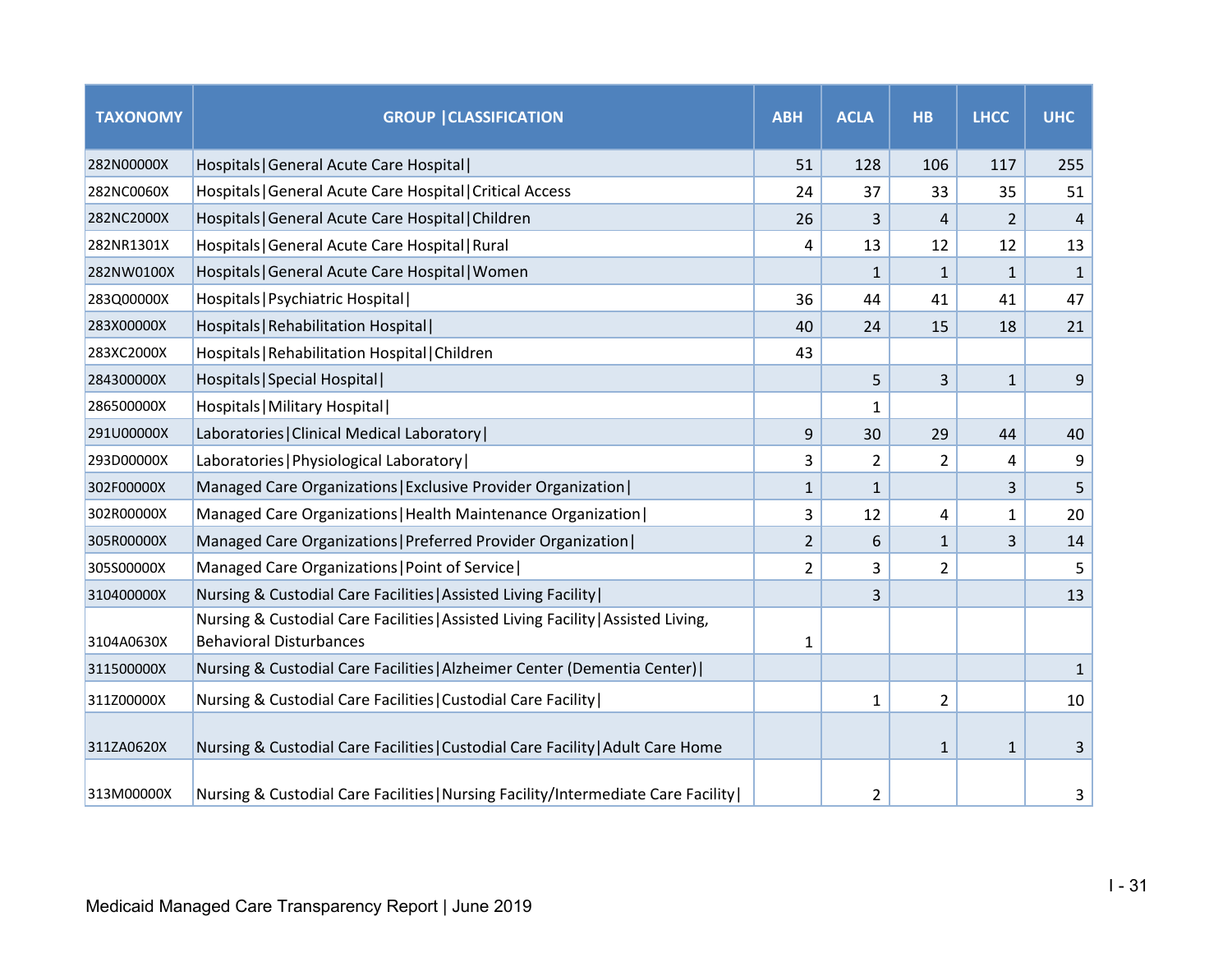| <b>TAXONOMY</b> | <b>GROUP   CLASSIFICATION</b>                                                                                                              | <b>ABH</b>   | <b>ACLA</b>    | <b>HB</b>    | <b>LHCC</b>    | <b>UHC</b>     |
|-----------------|--------------------------------------------------------------------------------------------------------------------------------------------|--------------|----------------|--------------|----------------|----------------|
| 314000000X      | Nursing & Custodial Care Facilities   Skilled Nursing Facility                                                                             | 3            | 65             | 5            | 22             | 52             |
| 3140N1450X      | Nursing & Custodial Care Facilities   Skilled Nursing Facility   Nursing Care,<br>Pediatric                                                | 30           | 3              | 3            | 2              | 3              |
| 315D00000X      | Nursing & Custodial Care Facilities   Hospice, Inpatient                                                                                   |              | 8              | 8            | 3              | 5              |
| 315P00000X      | Nursing & Custodial Care Facilities   Intermediate Care Facility, Mentally<br>Retarded                                                     |              | 1              |              | 1              |                |
| 320600000X      | Residential Treatment Facilities   Residential Treatment Facility, Mental<br>Retardation and/or Developmental Disabilities                 | 8            | $\overline{2}$ |              | 7              | 7              |
| 320700000X      | Residential Treatment Facilities   Residential Treatment Facility, Physical<br>Disabilities                                                |              |                |              | $\mathbf{1}$   |                |
| 320800000X      | Residential Treatment Facilities   Community Based Residential Treatment<br>Facility, Mental Illness                                       | 3            | 8              | 5            | 4              | 6              |
| 320900000X      | Residential Treatment Facilities   Community Based Residential Treatment<br>Facility, Mental Retardation and/or Developmental Disabilities |              | $\mathbf{1}$   | $\mathbf{1}$ | $\mathbf{1}$   | 11             |
| 322D00000X      | Residential Treatment Facilities   Residential Treatment Facility, Emotionally<br>Disturbed Children                                       | $\mathbf{1}$ | $\overline{2}$ |              | $\overline{2}$ | $\mathbf{1}$   |
| 323P00000X      | Residential Treatment Facilities   Psychiatric Residential Treatment Facility                                                              | 1            | 8              |              | 5              | 3              |
| 324500000X      | Residential Treatment Facilities   Substance Abuse Rehabilitation Facility                                                                 | 23           | 20             | 28           | 28             | 48             |
| 3245S0500X      | Residential Treatment Facilities   Substance Abuse Rehabilitation<br>Facility   Substance Abuse Treatment, Children                        |              |                |              | 1              |                |
| 332000000X      | Suppliers   Military/U.S. Coast Guard Pharmacy                                                                                             |              |                | 9            |                |                |
| 332100000X      | Suppliers   Department of Veterans Affairs (VA) Pharmacy                                                                                   |              |                | 9            | $\overline{2}$ | $\overline{2}$ |
| 332800000X      | Suppliers   Indian Health Service/Tribal/Urban Indian Health (I/T/U) Pharmacy                                                              |              |                | 3            | $\mathbf{1}$   | $\mathbf{1}$   |
| 332900000X      | Suppliers   Non-Pharmacy Dispensing Site                                                                                                   | 9            | $\mathbf{1}$   | 17           | 9              | $\overline{2}$ |
| 332B00000X      | Suppliers   Durable Medical Equipment & Medical Supplies                                                                                   | 515          | 472            | 769          | 702            | 518            |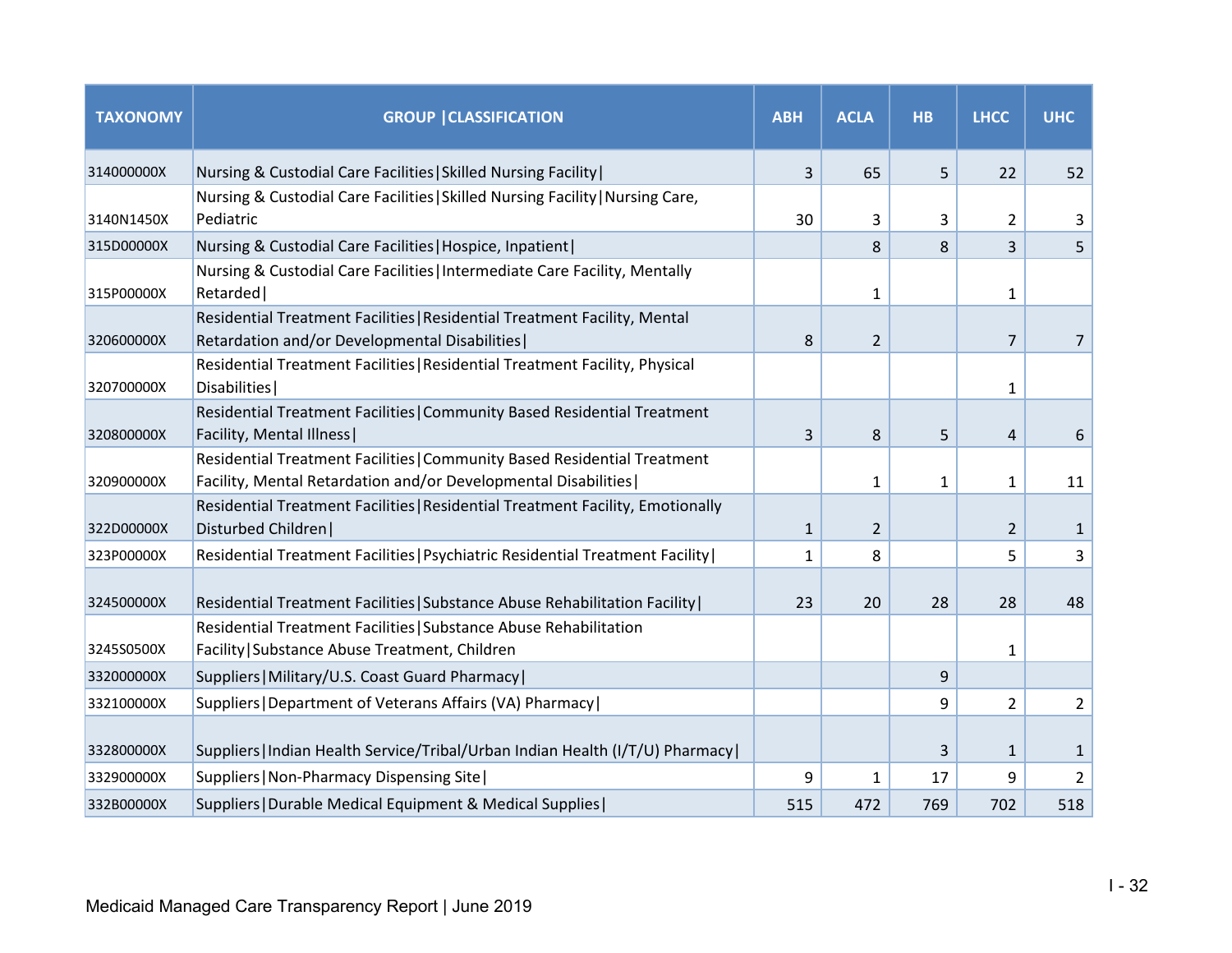| <b>TAXONOMY</b> | <b>GROUP   CLASSIFICATION</b>                                                                  | <b>ABH</b> | <b>ACLA</b> | <b>HB</b>      | <b>LHCC</b>    | <b>UHC</b>   |
|-----------------|------------------------------------------------------------------------------------------------|------------|-------------|----------------|----------------|--------------|
|                 | Suppliers   Durable Medical Equipment & Medical Supplies   Customized                          |            |             |                |                |              |
| 332BC3200X      | Equipment                                                                                      | 1          | 27          | 3              | 12             | 44           |
| 332BD1200X      | Suppliers   Durable Medical Equipment & Medical Supplies   Dialysis Equipment<br>& Supplies    |            |             | $\mathbf{1}$   |                |              |
| 332BN1400X      | Suppliers   Durable Medical Equipment & Medical Supplies   Nursing Facility<br><b>Supplies</b> | 1          | 5           | $\overline{2}$ | $\mathbf{1}$   | 14           |
| 332BP3500X      | Suppliers   Durable Medical Equipment & Medical Supplies   Parenteral & Enteral<br>Nutrition   | 10         | 23          | 11             | $\overline{2}$ | 60           |
| 332BX2000X      | Suppliers   Durable Medical Equipment & Medical Supplies   Oxygen Equipment<br>& Supplies      | 15         | 49          | 24             | 33             | 64           |
| 332H00000X      | Suppliers   Eyewear Supplier                                                                   |            | 7           |                | 42             | 104          |
| 332S00000X      | Suppliers   Hearing Aid Equipment                                                              |            | $\mathbf 1$ |                | $\overline{2}$ | 2            |
| 333600000X      | Suppliers   Pharmacy                                                                           | 636        | 409         | 1,350          | 650            | 410          |
| 3336C0002X      | Suppliers   Pharmacy   Clinic Pharmacy                                                         | 14         | 5           | 18             | 6              | 6            |
| 3336C0003X      | Suppliers   Pharmacy   Community/Retail Pharmacy                                               | 1,248      | 987         | 1,397          | 261            | 536          |
| 3336C0004X      | Suppliers   Pharmacy   Compounding Pharmacy                                                    | 26         | 17          | 142            | 3              | 32           |
| 3336H0001X      | Suppliers   Pharmacy   Home Infusion Therapy Pharmacy                                          | 21         | 17          | 46             | $\overline{7}$ | 40           |
| 3336I0012X      | Suppliers   Pharmacy   Institutional Pharmacy                                                  | 9          | 4           | 19             | 3              | 9            |
| 3336L0003X      | Suppliers   Pharmacy   Long Term Care Pharmacy                                                 | 68         | 29          | 186            | 19             | 63           |
| 3336M0002X      | Suppliers   Pharmacy   Mail Order Pharmacy                                                     |            |             | 16             |                | 9            |
| 3336M0003X      | Suppliers   Pharmacy   Managed Care Organization Pharmacy                                      |            |             | 7              |                | $\mathbf{1}$ |
| 3336S0011X      | Suppliers   Pharmacy   Specialty Pharmacy                                                      | 9          | 19          | 71             | $\overline{2}$ | 34           |
| 335E00000X      | Suppliers   Prosthetic/Orthotic Supplier                                                       | 9          | 42          | 50             | 50             | 74           |
| 335V00000X      | Suppliers   Portable X-ray and/or Other Portable Diagnostic Imaging Supplier                   | 3          | 3           | $\overline{2}$ | 7              | 6            |
| 341600000X      | Transportation Services   Ambulance                                                            |            | 12          | 32             | 18             | 22           |
| 3416A0800X      | Transportation Services   Ambulance   Air Transport                                            |            | 3           | 3              | 5              | 5            |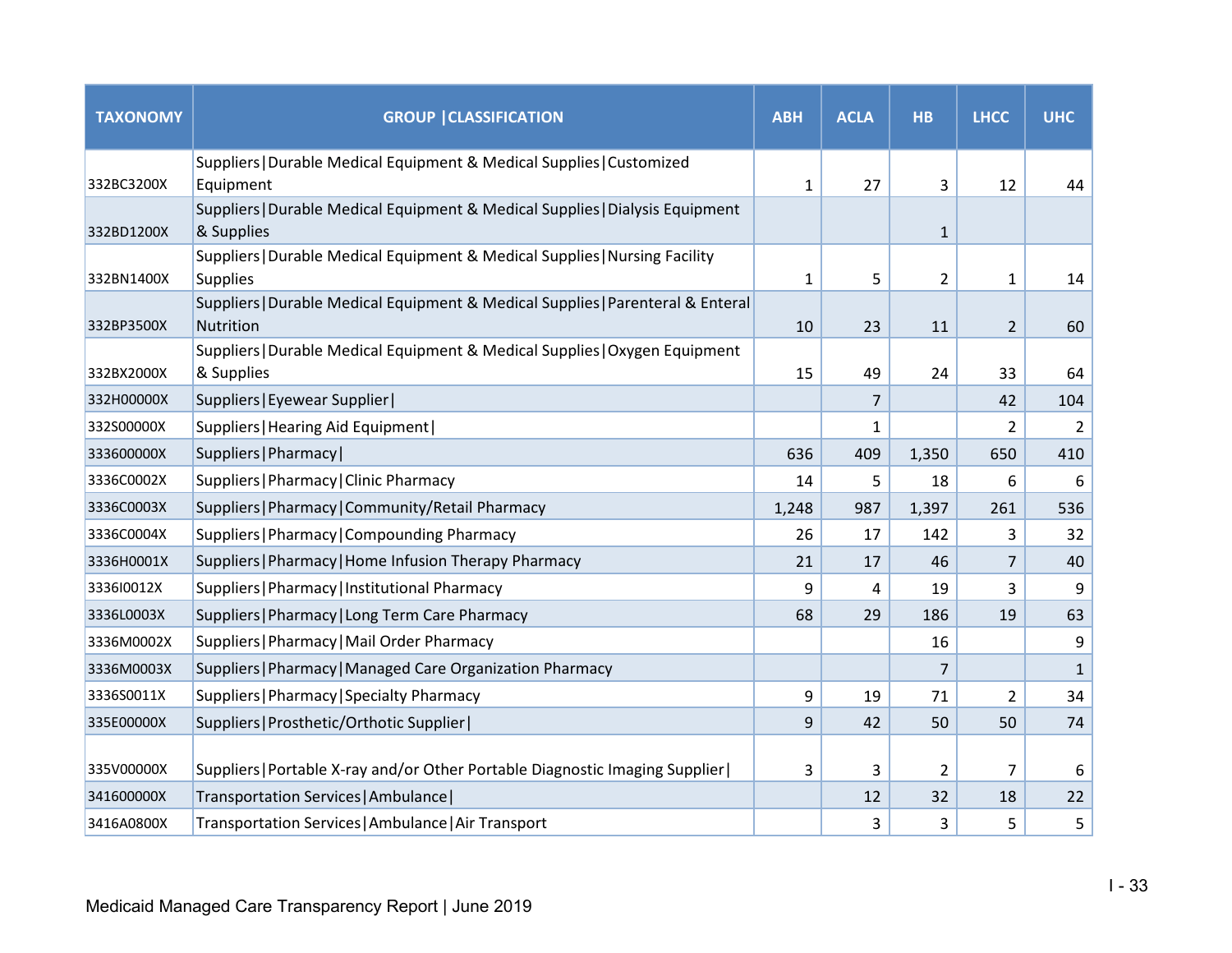| <b>TAXONOMY</b> | <b>GROUP   CLASSIFICATION</b>                                                                               | <b>ABH</b>     | <b>ACLA</b>    | <b>HB</b>    | <b>LHCC</b> | <b>UHC</b>     |
|-----------------|-------------------------------------------------------------------------------------------------------------|----------------|----------------|--------------|-------------|----------------|
| 3416L0300X      | Transportation Services   Ambulance   Land Transport                                                        |                | $\overline{7}$ | 8            | 12          | 14             |
| 343800000X      | Transportation Services   Secured Medical Transport (VAN)                                                   |                | $\mathbf{1}$   | 2            |             | 3              |
| 343900000X      | Transportation Services   Non-emergency Medical Transport (VAN)                                             | $\overline{2}$ | 240            | 1,350        | 107         | 264            |
| 344600000X      | Transportation Services   Taxi                                                                              |                | 2              | 52           | 2           | 4              |
| 347B00000X      | Transportation Services   Bus                                                                               |                |                | 16           |             | $\mathbf{1}$   |
| 347C00000X      | Transportation Services   Private Vehicle                                                                   |                | 3              |              |             | $\mathbf{1}$   |
| 347E00000X      | Transportation Services   Transportation Broker                                                             |                |                | 97           |             | $\overline{2}$ |
| 363A00000X      | Physician Assistants & Advanced Practice Nursing Providers   Physician<br>Assistant                         | 214            | 441            | 560          | 530         | 626            |
| 363AM0700X      | Physician Assistants & Advanced Practice Nursing Providers   Physician<br>Assistant   Medical               | 48             | 156            | 100          | 106         | 211            |
| 363AS0400X      | Physician Assistants & Advanced Practice Nursing Providers   Physician<br>Assistant   Surgical              | 16             | 70             | 45           | 67          | 102            |
| 363L00000X      | Physician Assistants & Advanced Practice Nursing Providers   Nurse<br>Practitioner                          | 431            | 587            | 754          | 652         | 1,804          |
| 363LA2100X      | Physician Assistants & Advanced Practice Nursing Providers   Nurse<br>Practitioner   Acute Care             | 25             | 107            | 95           | 117         | 137            |
| 363LA2200X      | Physician Assistants & Advanced Practice Nursing Providers   Nurse<br>Practitioner   Adult Health           | 59             | 124            | 111          | 134         | 162            |
| 363LC0200X      | Physician Assistants & Advanced Practice Nursing Providers   Nurse<br>Practitioner   Critical Care Medicine |                | 3              | $\mathbf{1}$ | 4           | 3              |
| 363LC1500X      | Physician Assistants & Advanced Practice Nursing Providers   Nurse<br>Practitioner   Community Health       | 4              | $\overline{7}$ | 4            | 4           | $\overline{7}$ |
| 363LF0000X      | Physician Assistants & Advanced Practice Nursing Providers   Nurse<br>Practitioner   Family                 | 427            | 1,336          | 1,596        | 1,461       | 1,673          |
| 363LG0600X      | Physician Assistants & Advanced Practice Nursing Providers   Nurse<br>Practitioner   Gerontology            | 2              | 7              | 5            | 22          | 17             |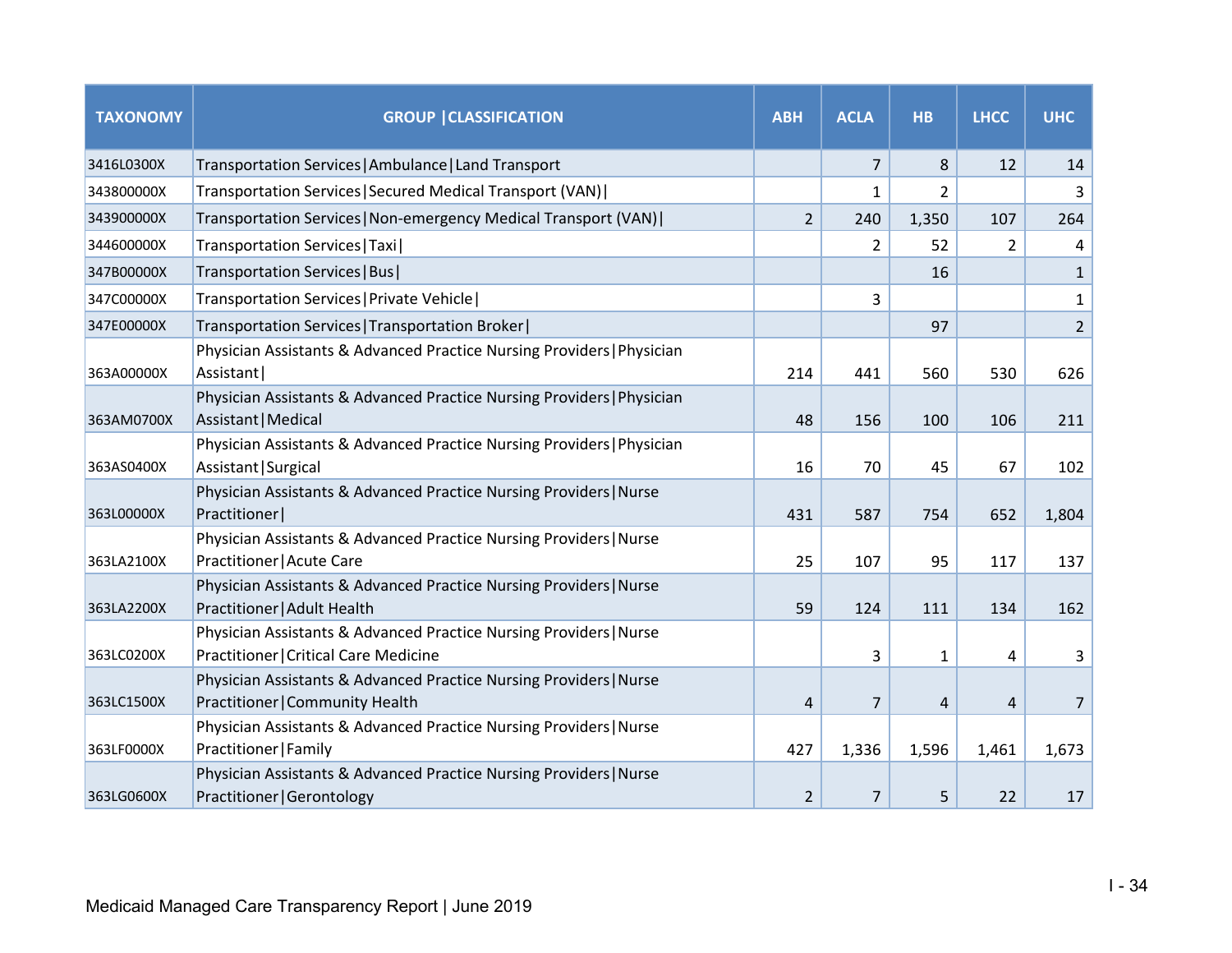| <b>TAXONOMY</b> | <b>GROUP   CLASSIFICATION</b>                                                                                      | <b>ABH</b>     | <b>ACLA</b>    | <b>HB</b>      | <b>LHCC</b>    | <b>UHC</b>   |
|-----------------|--------------------------------------------------------------------------------------------------------------------|----------------|----------------|----------------|----------------|--------------|
| 363LN0000X      | Physician Assistants & Advanced Practice Nursing Providers   Nurse<br>Practitioner   Neonatal                      | 9              | 22             | 54             | 57             | 39           |
| 363LN0005X      | Physician Assistants & Advanced Practice Nursing Providers   Nurse<br>Practitioner   Neonatal, Critical Care       | 5              | 22             | 22             | 24             | 22           |
| 363LP0200X      | Physician Assistants & Advanced Practice Nursing Providers   Nurse<br>Practitioner   Pediatrics                    | 72             | 152            | 105            | 165            | 196          |
| 363LP0222X      | Physician Assistants & Advanced Practice Nursing Providers   Nurse<br>Practitioner   Pediatrics, Critical Care     | $\overline{2}$ | 5              | 6              | 5              | 5            |
| 363LP0808X      | Physician Assistants & Advanced Practice Nursing Providers   Nurse<br>Practitioner   Psychiatric/Mental Health     | 55             | 69             | 104            | 107            | 151          |
| 363LP2300X      | Physician Assistants & Advanced Practice Nursing Providers   Nurse<br>Practitioner   Primary Care                  | 4              | 20             | 10             | 22             | 37           |
| 363LS0200X      | Physician Assistants & Advanced Practice Nursing Providers   Nurse<br>Practitioner   School                        | $\mathbf{1}$   | $\overline{2}$ | $\mathbf{1}$   | 3              | 7            |
| 363LW0102X      | Physician Assistants & Advanced Practice Nursing Providers   Nurse<br>Practitioner   Women's Health                | 29             | 57             | 52             | 52             | 86           |
| 363LX0001X      | Physician Assistants & Advanced Practice Nursing Providers   Nurse<br>Practitioner   Obstetrics & Gynecology       | 39             | 21             | 43             | 13             | 24           |
| 363LX0106X      | Physician Assistants & Advanced Practice Nursing Providers   Nurse<br>Practitioner   Occupational Health           |                |                | $\mathbf{1}$   |                | $\mathbf{1}$ |
| 364S00000X      | Physician Assistants & Advanced Practice Nursing Providers   Clinical Nurse<br>Specialist                          | 4              | 6              | 9              | $\overline{7}$ | 11           |
| 364SA2100X      | Physician Assistants & Advanced Practice Nursing Providers   Clinical Nurse<br>Specialist   Acute Care             | $\overline{2}$ | $\overline{4}$ | $\mathbf{1}$   | 3              | 4            |
| 364SA2200X      | Physician Assistants & Advanced Practice Nursing Providers   Clinical Nurse<br>Specialist   Adult Health           | 4              | 13             | $\overline{2}$ | 11             | 12           |
| 364SC0200X      | Physician Assistants & Advanced Practice Nursing Providers   Clinical Nurse<br>Specialist   Critical Care Medicine |                | $\mathbf{1}$   |                |                |              |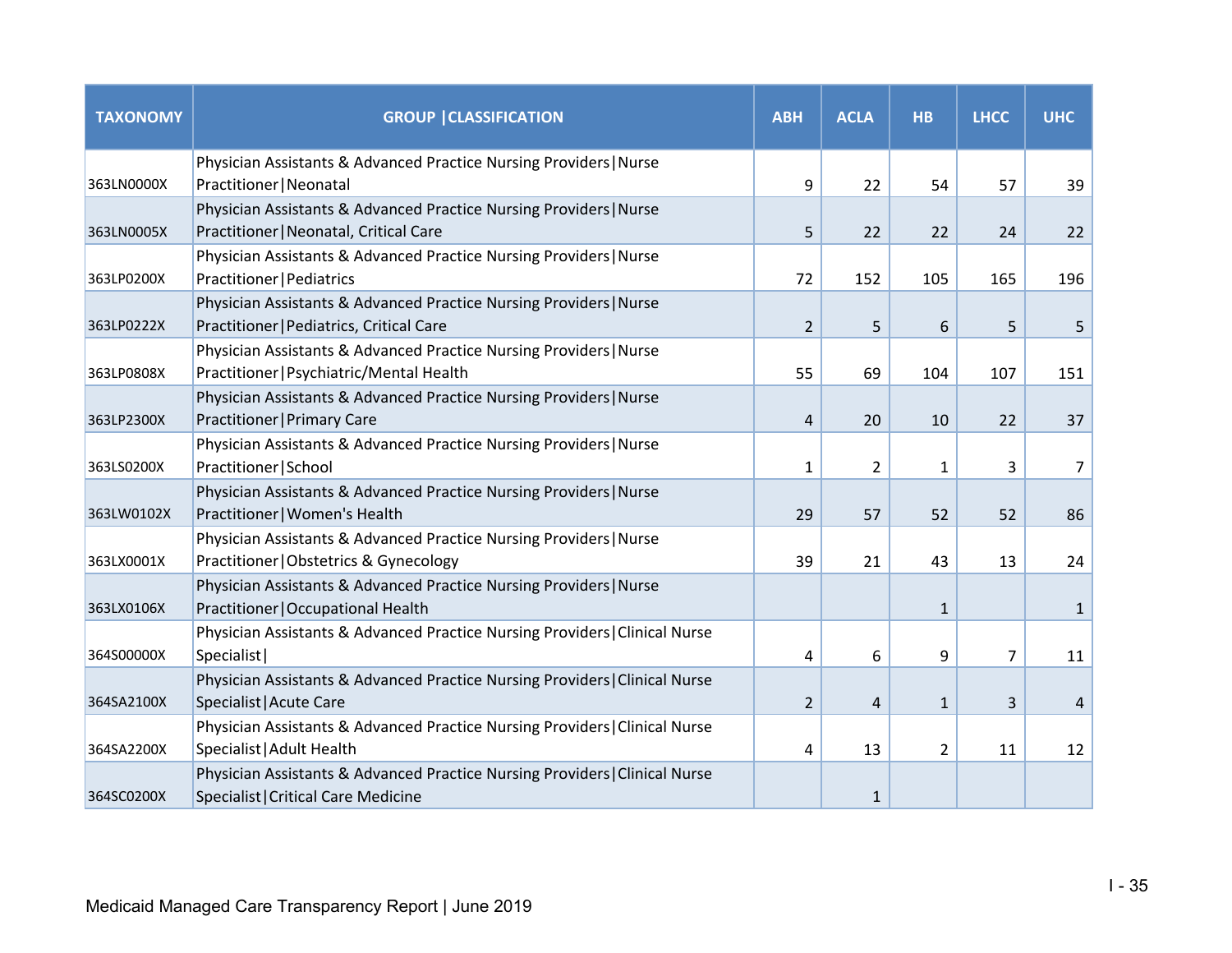| <b>TAXONOMY</b> | <b>GROUP   CLASSIFICATION</b>                                                                                                             | <b>ABH</b>     | <b>ACLA</b>  | <b>HB</b>      | <b>LHCC</b>  | <b>UHC</b> |
|-----------------|-------------------------------------------------------------------------------------------------------------------------------------------|----------------|--------------|----------------|--------------|------------|
| 364SC1501X      | Physician Assistants & Advanced Practice Nursing Providers   Clinical Nurse<br>Specialist   Community Health/Public Health                | $\overline{2}$ |              | $\mathbf{1}$   | $\mathbf{1}$ | 1          |
| 364SC2300X      | Physician Assistants & Advanced Practice Nursing Providers   Clinical Nurse<br>Specialist   Chronic Care                                  | 73             |              |                |              |            |
| 364SF0001X      | Physician Assistants & Advanced Practice Nursing Providers   Clinical Nurse<br>Specialist   Family Health                                 | 46             | 8            | 4              | 9            | 10         |
| 364SG0600X      | Physician Assistants & Advanced Practice Nursing Providers   Clinical Nurse<br>Specialist   Gerontology                                   |                |              |                |              | 2          |
| 364SM0705X      | Physician Assistants & Advanced Practice Nursing Providers   Clinical Nurse<br>Specialist   Medical-Surgical                              | 57             |              | 1              |              |            |
| 364SN0000X      | Physician Assistants & Advanced Practice Nursing Providers   Clinical Nurse<br>Specialist   Neonatal                                      |                | $\mathbf{1}$ | 2              | 2            | 1          |
| 364SP0200X      | Physician Assistants & Advanced Practice Nursing Providers   Clinical Nurse<br>Specialist   Pediatrics                                    | 1              | 3            | $\overline{2}$ | 3            | 7          |
| 364SP0807X      | Physician Assistants & Advanced Practice Nursing Providers   Clinical Nurse<br>Specialist   Psychiatric/Mental Health, Child & Adolescent |                |              | $\mathbf{1}$   | $\mathbf{1}$ |            |
| 364SP0808X      | Physician Assistants & Advanced Practice Nursing Providers   Clinical Nurse<br>Specialist   Psychiatric/Mental Health                     | 1              | 10           | $\overline{2}$ | 5            | 8          |
| 364SP0809X      | Physician Assistants & Advanced Practice Nursing Providers   Clinical Nurse<br>Specialist   Psychiatric/Mental Health, Adult              | 3              | 3            | $\mathbf{1}$   | 4            | 9          |
| 364SP0810X      | Physician Assistants & Advanced Practice Nursing Providers   Clinical Nurse<br>Specialist   Psychiatric/Mental Health, Child & Family     |                | 2            | 1              |              | 1          |
| 364SS0200X      | Physician Assistants & Advanced Practice Nursing Providers   Clinical Nurse<br>Specialist   School                                        | 8              |              |                |              |            |
| 364SW0102X      | Physician Assistants & Advanced Practice Nursing Providers   Clinical Nurse<br>Specialist   Women's Health                                | $\mathbf{1}$   | 3            |                | 3            | 1          |
| 367500000X      | Physician Assistants & Advanced Practice Nursing Providers   Nurse Anesthetist,<br>Certified Registered                                   | 98             | 1,170        | 1,258          | 1,273        | 1,077      |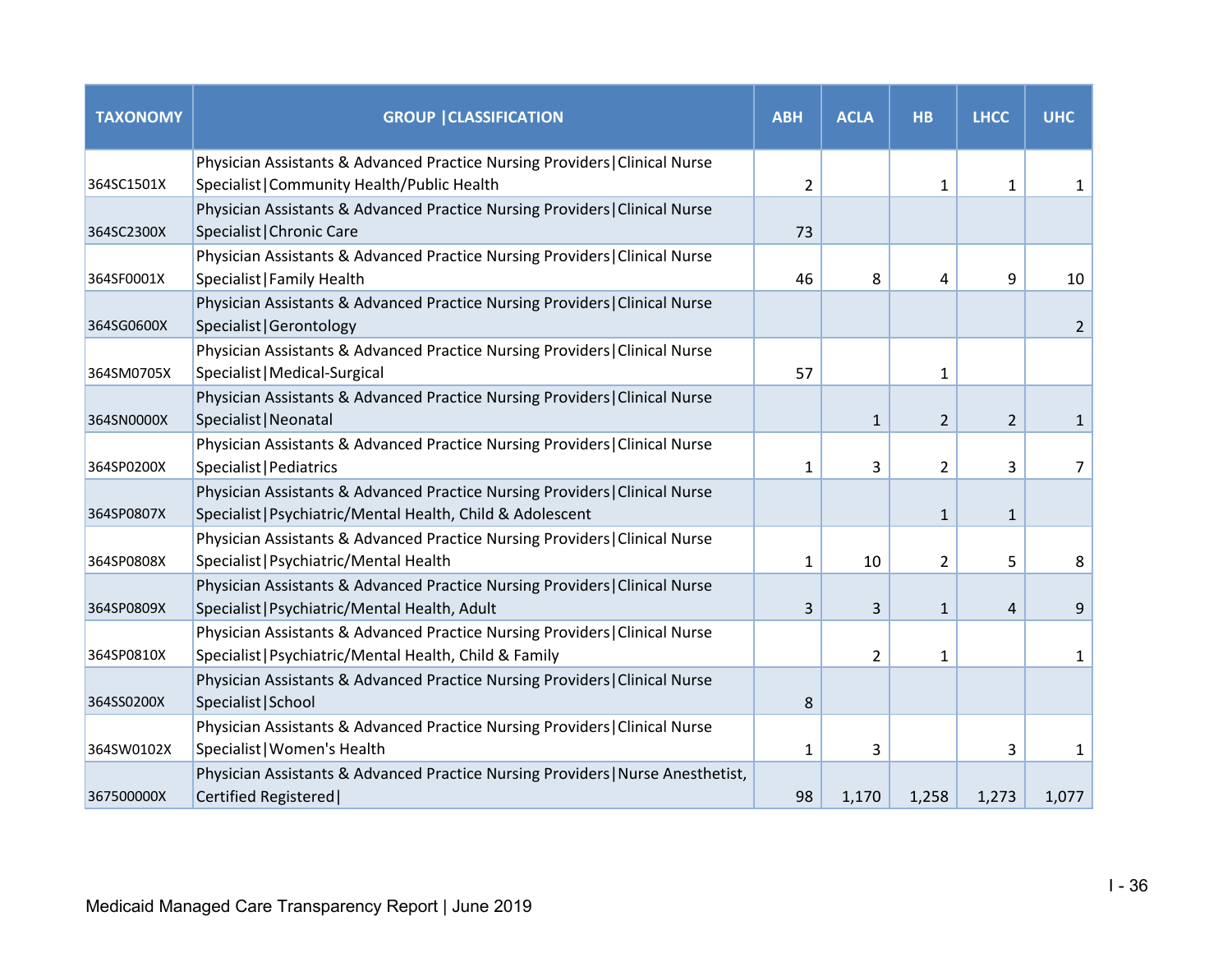| <b>TAXONOMY</b> | <b>GROUP   CLASSIFICATION</b>                                                     | <b>ABH</b> | <b>ACLA</b>  | <b>HB</b> | <b>LHCC</b> | <b>UHC</b> |
|-----------------|-----------------------------------------------------------------------------------|------------|--------------|-----------|-------------|------------|
|                 | Physician Assistants & Advanced Practice Nursing Providers   Advanced Practice    |            |              |           |             |            |
| 367A00000X      | Midwife                                                                           | 8          | 24           | 26        | 23          | 30         |
|                 | Physician Assistants & Advanced Practice Nursing Providers   Anesthesiologist     |            |              |           |             |            |
| 367H00000X      | Assistant                                                                         | 1          | 7            |           | 3           |            |
| 372500000X      | Nursing Service Related Providers   Chore Provider                                |            |              |           |             |            |
| 372600000X      | Nursing Service Related Providers   Adult Companion                               |            | $\mathbf{1}$ | 6         |             | 13         |
| 374700000X      | Nursing Service Related Providers   Technician                                    |            |              |           |             |            |
| 3747A0650X      | Nursing Service Related Providers   Technician   Attendant Care Provider          |            | $\mathbf{1}$ |           |             | 11         |
| 3747P1801X      | Nursing Service Related Providers   Technician   Personal Care Attendant          |            | 20           | 9         | 467         | 54         |
| 385H00000X      | Respite Care Facility   Respite Care                                              |            | $\mathbf{1}$ | 4         |             | 7          |
| 385HR2055X      | Respite Care Facility   Respite Care   Respite Care, Mental Illness, Child        |            |              |           |             | 2          |
|                 | Respite Care Facility   Respite Care   Respite Care, Mental Retardation and/or    |            |              |           |             |            |
| 385HR2060X      | <b>Developmental Disabilities</b>                                                 |            |              |           |             |            |
| 385HR2065X      | Respite Care Facility   Respite Care   Respite Care, Physical Disabilities, Child |            |              |           |             |            |
|                 | Student, Health Care   Student in an Organized Health Care Education/Training     |            |              |           |             |            |
| 390200000X      | Program                                                                           | 127        | 195          | 77        | 43          | 1,621      |
|                 | <b>TOTAL</b>                                                                      | 13,614     | 28,553       | 25,744    | 34,567      | 34,323     |

Source: LDH MARS Data Warehouse, June 29, 2018 Provider Registry

 $1\overline{1}$  Excludes out-of-state providers, except for those in a border county.

<sup>2</sup> Includes duplicative counts of individual providers who are enrolled under multiple provider taxonomies.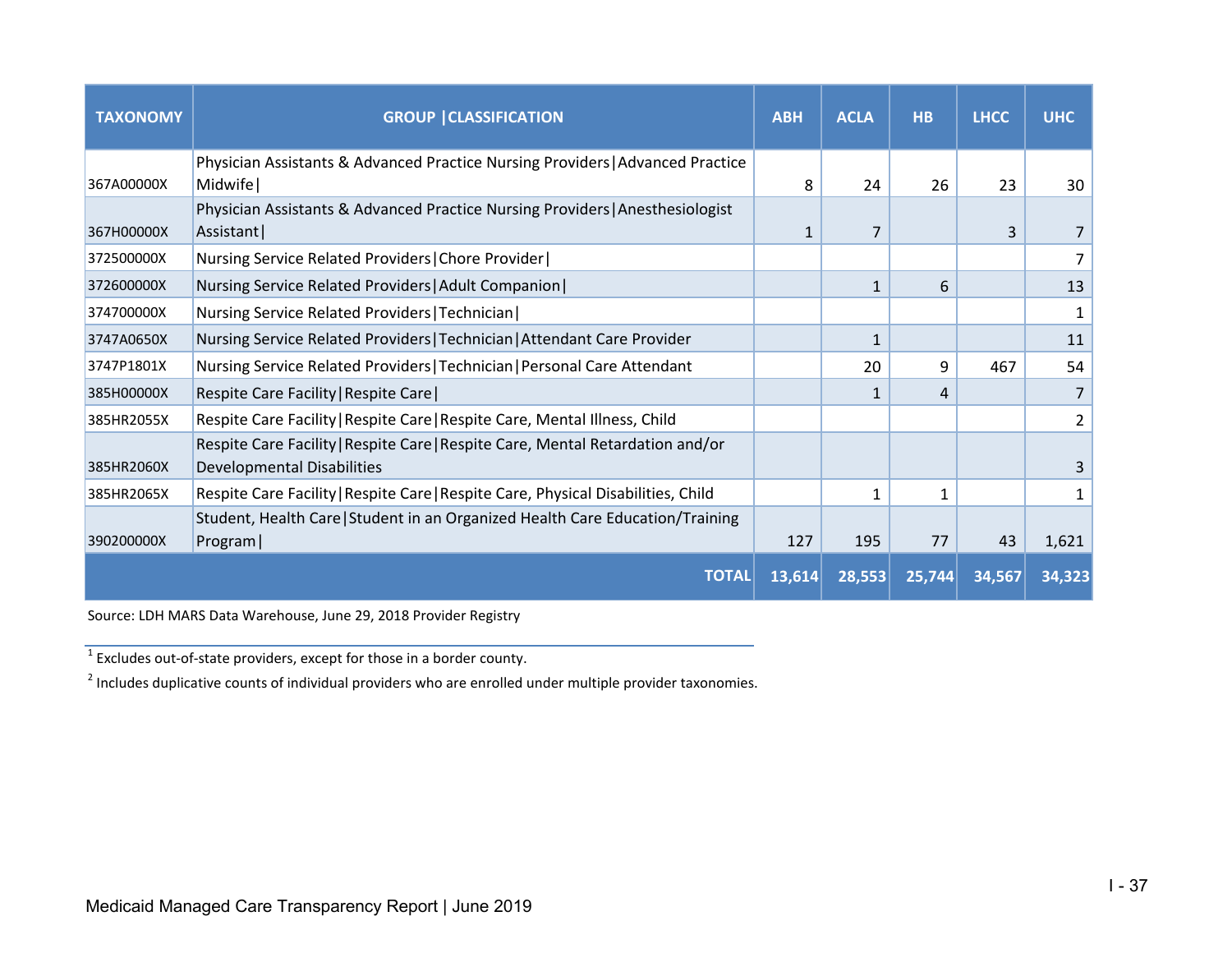# **APPENDIX I: Total number of healthcare providers contracted, July 1, 2017 ‐ June 30, 2018<sup>1</sup>**

**By Parish**

| Parish              | <b>Parish Code</b> | <b>ABH</b> | <b>ACLA</b> | HB.   | LHCC  | <b>UHC</b> | Parish                      | <b>Parish Code</b> | <b>ABH</b> | <b>ACLA</b> | HB.    | <b>LHCC</b> | <b>UHC</b> |
|---------------------|--------------------|------------|-------------|-------|-------|------------|-----------------------------|--------------------|------------|-------------|--------|-------------|------------|
| Acadia              | 01                 | 87         | 220         | 348   | 425   | 168        | Natchitoches                | 35                 | 56         | 189         | 218    | 275         | 163        |
| Allen               | 02                 | 58         | 188         | 235   | 223   | 85         | Orleans                     | 36                 | 1,431      | 2,937       | 3,599  | 3,852       | 3,975      |
| Ascension           | 03                 | 127        | 461         | 695   | 615   | 341        | Ouachita                    | 37                 | 331        | 1,235       | 1,438  | 1,792       | 1,199      |
| Assumption          | 04                 | 29         | 57          | 135   | 99    | 38         | Plaquemines                 | 38                 | 16         | 30          | 136    | 32          | 38         |
| Avoyelles           | 05                 | 56         | 180         | 230   | 314   | 131        | Pointe Coupee               | 39                 | 39         | 77          | 145    | 100         | 61         |
| Beauregard          | 06                 | 29         | 102         | 167   | 217   | 84         | Rapides                     | 40                 | 330        | 937         | 1,030  | 1,198       | 755        |
| Bienville           | 07                 | 11         | 61          | 100   | 82    | 47         | <b>Red River</b>            | 41                 | 18         | 40          | 32     | 40          | 29         |
| <b>Bossier</b>      | 08                 | 173        | 340         | 429   | 559   | 302        | Richland                    | 42                 | 76         | 160         | 248    | 119         | 129        |
| Caddo               | 09                 | 1,047      | 2,350       | 2,082 | 3,246 | 2,619      | Sabine                      | 43                 | 34         | 78          | 109    | 61          | 58         |
| Calcasieu           | 10                 | 392        | 850         | 849   | 1,345 | 853        | St Bernard                  | 44                 | 65         | 183         | 362    | 190         | 154        |
| Caldwell            | 11                 | 26         | 50          | 58    | 59    | 52         | <b>St Charles</b>           | 45                 | 62         | 313         | 577    | 403         | 119        |
| Cameron             | 12                 | 10         | 59          | 41    | 59    | 19         | St Helena                   | 46                 | 24         | 49          | 83     | 150         | 33         |
| Catahoula           | 13                 | 15         | 31          | 46    | 169   | 37         | St James                    | 47                 | 13         | 49          | 58     | 50          | 40         |
| Claiborne           | 14                 | 32         | 68          | 145   | 17    | 35         | St John                     | 48                 | 47         | 194         | 328    | 33          | 131        |
| Concordia           | 15                 | 29         | 128         | 137   | 174   | 73         | St Landry                   | 49                 | 196        | 455         | 537    | 741         | 360        |
| Desoto              | 16                 | 106        | 57          | 94    | 143   | 59         | St Martin                   | 50                 | 77         | 136         | 188    | 129         | 81         |
| East Baton Rouge    | 17                 | 1,240      | 3,106       | 3,329 | 4,437 | 3,122      | St Mary                     | 51                 | 92         | 237         | 362    | 264         | 176        |
| <b>East Carroll</b> | 18                 | 6          | 51          | 59    | 52    | 28         | St Tammany                  | 52                 | 547        | 1,667       | 2,018  | 1,764       | 1,369      |
| East Feliciana      | 19                 | 48         | 122         | 210   | 163   | 95         | Tangipahoa                  | 53                 | 188        | 925         | 1,237  | 832         | 672        |
| Evangeline          | 20                 | 89         | 178         | 210   | 229   | 148        | Tensas                      | 54                 | 11         | 49          | 65     | 38          | 24         |
| Franklin            | 21                 | 33         | 122         | 180   | 211   | 104        | Terrebonne                  | 55                 | 227        | 675         | 914    | 750         | 627        |
| Grant               | 22                 | 11         | 1,783       | 61    |       | 35         | Union                       | 56                 | 29         | 77          | 124    | 47          | 70         |
| Iberia              | 23                 | 160        | 304         | 484   | 551   | 284        | Vermilion                   | 57                 | 55         | 184         | 266    | 205         | 128        |
| Iberville           | 24                 | 51         | 88          | 320   | 210   | 91         | Vernon                      | 58                 | 45         | 150         | 161    | 130         | 119        |
| Jackson             | 25                 | 16         | 74          | 88    | 413   | 58         | Washington                  | 59                 | 168        | 326         | 590    | 306         | 246        |
| Jefferson           | 26                 | 1,503      | 3,834       | 4,081 | 4,716 | 3,501      | Webster                     | 60                 | 68         | 191         | 262    | 240         | 168        |
| Jefferson Davis     | 27                 | 42         | 141         | 174   | 192   | 92         | West Baton Rouge            | 61                 | 19         | 83          | 267    | 40          | 55         |
| Lafayette           | 28                 | 709        | 1,629       | 1,733 | 2,256 | 1,531      | <b>West Carroll</b>         | 62                 | 12         | 29          | 37     | 37          | 28         |
| Lafourche           | 29                 | 181        | 564         | 758   | 625   | 416        | West Feliciana              | 63                 | 28         | 43          | 162    | 73          | 38         |
| LaSalle             | 30                 | 38         | 106         | 135   | 63    | 78         | Winn                        | 64                 | 16         | 68          | 82     | 65          | 36         |
| Lincoln             | 31                 | 59         | 169         | 250   | 12    | 222        | <b>Texas Counties</b>       | 90                 |            |             | 92     | 70          | 548        |
| Livingston          | 32                 | 109        | 362         | 654   | 421   | 235        | <b>Mississippi Counties</b> | 91                 | 5          |             |        | 302         | 316        |
| Madison             | 33                 | 16         | 44          | 58    | 209   | 71         | <b>Arkansas Counties</b>    | 92                 |            |             | 245    | 19          | 149        |
| Morehouse           | 34                 | 64         | 143         | 212   | 196   | 121        |                             | TOTAL <sup>2</sup> | 6,602      | 18,022      | 18,787 | 22,702      | 15,175     |

Source: LDH MARS Data Warehouse, June 29, 2018 Provider Registry

 $^1$  Excludes out-of-state providers, except for those in a border county.

 $2$  Includes duplicative counts of individual providers who provide services in multiple parishes.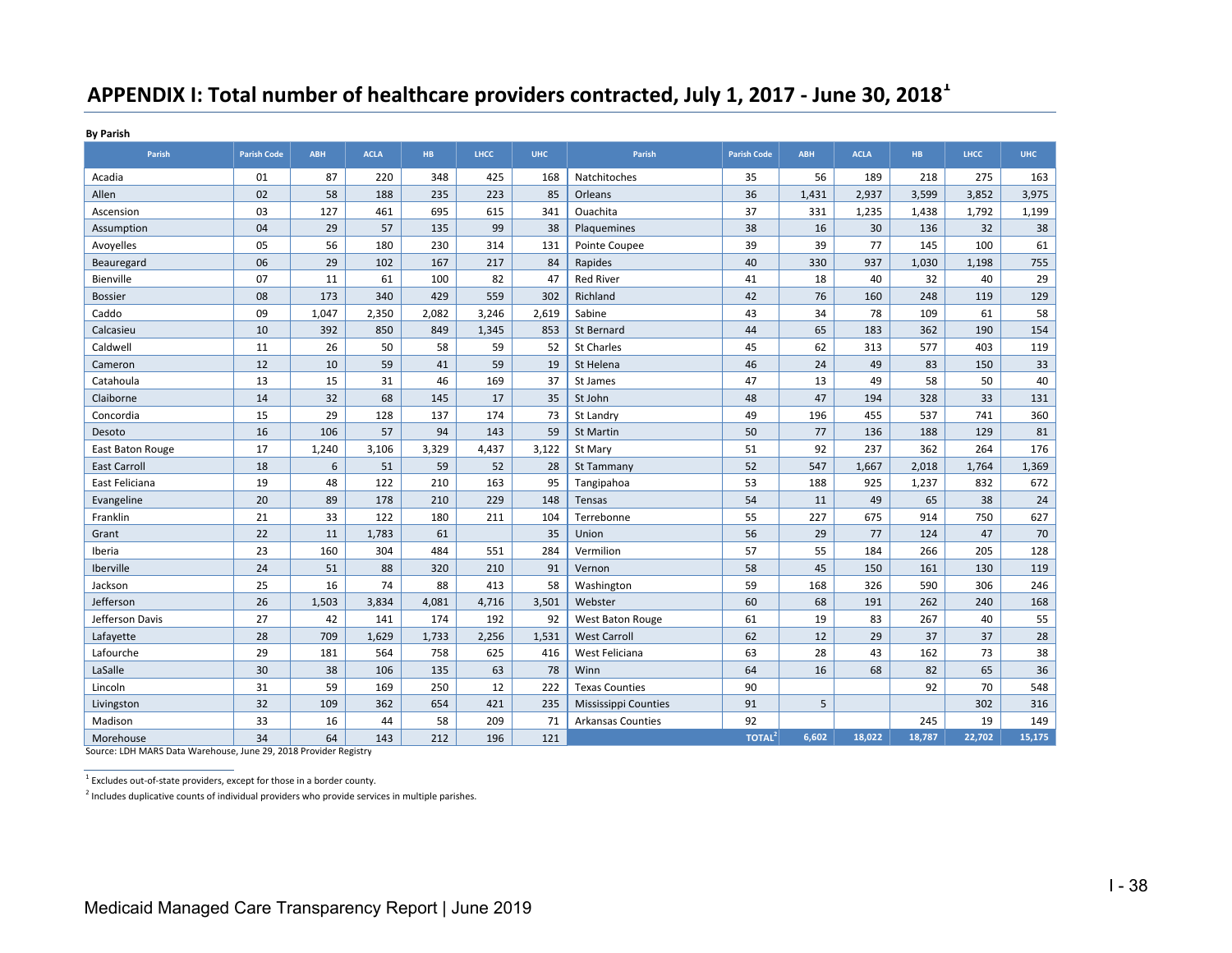# **APPENDIX I ‐ Total number of MCNA providers contracted, July 1, 2017 ‐ June 30, 2018<sup>1</sup>**

### **By provider type**

| <b>Provider Type Description</b> | <b>Provider Type</b> | <b>Provider Count</b> |
|----------------------------------|----------------------|-----------------------|
| DENTIST (IND & GP)               | 27                   | 1,500                 |
| <b>HOSPITAL</b>                  | 60                   |                       |
| FED QUALIFIED HLTH CTR (IN-ST)   | 72                   | 78                    |
| AMERICAN INDIAN/638 FACILITY     | 95                   |                       |
|                                  | Total <sup>2</sup>   | 1,580                 |

Source: LDH MARS Data Warehouse, June 29, 2018 Provider Registry

<sup>1</sup> Excludes out‐of‐state providers, except those located in border county.

 $2$  Includes duplicative counts of individual providers who are enrolled under multiple provider types.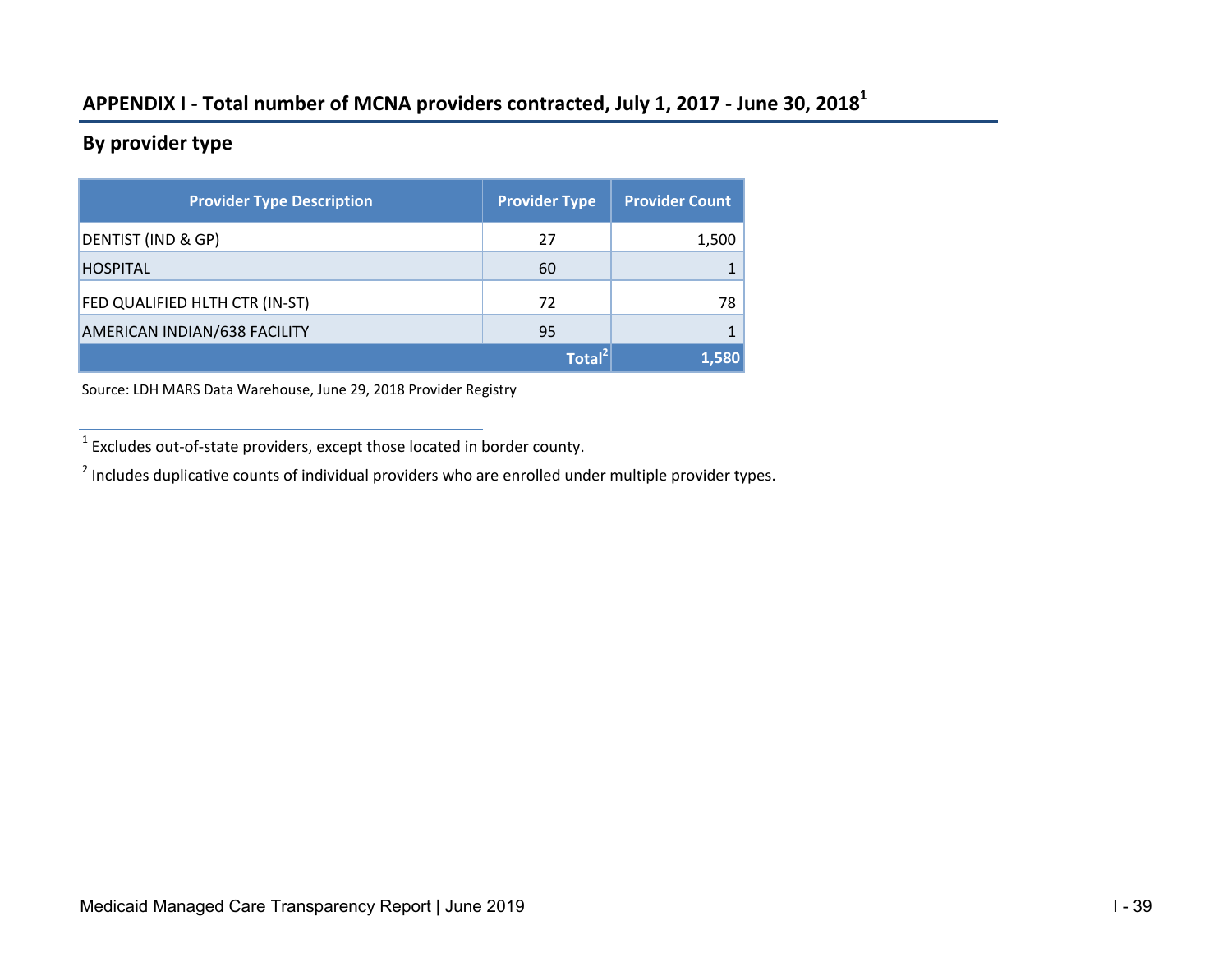# **APPENDIX I ‐ Total number of MCNA providers contracted, July 1, 2017 ‐ June 30, 2018<sup>1</sup>**

# **By Taxonomy**

| <b>Taxonomy</b> | <b>Group   Classifictaion</b>                                | <b>Provider</b><br><b>Count</b> |
|-----------------|--------------------------------------------------------------|---------------------------------|
| 101Y00000X      | Behavioral Health & Social Service Providers   Counselor     | 4                               |
| 101YM0800X      | Behavioral Health & Social Service Providers   Counselor     | 10                              |
| 103T00000X      | Behavioral Health & Social Service Providers   Psychologist  | 13                              |
| 104100000X      | Behavioral Health & Social Service Providers   Social Worker | 10                              |
| 1041C0700X      | Behavioral Health & Social Service Providers   Social Worker | 5                               |
| 122300000X      | Dental Providers   Dentist                                   | 590                             |
| 1223D0001X      | Dental Providers   Dentist                                   | 11                              |
| 1223D0004X      | Dental Providers   Dentist                                   | $\overline{2}$                  |
| 1223E0200X      | Dental Providers   Dentist                                   | 70                              |
| 1223G0001X      | Dental Providers   Dentist                                   | 1,070                           |
| 1223P0106X      | Dental Providers   Dentist                                   | 8                               |
| 1223P0221X      | Dental Providers   Dentist                                   | 135                             |
| 1223P0300X      | Dental Providers   Dentist                                   | $\overline{7}$                  |
| 1223P0700X      | Dental Providers   Dentist                                   | $\overline{3}$                  |
| 1223S0112X      | Dental Providers   Dentist                                   | 141                             |
| 1223X0400X      | Dental Providers   Dentist                                   | 60                              |
| 124Q00000X      | Dental Providers   Dental Hygienist                          | 8                               |
| 126800000X      | Dental Providers   Dental Assistant                          | $\overline{4}$                  |
| 174400000X      | Other Service Providers   Specialist                         | 5                               |
| 183500000X      | Pharmacy Service Providers   Pharmacist                      | $\mathbf{1}$                    |
| 193200000X      | Group   Multi-Specialty                                      | 6                               |
| 193400000X      | Group   Single Specialty                                     | 29                              |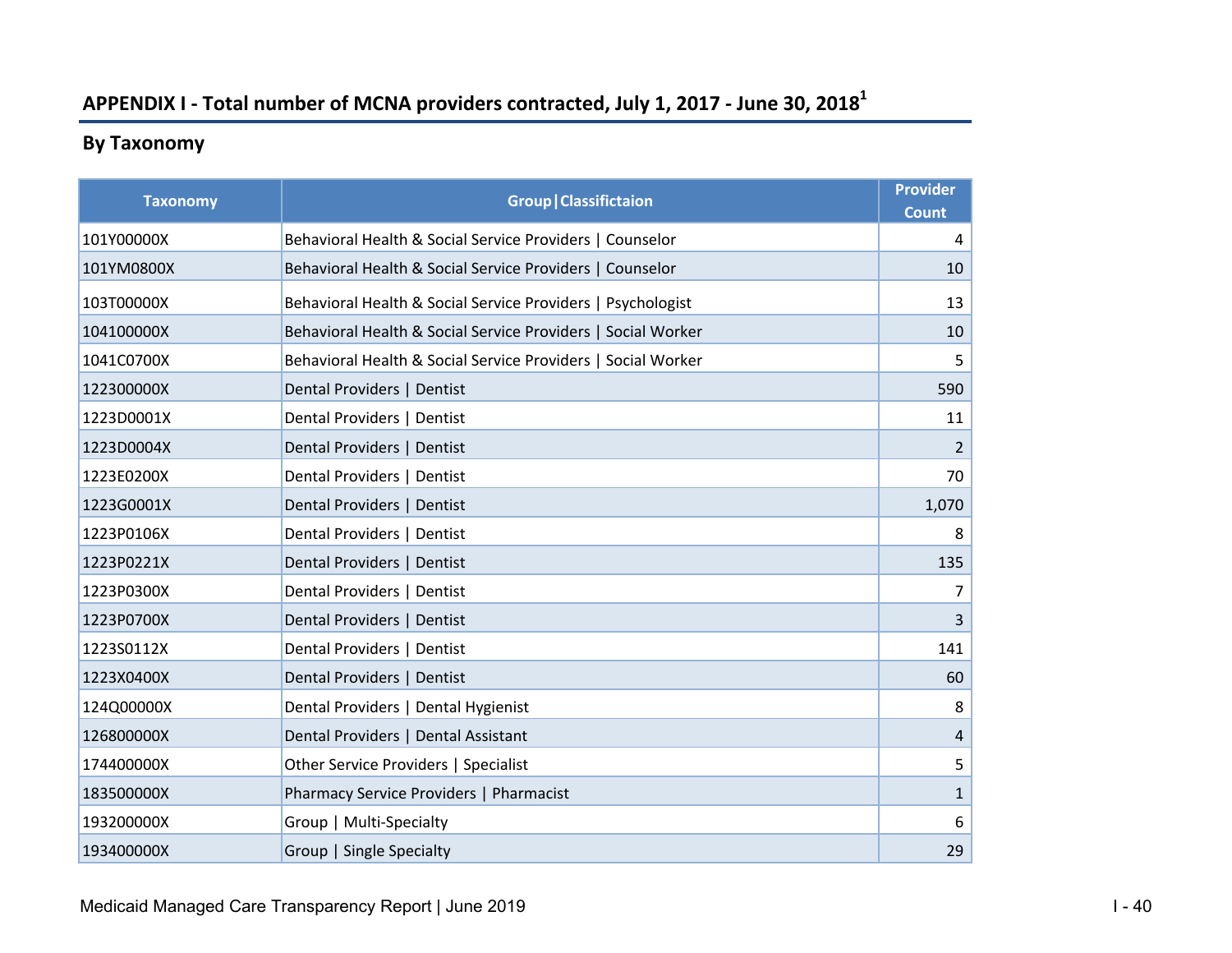| <b>Taxonomy</b> | <b>Group   Classifictaion</b>                                                        |                |  |  |
|-----------------|--------------------------------------------------------------------------------------|----------------|--|--|
| 204E00000X      | Allopathic & Osteopathic Physicians   Oral & Maxillofacial Surgery                   | 22             |  |  |
| 207K00000X      | Allopathic & Osteopathic Physicians   Allergy & Immunology                           | $\mathbf{3}$   |  |  |
| 207KA0200X      | Allopathic & Osteopathic Physicians   Allergy & Immunology                           | $\mathbf{1}$   |  |  |
| 207N00000X      | Allopathic & Osteopathic Physicians   Dermatology                                    | $\mathbf{3}$   |  |  |
| 207Q00000X      | Allopathic & Osteopathic Physicians   Family Medicine                                | 13             |  |  |
| 207QA0505X      | Allopathic & Osteopathic Physicians   Family Medicine                                | $\mathbf{1}$   |  |  |
| 207R00000X      | Allopathic & Osteopathic Physicians   Internal Medicine                              | $\mathbf{1}$   |  |  |
| 207SG0201X      | Allopathic & Osteopathic Physicians   Medical Genetics                               | $\mathbf{1}$   |  |  |
| 207X00000X      | Allopathic & Osteopathic Physicians   Orthopaedic Surgery                            | $\mathbf{1}$   |  |  |
| 208000000X      | Allopathic & Osteopathic Physicians   Pediatrics                                     | $\overline{4}$ |  |  |
| 2080P0008X      | Allopathic & Osteopathic Physicians   Pediatrics                                     | $\mathbf{1}$   |  |  |
| 2082S0099X      | Allopathic & Osteopathic Physicians   Plastic Surgery                                | $\mathbf{1}$   |  |  |
| 2083P0901X      | Allopathic & Osteopathic Physicians   Preventive Medicine                            | $2^{\circ}$    |  |  |
| 2086S0122X      | Allopathic & Osteopathic Physicians   Surgery                                        | $\mathbf{1}$   |  |  |
| 208D00000X      | Allopathic & Osteopathic Physicians   General Practice                               | $2^{\circ}$    |  |  |
| 225X00000X      | Respiratory, Developmental, Rehabilitative and Restorative Service Providers   Occup | $\mathbf{1}$   |  |  |
| 261Q00000X      | Ambulatory Health Care Facilities   Clinic/Center                                    | 10             |  |  |
| 261QA1903X      | Ambulatory Health Care Facilities   Clinic/Center                                    | $\overline{2}$ |  |  |
| 261QC1500X      | Ambulatory Health Care Facilities   Clinic/Center                                    | $\overline{2}$ |  |  |
| 261QD0000X      | Ambulatory Health Care Facilities   Clinic/Center                                    | 17             |  |  |
| 261QF0400X      | Ambulatory Health Care Facilities   Clinic/Center                                    | 78             |  |  |
| 261QH0100X      | Ambulatory Health Care Facilities   Clinic/Center                                    | $\overline{2}$ |  |  |
| 261QM1300X      | Ambulatory Health Care Facilities   Clinic/Center                                    | $\overline{2}$ |  |  |
| 261QP2300X      | Ambulatory Health Care Facilities   Clinic/Center                                    | $2^{\circ}$    |  |  |
| 261QR1300X      | Ambulatory Health Care Facilities   Clinic/Center                                    | $\mathbf{1}$   |  |  |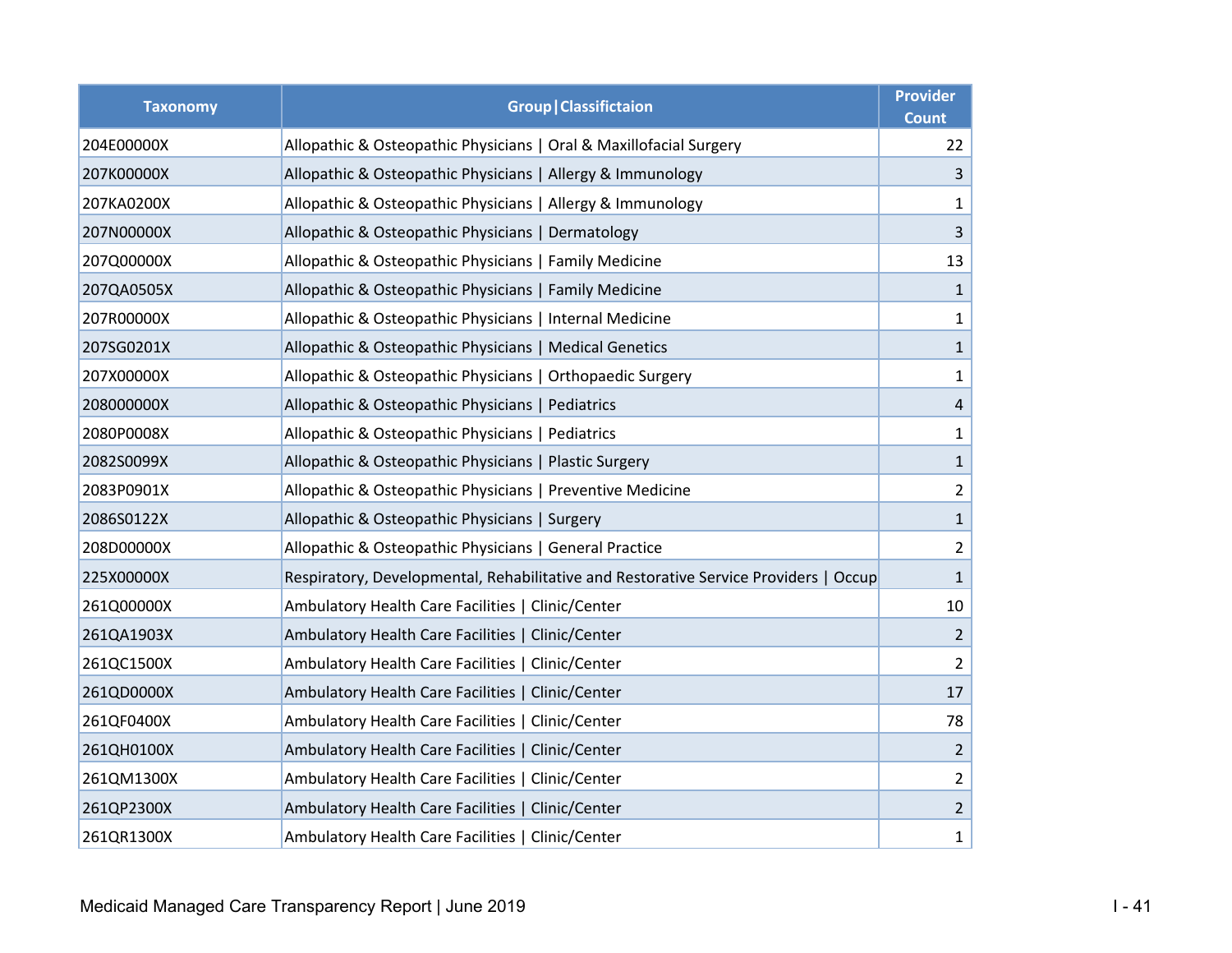| <b>Taxonomy</b> | <b>Group   Classifictaion</b>                                                        | <b>Provider</b><br><b>Count</b> |
|-----------------|--------------------------------------------------------------------------------------|---------------------------------|
| 261QS0112X      | Ambulatory Health Care Facilities   Clinic/Center                                    |                                 |
| 282N00000X      | Hospitals   General Acute Care Hospital                                              | 2                               |
| 284300000X      | Hospitals   Special Hospital                                                         | 1 <sup>1</sup>                  |
| 363LF0000X      | Physician Assistants & Advanced Practice Nursing Providers   Nurse Practitioner      | 3 <sup>1</sup>                  |
| 390200000X      | Student, Health Care   Student in an Organized Health Care Education/Training Progra | 29                              |
|                 | <b>TOTAL</b>                                                                         | 2,402                           |

Source: LDH MARS Data Warehouse, June 29, 2018 Provider Registry

 $1$  Excludes out-of-state providers, except those located in border county.

<sup>&</sup>lt;sup>2</sup> Includes duplicative counts of individual providers who are enrolled under multiple provider taxonomies.